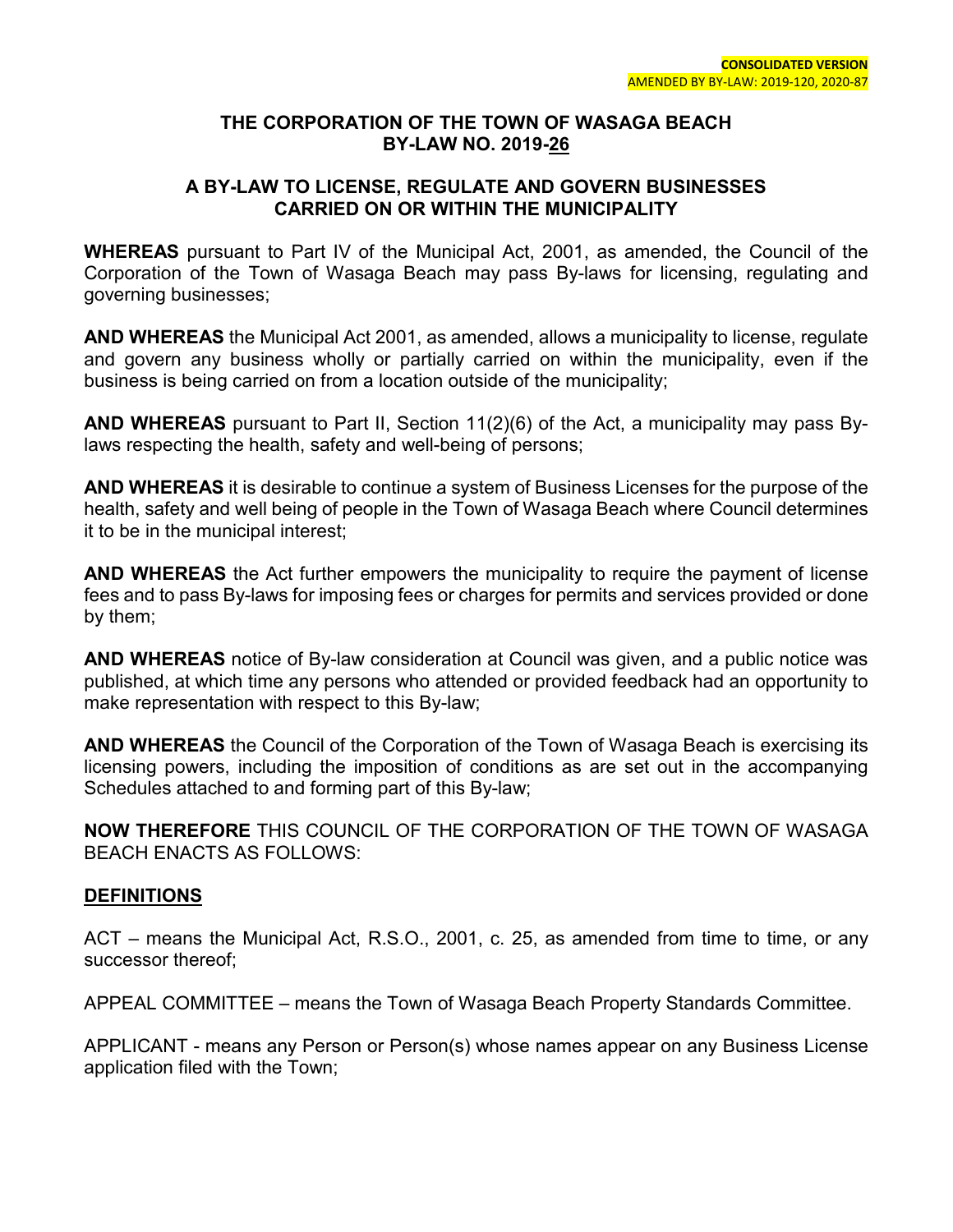BUILDING – means any building as defined in the Building Code Act, or any structure but does not include a vehicle;

BUILDING CODE ACT – means the Ontario Building Code Act, 1992, S.O. 1992, c. 23 and all regulations thereto, as amended from time to time, or any successor thereof;

BUSINESS – includes, without limitation, any trade, occupation or business carried on or engaged in wholly or partly within the Town of Wasaga Beach, and any trade, occupation or business carried on or engaged in by a charitable or non profit organization;

BUSINESS LICENSE - means current, valid, business license issued by the Town pursuant to this By-law;

CAO – means the Chief Administrative Officer for the Town of Wasaga Beach and/or his/her designate;

CBO – means the Chief Building Official for the Town of Wasaga Beach and/or his/her designate;

BY-LAW – means this By-law and all schedules forming part of this By-law, and includes any amendments thereto;

CLERK – means the Clerk of the Town and/or his/her designate;

COUNCIL – means the Council of the Corporation of the Town of Wasaga Beach;

FIRE CHIEF - means the Chief of the Wasaga Beach Fire Department and/or his/her designate;

FIRE PROTECTION AND PREVENTION ACT – means the Fire Protection and Prevention Act, 1997, R.S.O., 1997, c. 4, and all regulations thereto, as amended from time to time, or any successor thereof;

GENERAL GOVERNMENT COMMITTEE – means a standing committee of Council created under the Procedural By-law;

HEALTH PROTECTION AND PROMOTION ACT – means the Health Protection and Promotion Act R.S.O., 1990, c. H. 7, and all regulations thereto as amended from time to time, or any successor thereof;

HEALTH UNIT – means the Simcoe Muskoka District Health Unit and/or its successor;

HOURS OF OPERATION - except as otherwise stated in this By-law, means the hours of operation as listed on the application;

HIGHWAY - shall have the same meaning as set out in the Highway Traffic Act, R.S.O., 1990, c. H.8, as amended from time to time, or any successor thereof;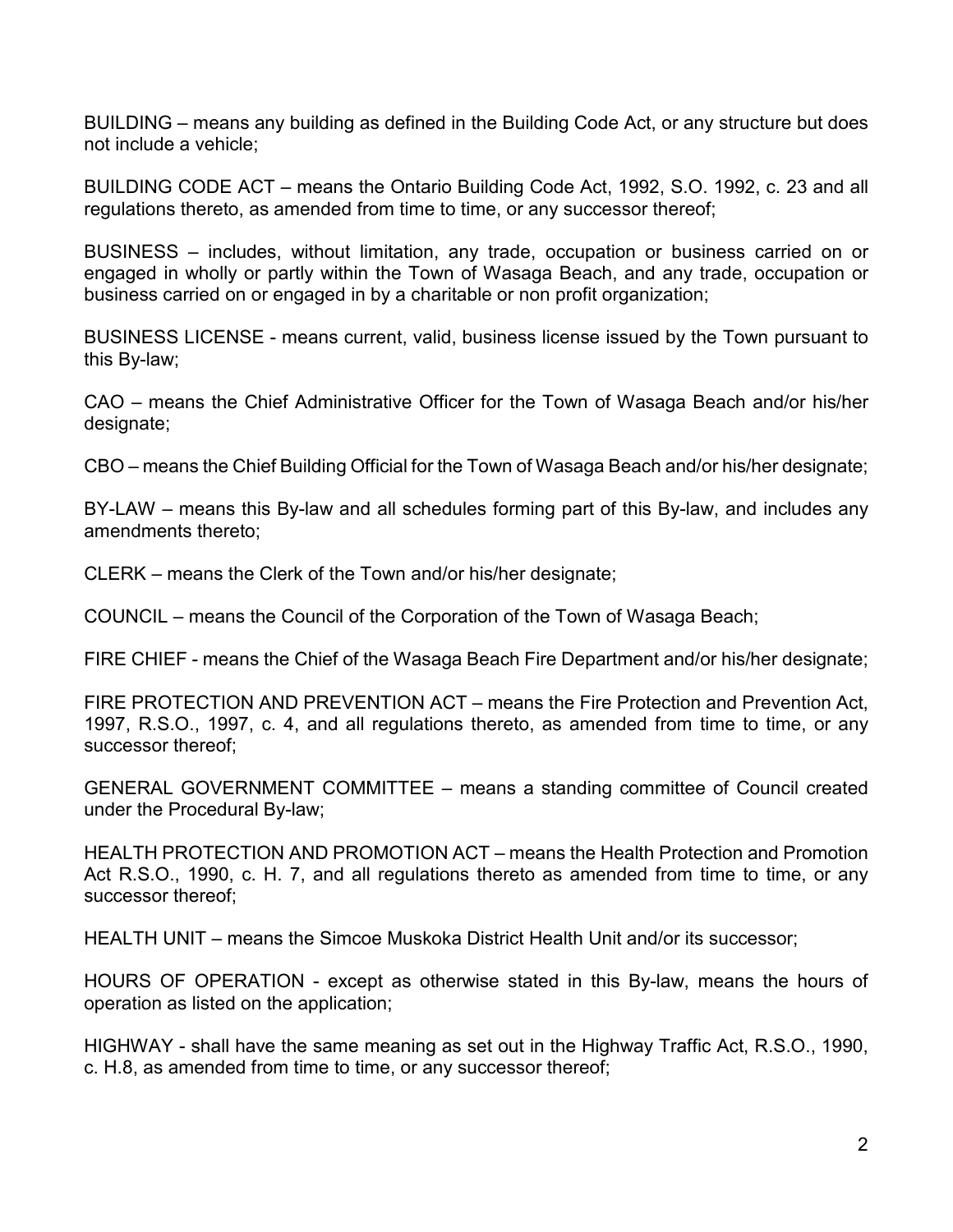IDENTIFICATION – means a current, valid government issued:

- 1. Drivers License issued within North America;
- 2. Canadian Passport;
- 3. Canadian Citizenship Card; and
- 4. Provincial Health Card;

INSPECTION - includes a physical visit to the premises, where applicable, or a document review or search;

ISSUER OF LICENSES – means the individual designated by the Clerk to issue, suspend or revoke a Business Licenses and/or administer this By-law;

LICENSEE – means a person to whom a Business License has been issued;

MEDICAL OFFICER OF HEALTH – means the Medical Officer of Health for Simcoe Muskoka District Health Unit or his/her designate;

OFFICER - means any person authorized by the Town to enforce this By-law or to carry out inspections in relation to this By-law, and includes a Municipal Law Enforcement Officer, Licensing Officer, Property Standards Officer, Police Officer, and the Medical Officer of Health;

PERSON – includes a Corporation;

PREMISES – includes any land, including a building, structure or installation and also includes any vehicle, vessel or conveyance used in the operation of the Business;

REGISTER – means a written record containing entries of items or details;

RENT - means the exchange of a sum of money or other financial consideration for the temporary use of property, and "Rental" has the corresponding meaning;

SALE - means the exchange of a sum of money or other financial consideration for goods and/or services, and "Sell" has the corresponding meaning;

SECRETARY TO THE APPEALS COMMITTEE – means the Council Committee Coordinator of the Town and/or his/her designate;

TOWN or CORPORATION – means the Corporation of the Town of Wasaga Beach;

WELL-BEING – means a peaceful, healthy, prosperous and beneficial state.

# **BUSINESS LICENSE REQUIRED**

- 1.
- a. No Person shall within the geographic limits of the Town, carry on any Business, set out in Schedule "A" of this By-law, without a Business License.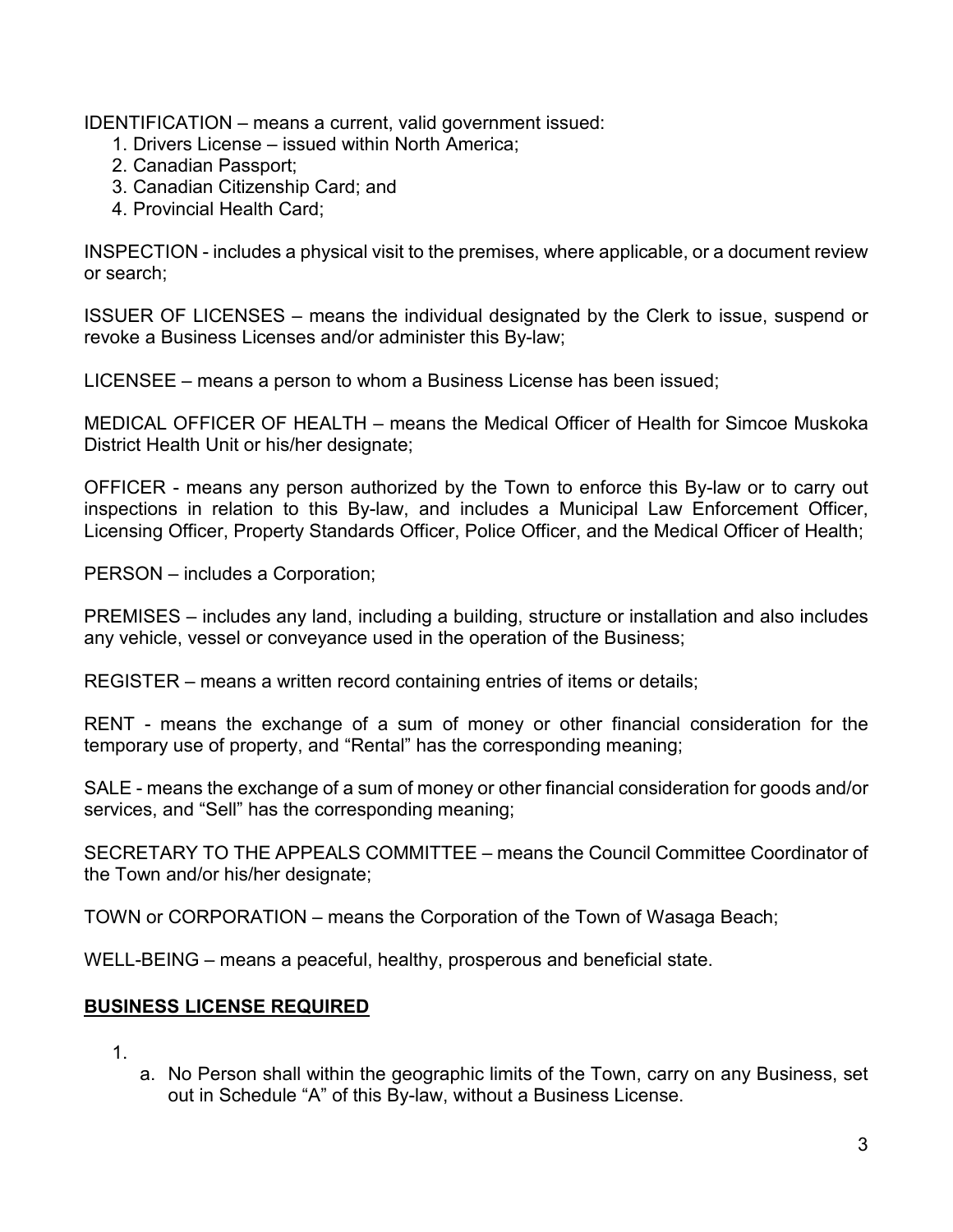- b. For purposes of this By-law, a Person is deemed to be carrying on a Business if engaged in the Business directly or if employing a person, directly or indirectly, to carry on or engage in the Business.
- c. Unless otherwise specified, each Business, required to be licensed under Schedule "A", must be separately licensed.
- d. Every Person who is licensed by the Town to operate a business shall pay the license fees as set out in Schedule "C" of this By-law, and the license fees shall be nonrefundable and non-transferable.
- e. Where more than one (1) Business is operated at one (1) Premise, all-applicable Business Licenses are required, and all applicable fees must be paid in full, unless otherwise provided by this By-law.
- f. Every Person who is licensed by the Town to operate a business is encouraged to ensure compliance with the Accessibility for Ontarians with Disabilities Act (AODA).
- g. This By-law shall not apply to any activities carried on by or on behalf of the Town of Wasaga Beach.

# **OBTAINING A BUSINESS LICENSE**

- 2.
- a. Any Person seeking to obtain a new Business License shall submit to the Issuer of Licenses an application in accordance with this By-law, requesting all required inspections set out in Schedule "B" of this By-law.
- b. The Issuer of Licenses shall not accept any application for a Business License if any of the Applicants are under the age of eighteen (18) years.
- c. The Issuer of Licenses shall not accept any application for a Business License or renewal until all requirements relating to the application, as set out in this By-law, have been met.
- d. The Applicant shall pay the required license fee(s) and/or any other required fee or deposit as set out in Schedule "C" attached to this By-law when making an application.
- e. In addition to any license fees to be paid by any Applicant as set out in Schedule "C" attached to this By-law, a late payment fee shall apply to any application received by the Town after the due date established for obtaining such license. Incomplete applications shall be considered not to have been received and may be returned to the Applicant. In any case, where the application remains incomplete after the date established to obtain such license, the late payment fee shall apply.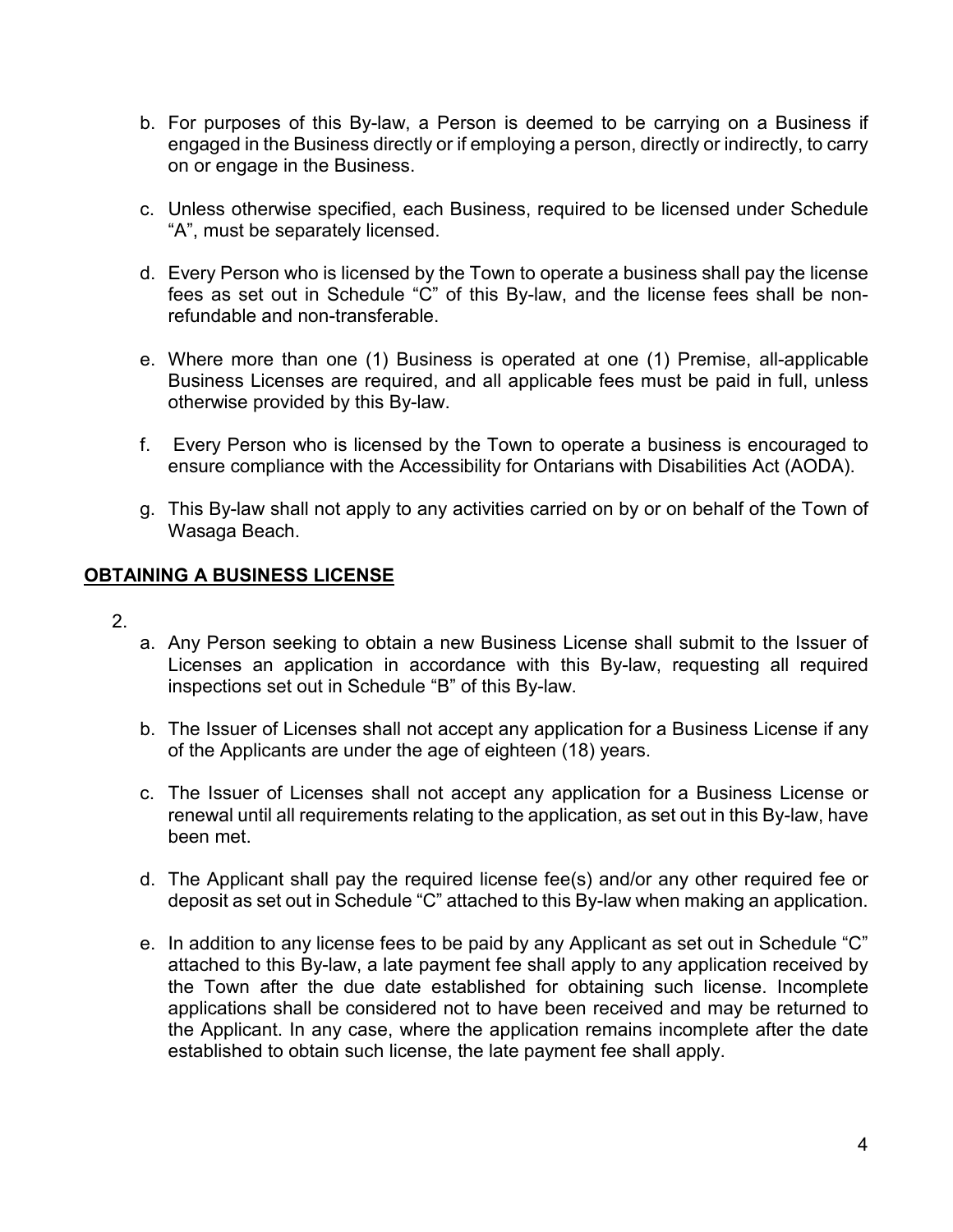- f. Acceptance of the license fee does not constitute approval of the application or oblige the Town to issue a Business License.
- g. No Person shall operate a Business except in conformity with the terms and conditions as set out and imposed in the Business License.
- h. Every application for a Business License under this By-law, shall be made in writing and shall include:
	- 1. the fully and correctly completed Business License application form;
	- 2. the applicable application fee, as set out in Schedule "C" of this By-law;
	- 3. proof of contractual or proprietary interest in the Premises upon which the Business is to be operated;
	- 4. a Floor Plan or a Site Plan, as per the Licensing Officer's request;
	- 5. proof of insurance in an amount not less than two (2) million dollars as required by this By-law;
	- 6. where registration of the name of the Business is required pursuant to the Business Names Act, R.S.O. 1990, c. B. 17, as amended from time to time, or any successor thereof, a copy of the current Master Business License registered with Service Ontario, and certified by the Ministry of Government Services, bearing the proposed name of the Business as shown on the application; and,
	- 7. any other information required pursuant to this By-law.
- i. It is the responsibility of the Applicant to ensure that all inspections required pursuant to Schedule "B" of this By-law are completed within ninety (90) calendar days of the date on which the Issuer of Licenses received the completed application for inspections.
- j. If all inspections required pursuant to Schedule "B" of this By-law are not completed and approved within ninety (90) calendar days of the date on which the Issuer of Licenses received the completed application, the application shall expire. In that case, the Applicant shall be required to submit a new application, including licensing fees.
- k. The Issuer of Licenses will, as a courtesy, notify the Applicant in writing of the status of their application after ninety (90) calendar days from the date on which the Issuer of Licenses received the completed application.
- l. Notwithstanding section 2(i), the Issuer of Licenses may, prior to the expiry of the ninety (90) calendar day period, upon request by the Applicant in writing:
	- 1. grant an extension of up to thirty (30) calendar days to the application for inspections, if the Applicant demonstrates to the satisfaction of the Issuer of Licenses that completion of works required to pass the inspection(s) is in progress; or
	- 2. extend the ninety (90) calendar day period for such additional period of time as is determined by the Issuer of Licenses to be appropriate, where due to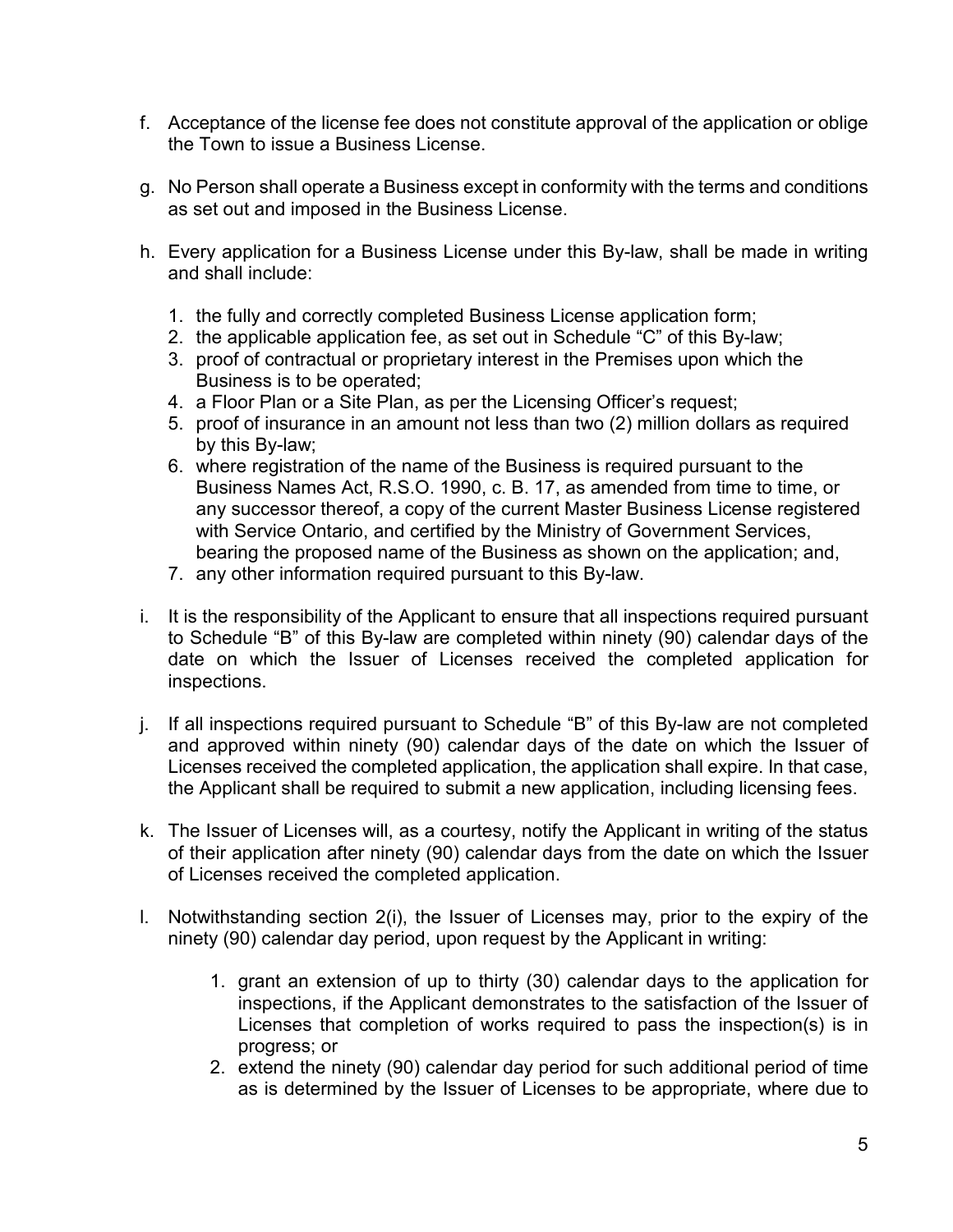extenuating circumstances, for reasons outside the control of the Applicant, the inspecting authorities have not carried out the Inspections required by Schedule "B" of this By-law.

m. Notwithstanding subsection 2(i), the Issuer of Licenses may, at any time, extend the ninety (90) day calendar period for such additional period of time as is determined by the Issuer of Licenses to be appropriate, to provide for a period of transition or an additional period of transition in the event of new or amended provisions of this Bylaw affecting the process or requirements for obtaining a new Business License.

## **APPLICATION FOR RENEWAL**

- 3.
- a. Every application for renewal of a Business License under this By-law shall be made in a form satisfactory to the Issuer of Licenses and shall include:
	- 1. the fully and correctly completed renewal application form, if applicable;
	- 2. the applicable renewal fee, as set out in Schedule "C" of this By-law;
	- 3. proof of valid insurance in an amount not less than two (2) million dollars as required by this By-law; and
	- 4. any other information required in the applicable schedule of this By-law.
- b. It is the responsibility of the Applicant to ensure that all inspections required for the renewal pursuant to Schedule "B" to this By-law are completed no later than the expiry date of the current Business License.
- c. If all inspections required for renewal, as set out in Schedule "B" of this By-law, are not completed by the expiry date of the current Business License, the application for renewal shall expire.
- d. Notwithstanding section 3(b), the Issuer of Licenses may, prior to the expiry of the Business License, upon request by the Applicant in writing:
	- i. grant an extension of up to thirty (30) calendar days to the application for renewal, if the Applicant demonstrates to the satisfaction of the Issuer of License that completion of work required to pass the inspection(s) is in progress; or
	- ii. grant an extension for such additional period of time as determined by the Issuer of Licenses to be appropriate, where due to extenuating circumstances, for reasons outside the control of the Applicant, the inspecting authorities have not carried out the Inspections required by Schedule "B" of this By-law.
- e. A Business License that is not renewed by the expiry date or any extension of that date under this By-law is no longer valid.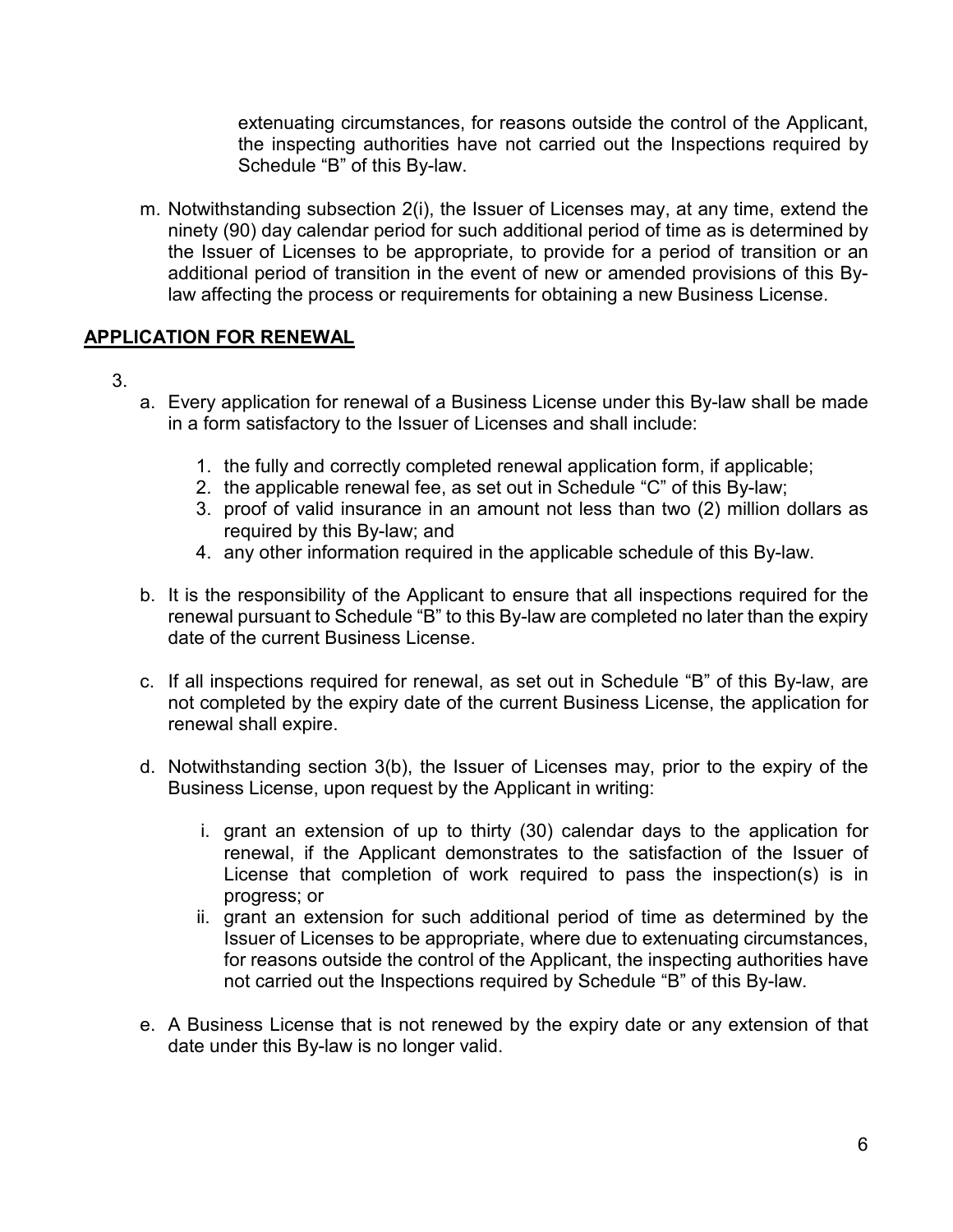f. The Issuer of Licenses will, as a courtesy, notify the Applicant in writing of the status of their expired Business License after the date of expiry.

## **ADDITIONAL APPLICATION CRITERIA**

4. If an agent is applying on behalf of an Applicant, a signed letter from the Applicant designating the agent to act on their behalf is required.

# **CARRYING ON A BUSINESS**

5. The submission of an application for a Business License or an application for renewal, including the related fee, does not entitle the Applicant to carry on or engage in a Business under this By-law. The Applicant is only entitled to do so once the Business License(s) required by this By-law have been issued for the said Business.

## **PARTNERSHIPS AND CORPORATIONS**

### **Partnerships**

- 6. In addition to all other requirements of this By-law, if an application for Business License is made by a partnership, the application shall be accompanied by a written declaration, signed by all partners, stating:
	- 1. the full name of every partner and the address of his or her ordinary residence;
	- 2. the name or names under which he or she intends to carry on the Business;
	- 3. that the Persons therein named are the only members of the partnership; and,
	- 4. the complete mailing address for the partnership, if applicable, and for each partner.

## **Corporations**

- 7. In addition to all other requirements of this By-law, if an application for Business License is made by a corporation, the application shall be accompanied by a valid Corporation Profile Report certified by the Ministry of Government Services, or a true copy of the current Articles of Incorporation for the corporation and any other incorporating documents or amendments, along with a written declaration signed by the authorized signing officers of the corporation stating:
	- 1. the full name of every director and officer of the corporation and the address of his or her ordinary residence;
	- 2. the name or names under which the corporation intends to carry on the Business;
	- 3. that the Persons therein named are the only officers of the corporation; and
	- 4. the complete registered mailing address for the corporation.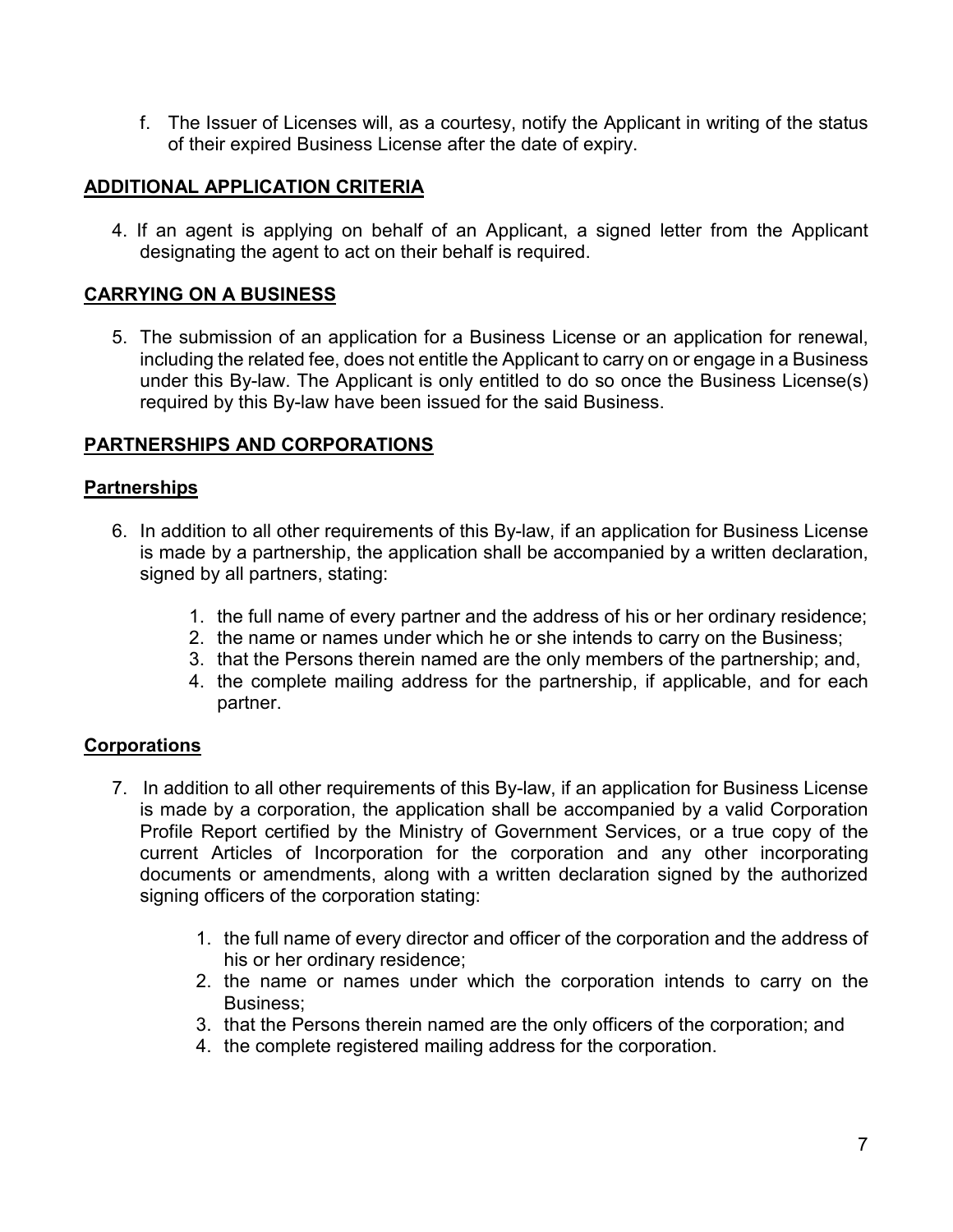- 8. If any member of a partnership is a corporation, such corporation shall provide all of the information set out in Section 7. of this By-law as part of the application for inspections and application for Business License by the partnership.
- 9. If any director or officer of a corporation is a corporate body, it shall also provide all of the information set out in Section 7. of this By-law as part of the application for inspections and application for Business License by the partnership.

## **ISSUANCE OF LICENSES AND INVESTIGATIONS:**

## 10.

- a. The Issuer of Licenses is authorized to issue and renew Business Licenses in accordance with this By-law.
- b. Without limiting Section 10(a), the Issuer of Licenses may impose special conditions on a Business in a class that have not been imposed on all of the Businesses in that class in order to obtain, continue to hold or renew a Business License; and
- c. The Issuer of Licenses may impose conditions, including special conditions, as a requirement of continuing to hold a Business License at any time during the term of the license, upon the grounds that the conduct of the Applicant or Licensee, or any officer, director, employee, or agent of the Applicant or Licensee, affords reasonable cause to believe that the Applicant or Licensee will not carry or engage in the Business in accordance with the law or with honesty or integrity.
- d. The Issuer of Licenses shall sign all Business Licenses issued and renewed, and such license shall be in such form as the Town may from time to time direct.
- e. The Issuer of Licenses may revise the Business License where the license contains an error or omission.
- f. All Business Licenses will be issued to the Applicant and bear the name of the Applicant.
- g. Where two (2) or more Persons carry on or engage in partnership in any Business set forth in Schedule "A" of this By-law, the required Business License(s) shall be issued to and bear the name of all partners, who will be jointly and severally responsible for complying with the requirements of this By-law, including without limitation, complying with the conditions of any Business License issued hereunder.
- h. Presumptive Clause
	- 1. In the absence of reasonably demonstrative evidence to the contrary, the posting of signs or advertisements, including those on the internet or other electronic media, shall be interpreted broadly, as to be regulated by this By-Law.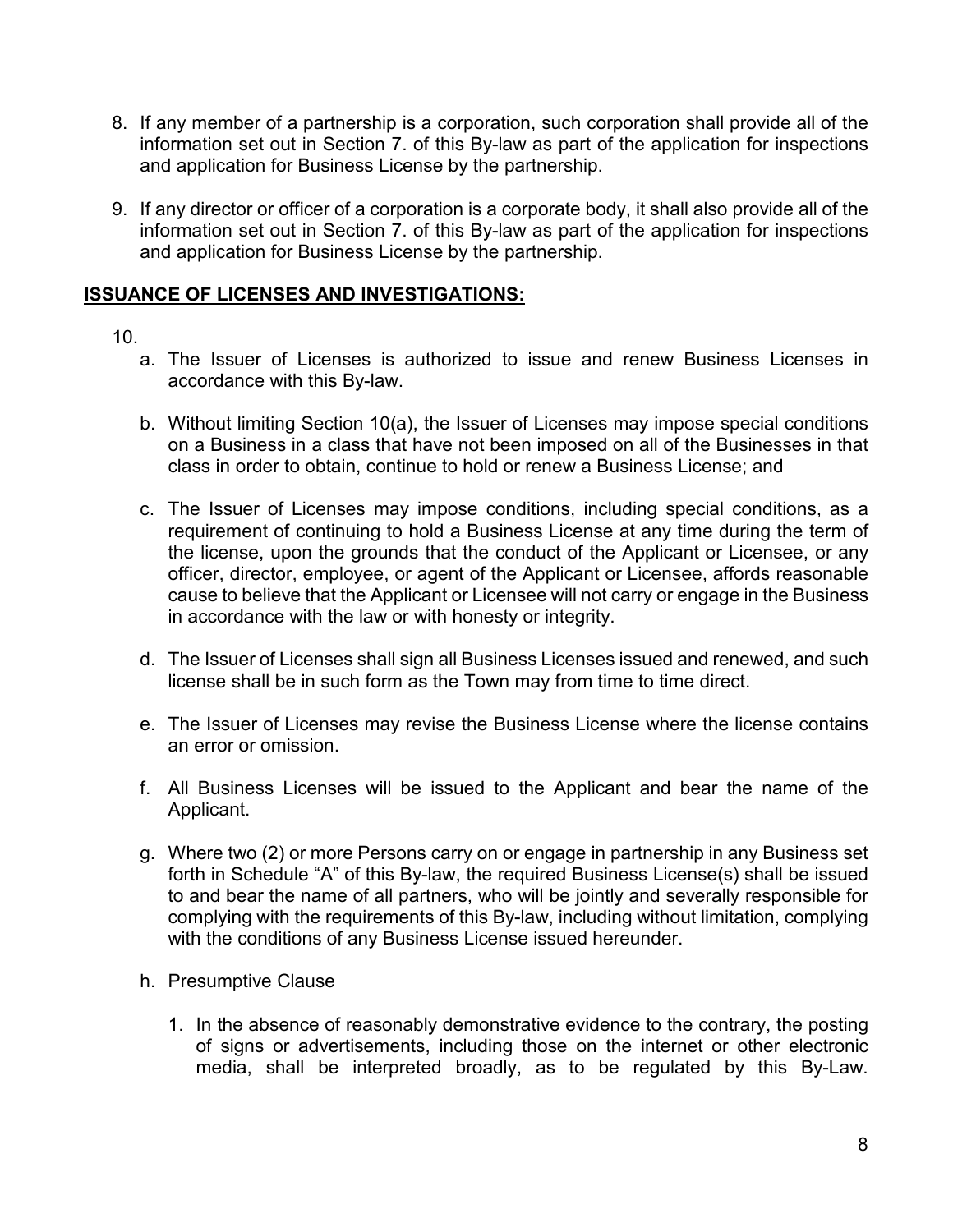- 2. For purposes of clarity the following presumptions will automatically apply:
	- a. where a sign that advertises a business, product or service is placed or erected in Town or posted to the internet, it shall be deemed to have been placed or erected on behalf of said business for the purpose of operating a business, whether or not a Business License has been issued.
	- b. where a residentially zoned property within the Town, is posted on the internet or advertised in anyway as being available for rent and does not clearly state or define the rental to be for the purpose of establishing a residential tenancy, then it will be deemed as being offered for a Commercial Business purpose as a Tourist or Short-Term Accommodations that requires compliance with this and other By-laws. .

# **CHANGES IN INFORMATION, OWNERSHIP OR LOCATION:**

- 11.
	- a. Every Business License issued under this By-law shall be personal to the Licensee(s) indicated on the Business License, and to the location as indicated on the Business License, and shall not be transferable from Person to Person or location to location.
	- b. A Business License shall be deemed void immediately upon change of ownership or location of the Business, or upon discontinuation of the business.
	- c. Where, at any time, there is any change in, or relating to, any of the information or documents required to be filed with the Town under this By-law, the Applicant or Licensee, as the case may be, shall report the change in writing to the Issuer of Licenses no later than seven (7) calendar days following the change.

## **REQUESTS FROM APPLICANTS OR LICENSEES:**

12.Where the Applicant or Licensee is more than one (1) person, any requests regarding any application or license shall be made by all such persons.

## **TERM OF BUSINESS LICENSE:**

- 13.
	- a. Licenses issued pursuant to this By-law shall, unless they are expressly issued for a shorter time or unless they are sooner revoked or suspended, shall expire in accordance with the license classifications as contained in Schedule "D" attached and forming part of this By-law.
	- b. Every Business License shall be renewed no later than its date of expiry. Any Business License which is not renewed shall become null and void.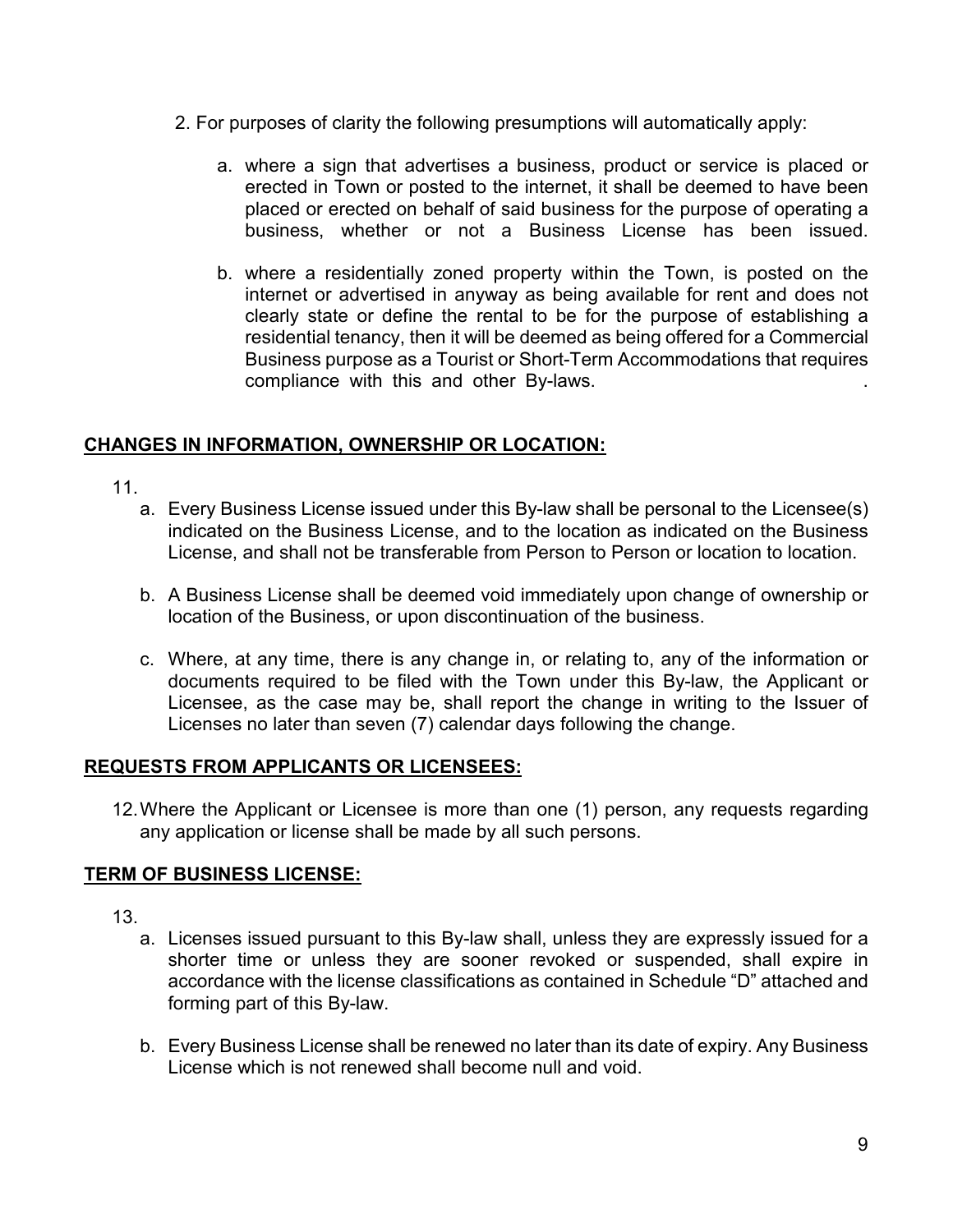- c. Any Person who has not renewed their Business License prior to the date of its expiry will be required to pay a late fee, which will be thirty percent (30%) of the renewal fee.
- d. Every Business License shall cease to be valid if the business ceases to operate.

## **INSURANCE REQUIREMENTS:**

15.

- a. Every Licensee shall carry valid general liability insurance relating to the Business throughout the term of the Business License in an amount not less than two million dollars (\$2,000,000) per occurrence.
- b. The insurance policy as set out in Section 15(a) must be valid at all times during the term of the Business License and the Licensee shall provide proof of current insurance at any time, upon demand of the Issuer of Licenses, or an Officer.
- c. Without limiting Section 15(a), where a Licensee's insurance policy, as required by this By-law, requires renewal during the term of the Business License, the Licensee shall provide proof of such renewal to the Issuer of Licenses no later than the date of the current insurance policy expiry.
- d. Without limiting Section 15(a), where there is a change in any information relating to the insurance required by this By-law, the Licensee shall notify the Issuer of Licenses of the change, and provide written details of the change to the Issuer of Licenses, no later than fourteen (14) calendar days following the date of the change.

# **DUPLICATE BUSINESS LICENSE:**

- 16.
	- a. In the event that a Business License issued in accordance with this By-law is lost or destroyed, the Issuer of Licenses upon request by the Licensee and upon satisfactory proof of such loss or destruction, and payment of a replacement fee of twenty-five dollars (\$25.00), shall issue a duplicate of the original business license to the Licensee, upon which shall be stamped or marked "duplicate".
	- b. If the ownership of a business for which a Business License has been issued under this By-law has not changed, but the name of the business changes, the Licensee shall:
		- 1. notify the Issuer of Licenses of such change in accordance with Section 12; and,
		- 2. where the Business Names Act requires registration of the name, provide a Master Business License certified by the Ministry of Government Services bearing the new name of the business.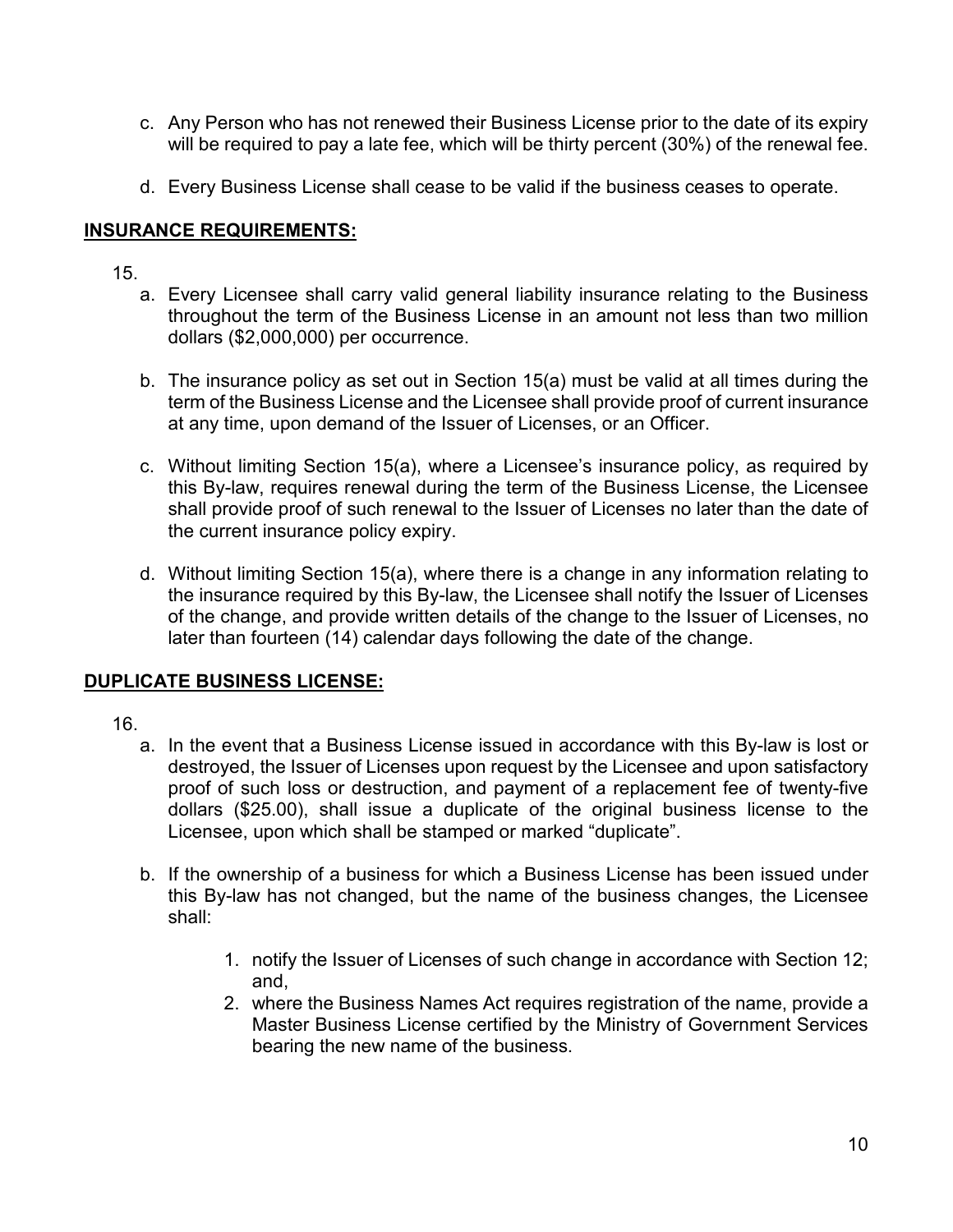- c. Upon receiving these documents listed in 16(b) and upon payment of a replacements fee of twenty-five dollars (\$25.00), the Issuer of Licenses shall issue a duplicate Business License, bearing the new name of the business. If the ownership of the business has changed, a new Business License shall be required.
- d. Issuance of a duplicate Business License in accordance with this section shall not affect the expiry date of the Business License.

# **DISPLAY OF BUSINESS LICENSE**

- 17.
	- a. Every Licensee shall ensure that the Business License, or duplicate Business License issued by the Town, is posted within the Premises from which the Business to which the Business License applies is operated. It must be in a conspicuous place, clearly visible to all persons entering the Premises, at all times during the Hours of Operation of the Business.
	- b. Notwithstanding Section 17(a) of this By-law, every Licensee shall ensure that the Business License is displayed in accordance with the provisions of the schedule governing the Business in question, in all cases where such provisions differ from Section 17(a) of this By-law.
	- c.
- 1. notwithstanding Section 17(a), every Licensee shall ensure that, where the Business License does not apply to a Premises, that the Business License is in the Licensee's possession at all times while engaged in the Business for which the Business License was issued.
- 2. such Person referred to in section 17(c)(1) above, shall produce such Business License immediately to the Issuer of Licenses or an Officer, upon request.
- d. No Person, other than the Licensee, shall carry a Business License issued by the Town, while engaging in the Business for which the Business License was issued.
- e. Without limiting any other Provision of this By-law, every Person who is in possession of a Business License while engaged in the Business for which this Business License was issued, shall produce, upon request by an Officer, identification for the purpose of confirming that the carrier of the Business License is the Licensee.
- f. Without limiting any other Provision of this By-law, and in addition to any other remedy available to the Town, the carrier of the Business License shall, upon request by the Officer, surrender said License to an Officer until such time as Identification is produced, in which case the Business License shall be deemed to be suspended until Identification has been produced.
- g. If the bearer of the Business License is not the Licensee, the Officer may seize the Business License and, in such case, the Officer or the Issuer of Licenses shall notify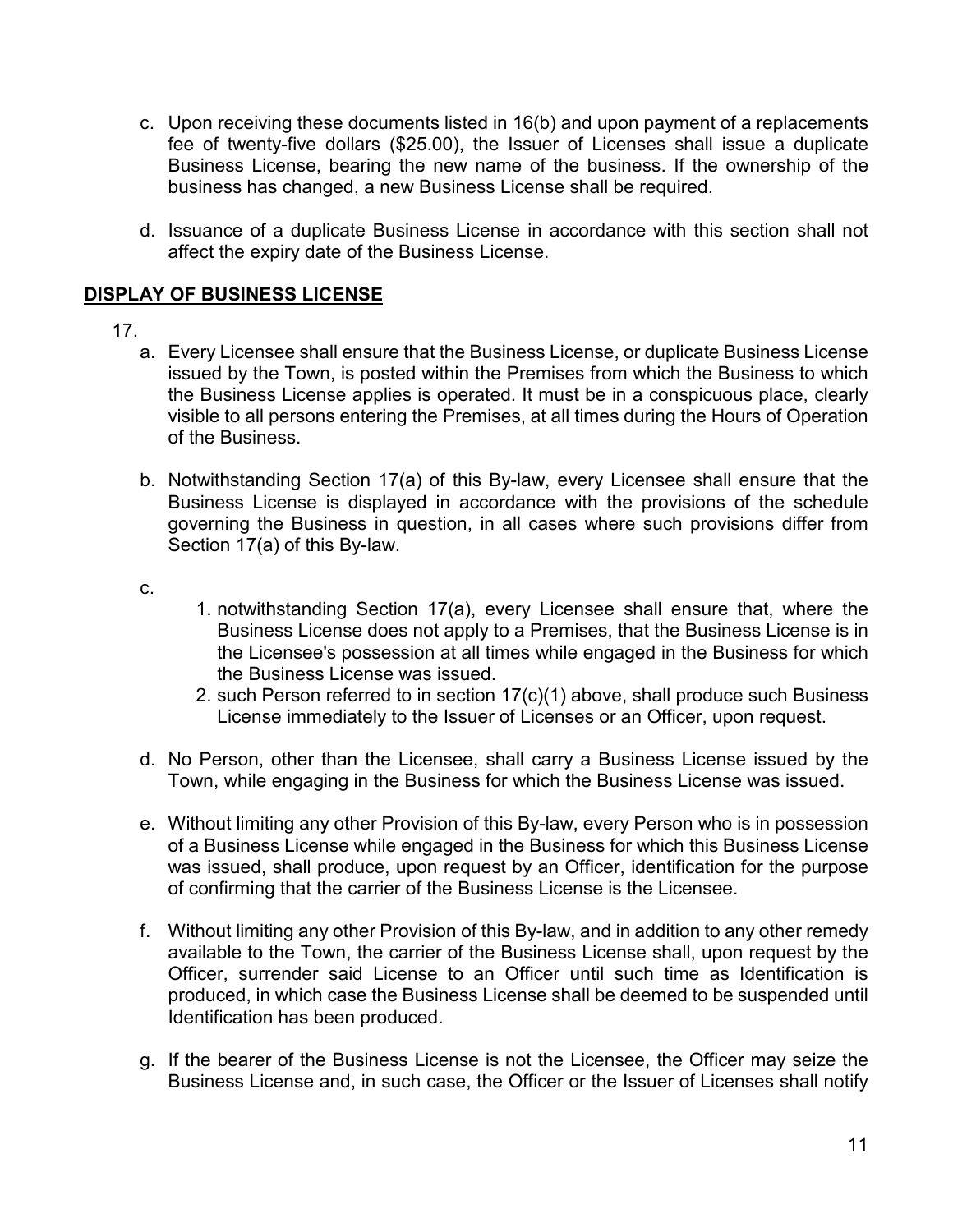the Licensee and hold the Business License for safekeeping until it can be returned to the Licensee.

- h. Every Licensee shall ensure that the Business License is not posted or displayed, or held out as valid, when the Business License has expired, or has been revoked or suspended pursuant to this By-law.
- i. Every Licensee shall ensure that the Business to which the Business License applies is not, at any time during the term of the Business License, advertised or promoted or carried on under any name other than the name endorsed upon the Business License issued to the Licensee.

## **COMPLIANCE WITH OTHER LAWS REQUIRED:**

18. The issuance of a Business License under this By-law does not permit or condone the violation of any By-law, statute, order, or regulation in effect in the Town of Wasaga Beach, the Province of Ontario or the Dominion of Canada and it shall be the responsibility of the Licensee to ensure that such applicable legislation is complied with at all times.

# **INSPECTIONS:**

- 19.
	- a. Subject to the provisions of the Municipal Act, an Officer, accompanied by any person under his or her direction, may, at any reasonable time, enter onto or into any Premises for the purpose of carrying out an inspection to determine whether or not the following are being complied with:
		- 1. any provision of this By-law;
		- 2. a direction or order of an Officer or of the municipality made under this Bylaw or made under the Act in relation to the subject-matter of this By-law;
		- 3. a condition of a Business License issued under this By-law; and
		- 4. an order made under Section 431 of the Municipal Act in relation to the subject matter of this By-law.
	- b. For purposes of an inspection under Section 19(a), an Officer may:
		- 1. require the production for inspection of documents or things relevant to the inspection;
		- 2. inspect and remove documents or things relevant to the inspection for the purpose of making copies or extracts;
		- 3. require information from any person concerning a matter related to the inspection; and
		- 4. alone or in conjunction with a person possessing special or expert knowledge, make examinations or take test, samples or photographs necessary for the purposes of the inspection.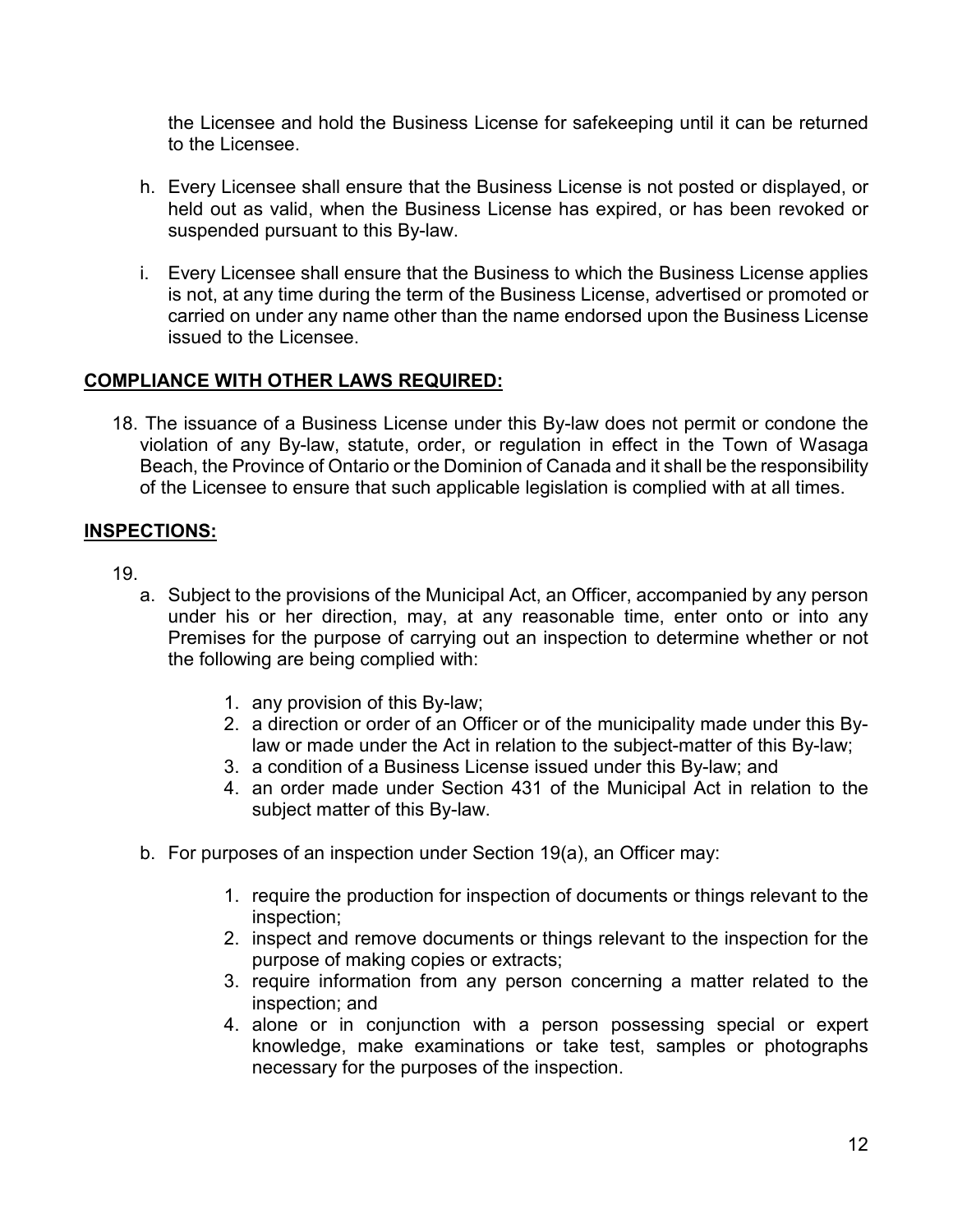- c. Further, it shall be a condition of every Business License issued under this By-law that the Licensee shall provide to the Officer such information, documents or things relevant to the inspection as may be requested by the Officer pursuant to Section 19(b) of this By-law, and permit any examinations, tests, samples or photographs determined by the Officer to be necessary for the purposes of the inspection.
- d. No Person shall Obstruct or attempt to Obstruct any person, including an Officer, having authority for the enforcement or administration of this By-law.

For purposes of this clause, "OBSTRUCT" means to hinder, mislead, provide false information or make a false claim or statement, or to prevent or attempt to prevent the execution of a power or duty, and without limiting the foregoing, includes:

- 1. providing false or misleading information;
- 2. failing to identify oneself in accordance with Sections 19(e)(1);
- 3. preventing, barring or delaying or attempting to prevent, bar or delay entry or inspection by an Officer, or any person under his or her direction, as provided for by this By-law, including but not limited to the removal of documents or things relevant to the inspection, or the taking of any tests, samples or photographs necessary for the purposes of the inspection;
- 4. preventing, barring or delaying or attempting to prevent, bar or delay any person, including an Officer, from carrying out his or her duties or exercising his or her powers under this By-law;
- 5. preventing, barring or delaying or attempting to prevent, bar or delay an Officer, or any person under his or her direction, from exercising his or her authority pursuant to an order issued by a provincial judge or justice of the peace under Section 438 of the Municipal Act;
- 6. failing to provide, upon request by an Officer, any information, documents or things relevant to an inspection, including without limitation, any documents specifically required to be kept or provided by this By-law; and
- 7. failing to surrender a Business License, upon request by an Officer.
- e. Every Person who is required to obtain a Business License under this By-law, is a Licensee under this By-law or is in possession of a Business License issued under this By-law:
	- 1. shall identify themselves verbally by giving their correct name and address, or with Identification as defined in this By-law, to an Officer upon request, while such Officer is executing his or her duties in relation to this By-law.
- f. In addition to any other provision of this By-law, and subject to the provisions of the Act, a provincial judge or justice of the peace may issue an order made under Section 438 of the Act, authorizing an Officer and any person under his or her direction, to enter onto or into any Premises, including a room or Premises actually being used as a dwelling, for the purpose of carrying out an inspection to determine whether or not the following are being complied with: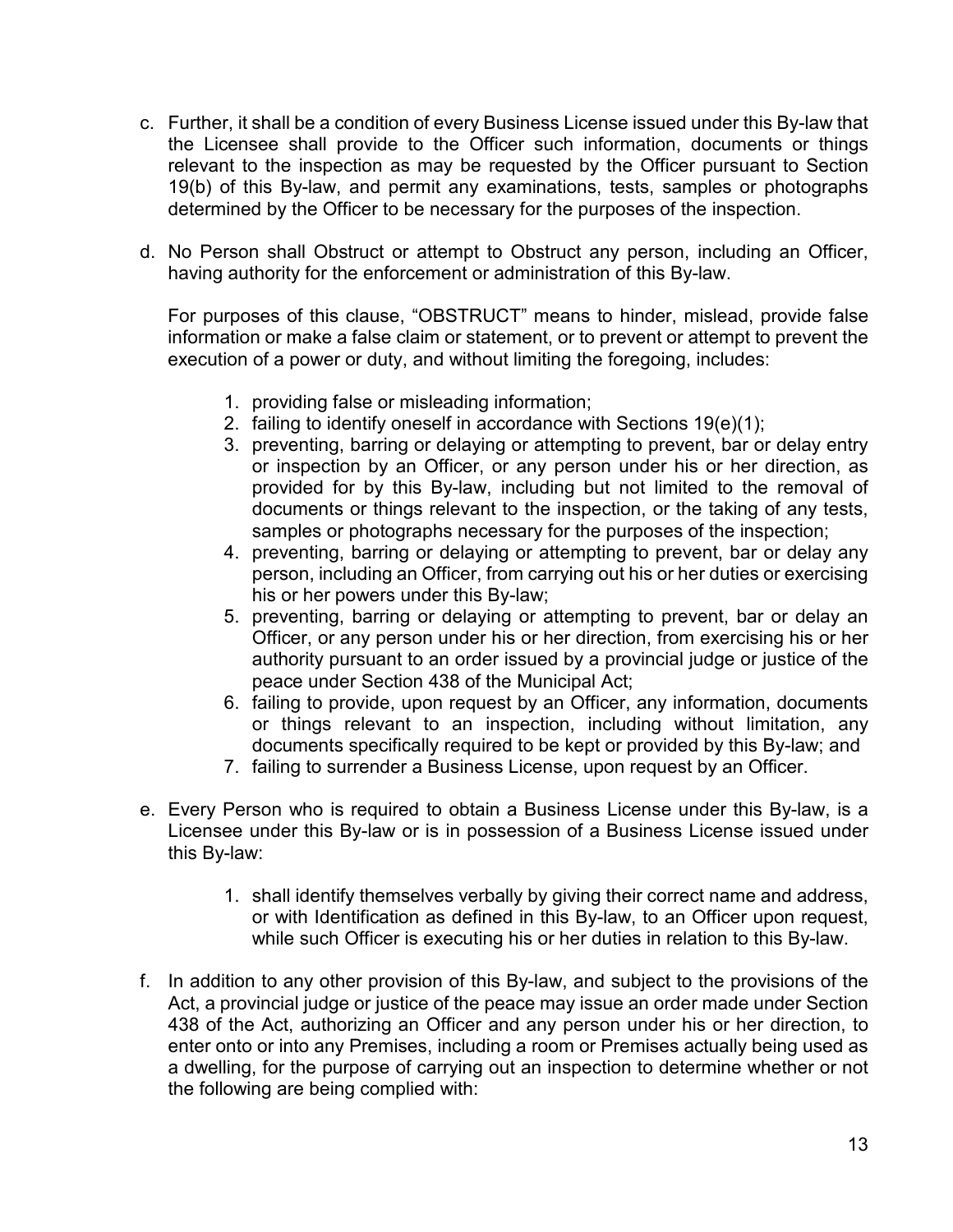- 1. any provision of this By-law;
- 2. a direction or order of an Officer or of the municipality made under this Bylaw or made under the Act in relation to the subject-matter of this By-law;
- 3. a condition of a Business License issued under this By-law; and
- 4. an order made under Section 431 of the Municipal Act in relation to the subject-matter of this By-law,

and to exercise powers described in Section 19(b) of this By-law, where the provincial judge or justice of the peace is satisfied by evidence under oath that the inspection is reasonably necessary and the Officer has been prevented or is likely to be prevented from doing anything set out in Section 19(a), (b) or (c) of this By-law.

g. An Officer named in an order described in Section 19(f), and any person under his or her direction named therein, may, in accordance with the order, enter onto or into the Premises described therein, including any room or Premises actually being used as a dwelling, which is described therein, to undertake the said inspection, and may, for that purpose, exercise any power set out in the order.

# **ORDERS AND REMEDIAL ACTIONS:**

- 20.
	- a. If an Officer is satisfied that a violation of this By-law has occurred, the Officer may make an order requiring the person who violated the By-law to discontinue the violating activity.
	- b. An order under section 20(a) shall set out:
		- i. Reasonable particulars of the violation adequate to identify the violation and the location of the land on which the violation occurred; and
		- ii. The date by which there must be compliance with the order.
	- c. No Person shall fail to comply, in whole or in part, with an order issued under section 20(a).

## **REFUSAL TO ISSUE OR RENEW A BUSINESS LICENSE:**

- 21.The Issuer of Licenses may refuse to issue or renew a Business License:
	- a. if all inspections required pursuant to this By-law have not been completed and passed;
	- b. upon the grounds that the conduct of any person, including the officers, director, employees or agents of a corporation, affords reasonable cause to believe that the person will not carry on or engage in the business in accordance with the law;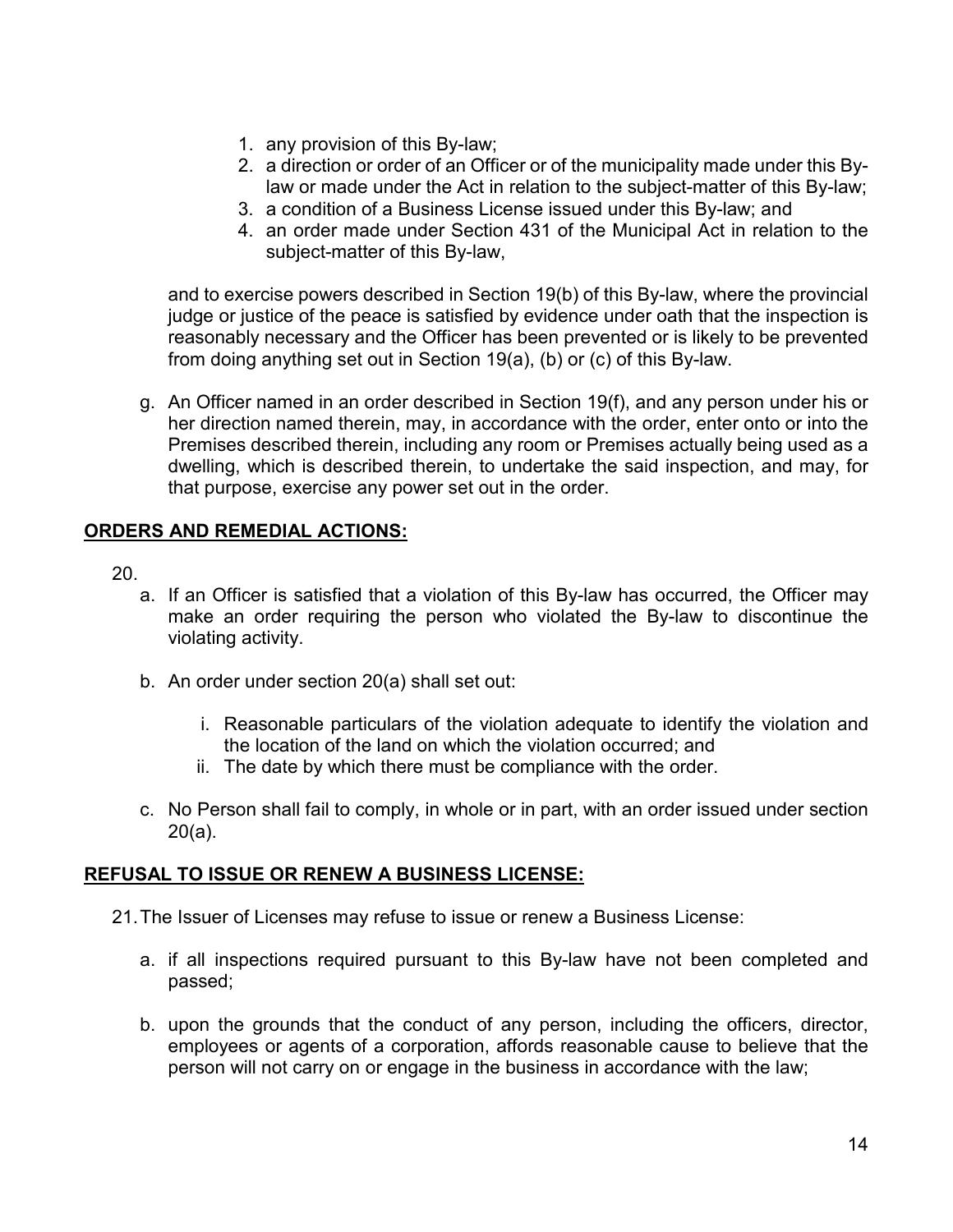- c. where the issuance of the Business License, or renewal of the Business License would be contrary to the health, safety, or well-being of the people in the Town of Wasaga Beach;
- d. where the Applicant or Licensee has past convictions under this By-law, or any other By-law relating to the business within the Town of Wasaga Beach;
- e. where it is determined that the business does not comply with applicable legislation such as but not limited to the Building Code Act, Fire Protection and Prevention Act, Health Protection and Promotion Act, and the Property Standards By-law;
- f. where a business has ceased to operate.
- 22.Where the Issuer of Licenses refuses to issue or renew a Business License as noted in Section 21 above, the Issuer of Licenses shall notify the applicant in writing of such decision and set out the grounds upon which the issuance of said license is refused and shall include in such writing, the availability of an appeal of this decision to the Chief Administrative Officer.

## **REVOKING OR SUSPENDING A BUSINESS LICENSE:**

- 23.The Issuer of Licenses may suspend a license for a period of time and upon such conditions as are considered appropriate, without a hearing, where the licensee fails to meet any of the administrative requirements upon which the license was issued. The applicant of such business shall be provided with the reasons for the suspension, either verbally or in writing, and be provided with an opportunity to respond to same. In any event, any suspension shall not exceed increments of fourteen (14) days.
- 24.Notwithstanding that a license has been issued, where the Issuer of Licenses has reasonable grounds to believe that a Licensee may no longer satisfy the requirements of this By-law, the Licensee may be required to file further documents evidencing compliance with the Issuer of Licenses.
- 25.The Business Licensing Officer may, where a license has been issued, revoke or suspend any license where, in the opinion of the officer:
	- a. upon the grounds that the holder is in breach of the Business Licensing By-law, including any conditions of a license issued there under, or
	- b. the license holder fails to comply with any "order to remedy or comply", issued pursuant to the Municipal Act 2001, R.S.O., 2001 c.25, as amended or the Building Code Act, R.S.O., 1992, c.23, as amended, or
	- c. the license holder fails to pay any arrears, penalties or taxes when required or requested, or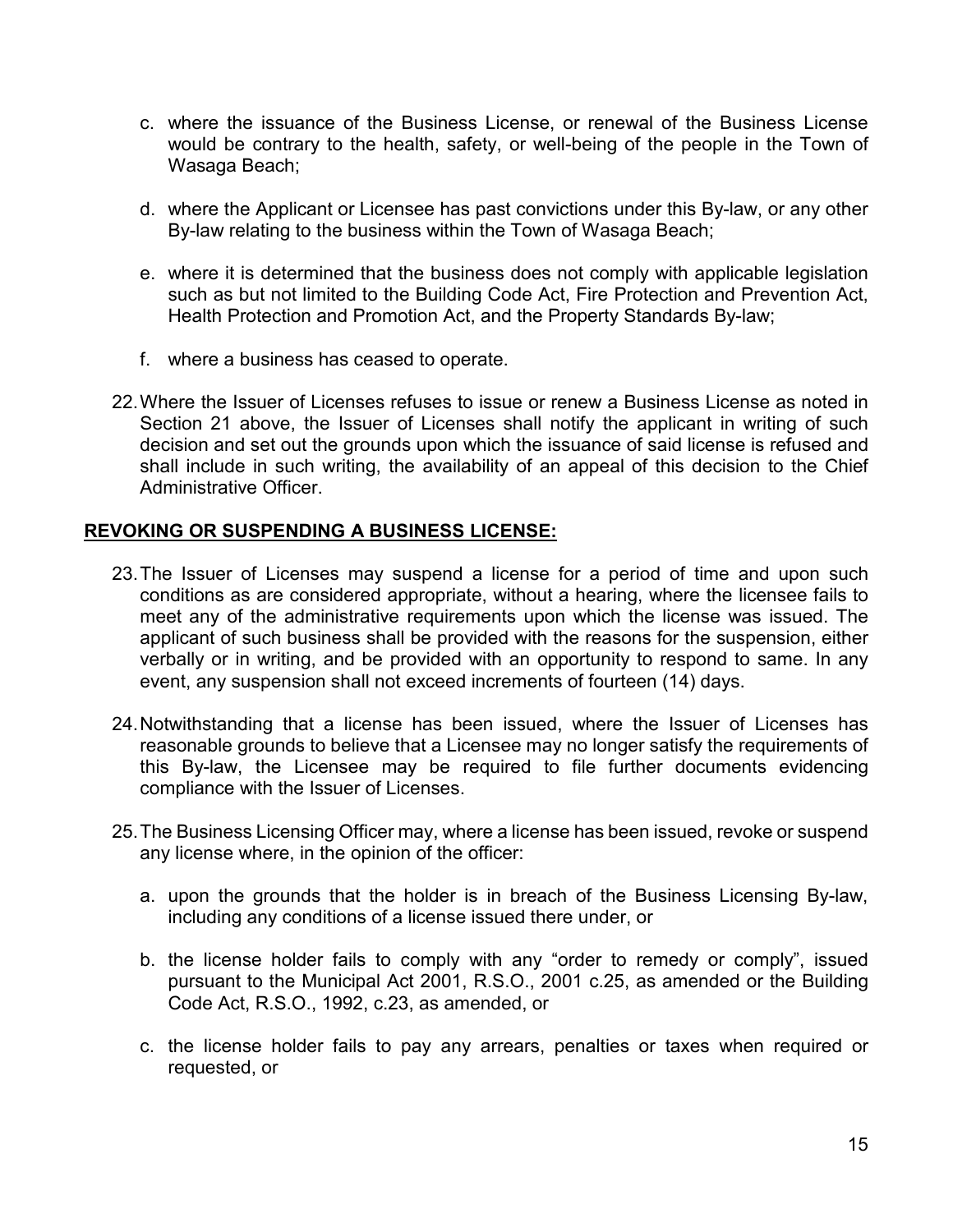- d. the license was issued in error or upon information that was not complete, accurate or truthful, or is no longer reflective of current business practices, or
- e. upon the grounds that the conduct of any person, including the officers, directors, employees or agents of a corporation, affords reasonable cause to believe that the person will not carry on or engage in the business in accordance with the law or with honesty and integrity.

## **Reinstatement:**

26.The Issuer of Licenses shall reinstate a license which has been suspended upon satisfactory proof that the requirements have been met and upon receipt of payment of any administrative penalties/fees and/or re-inspection fees that were required due to the said suspension.

### **APPEALS PROCEDURE:**

- 27. Where the Issuer of Licenses refuses to issue or renew a Business License, or suspends or revokes a Business License:
	- a. The Issuer of Licenses shall send written notice advising the Applicant or Licensee of a suspension over (14) consecutive days, or revocation of the Business License;
	- b. The written notice of the Issuer of Licenses shall be sent to the Applicant or Licensee at the address of the Applicant or the Licensee provided on the Application, or where a change of information has been provided by the Applicant or Licensee regarding address, at the address reflecting that change of information;
	- c. The written notice shall:
		- 1. set out the grounds for the refusal, suspension over fourteen (14) days or revocation;
		- 2. be signed by the Issuer of Licenses; and
		- 3. indicate the final date and time by which the Applicant or Licensee may appeal the decision to refuse to issue, renew, or suspend or revoke the Business License, and the method for doing so, as set out in section 27(d) and;
	- d. The Applicant or Licensee may appeal the decision to suspend over fourteen (14) days or revoke a Business License, by filing a written request with the Clerk, which must set out the grounds or basis for the request, and must be received by the Clerk no later than 4:00pm, within seven (7) business days of receipt of notification.
- 28. If no written request for an appeal is received before the deadline as set out in section 27(d, the decision to revoke or suspend the Business License is final.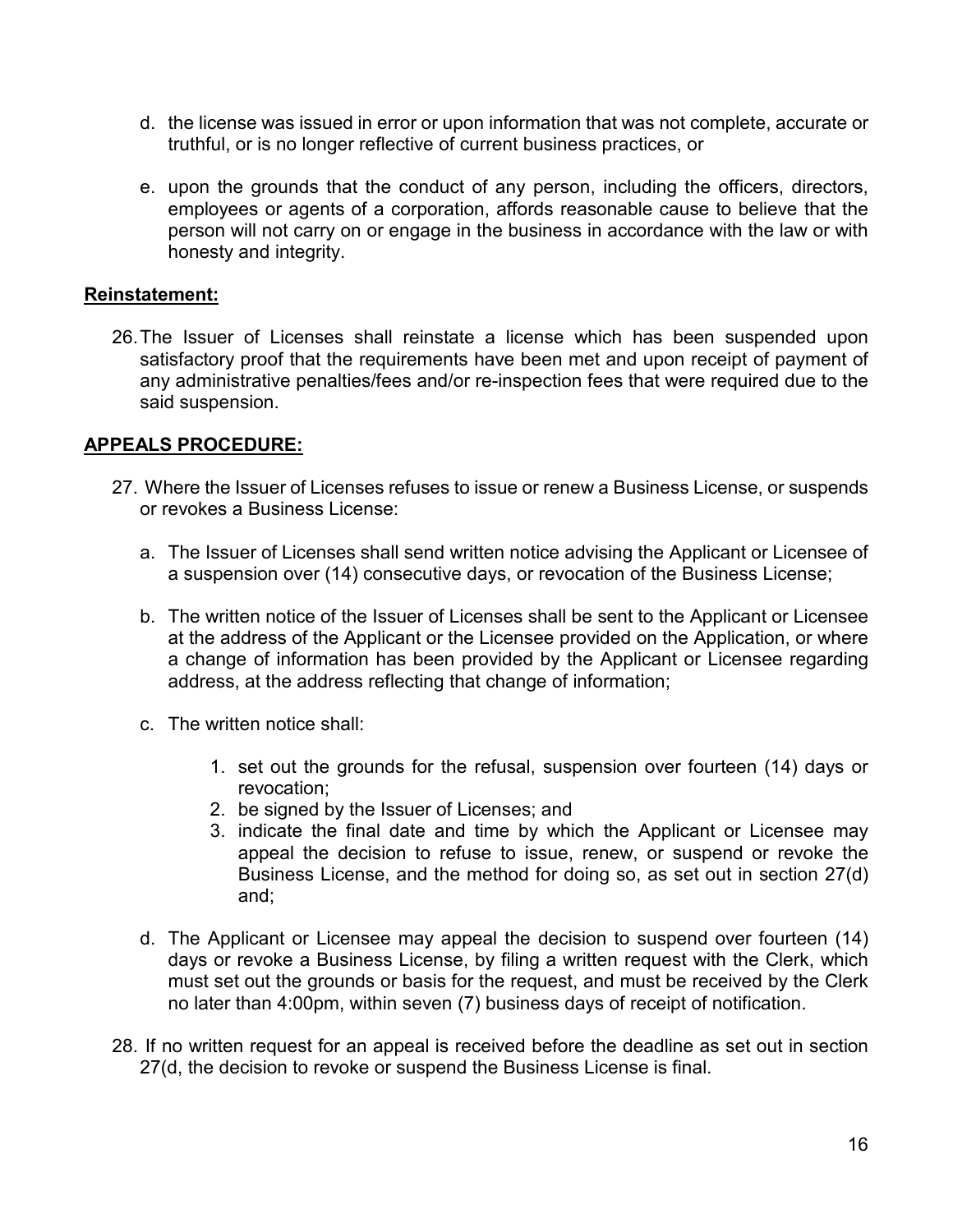## **HEARING OF APPEALS:**

- 29.Upon receipt of a written request for a hearing from the Applicant or Licensee, in accordance with section 27(d), the Clerk shall:
	- a. fix a date and time for such matter to be heard by the Appeals Committee within thirty (30) days of receipt of the appeal; and,
	- b. send by registered mail or hand delivery the notice of hearing, which shall include the date, time, and location of the hearing, at least fifteen (15) days prior to the date and time fixed for such hearing, to the Applicant or Licensee, the Issuer of Licenses, as determined by the Clerk, or any other Person who has requested such notification in writing from the Clerk.

# **SERVICE OF WRITTEN NOTICE:**

- 30.
	- a. Written correspondence relating to the Appeals and Hearing procedure referred to in this By-law is sufficiently served if hand delivered or sent by registered mail addressed to the Applicant or Licensee at the address provided on the Application or most recent address provided by the Applicant or Licensee, as the case may be, according to the Issuer of Licenses records.
	- b. When service is made by registered mail, the service shall be deemed to be received on the seventh (7) day after the day of mailing, and where served by hand delivery shall be deemed to be received immediately.

# **HEARING PROCEDURE:**

- 31.The following procedure shall be followed for hearings relating to the refusing, suspending or revoking of any Business License under this By-law:
	- a. the Secretary of the Appeals Committee shall circulate copies of all reports from the Issuer of Licenses and any officers, inspectors, investigators, employees of the corporation or other municipal, provincial, or federal agencies, police officers or Medical Officers of Health, who may be involved in the matter, to the Applicant, Licensee or any other Person to whom notice of the hearing has been given;
	- b. the Applicant or Licensee, either personally or through an agent or solicitor, shall be afforded an opportunity to present such material and evidence relevant to the issue before the Appeals Committee, and may ask questions of any person presenting evidence, relating to the evidence presented, or of any author of a report to Council relevant to the said issue;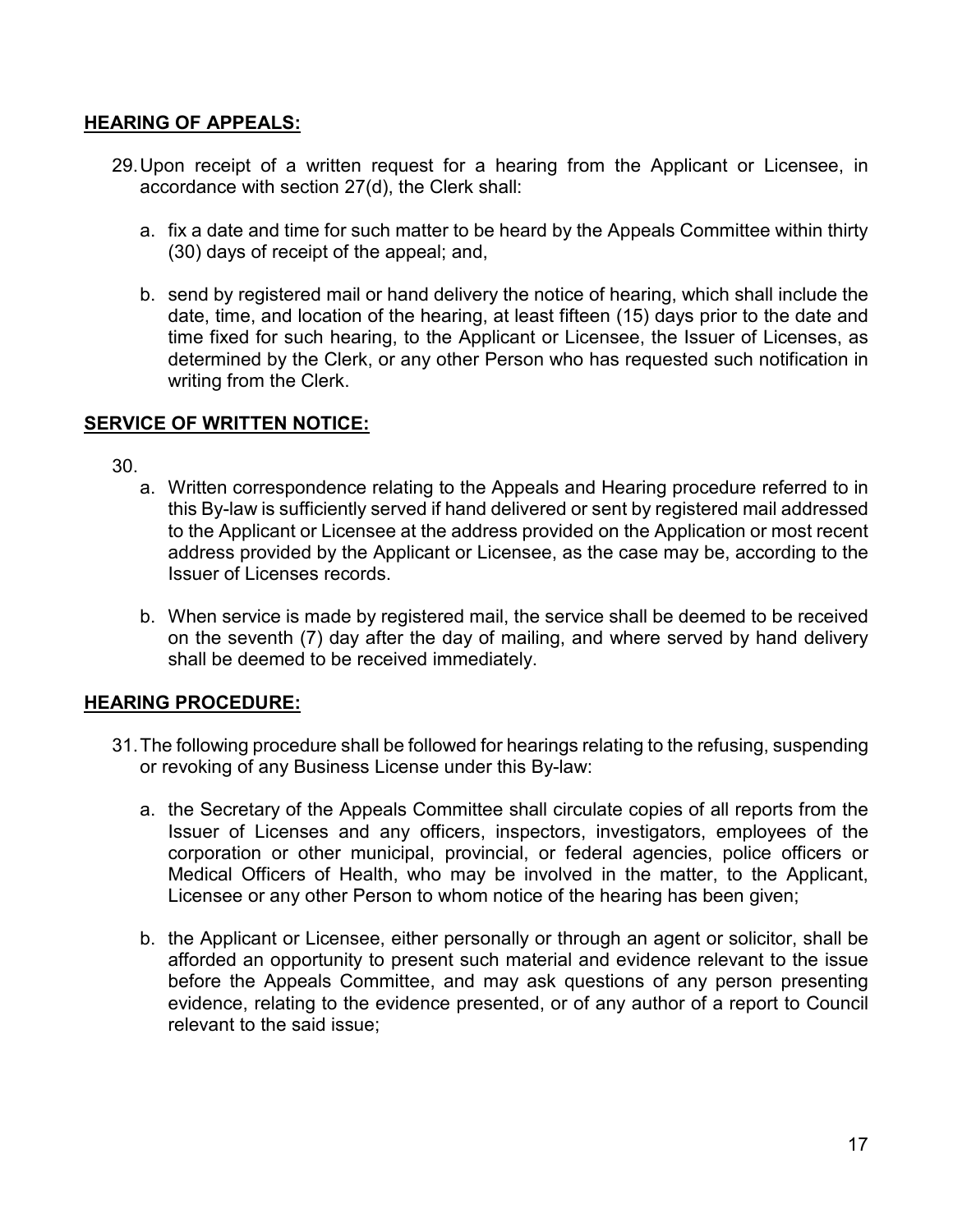- c. the Appeals Committee may afford any other Person who appears to have an interest in the matters under discussion, an opportunity to present material and evidence relevant to the issue before the Appeals Committee;
- d. the provisions of the Statutory Powers Procedure Act, R.S.O. 1990, c.S.22, except Sections 17.1, 18 and 19, as amended from time to time, or any successor thereof, shall apply to all hearings conducted by the Appeals Committee under this By-law; and,
- e. any person presenting evidence relevant to the hearing must be present to answer questions in relation to that evidence.
- 32.If the Applicant or Licensee who has been sent notice of the hearing does not appear at the appointed time and place of the hearing, the Appeals Committee may proceed with the hearing in the absence of the Applicant or Licensee and if so, the Applicant or Licensee shall not be entitled to any further proceeding or any further notice of the proceedings; but shall be sent a copy of the Appeals Committee's recommendation.
- 33.The Appeals Committee shall, after having heard all of the evidence and submissions made at the hearing, make a decision in writing, as soon as practicable;
	- a. that a Business License be suspended for a period over fourteen (14) days or revoked with or without conditions, relevant to the subject of the hearing, or as agreed to by the Applicant; and
	- b. in the case of a decision to suspend a Business License, that the suspension be for such length of time as deemed appropriate by the Appeals Committee.
- 34.The decision of the Appeals Committee is final.
- 35.The Secretary to the Appeals Committee or Clerk shall:
	- a. within five (5) days of the hearing of the Appeals Committee, send a copy of the decision to the Applicant or Licensee, Issuer of Licenses and any other persons affected by the decision..

## **RETURNING BUSINESS LICENSES:**

- 38.The Clerk shall send written notice to the Applicant or Licensee or any other Person requesting to be notified of the decision respecting the hearing and such notice shall be sent within three (3) days of the decision of the Appeals Committee.
- 39.When a Business License has been revoked or suspended; the holder of the license shall return the license to the Issuer of Licenses within three (3) business days of the written notice of the decision.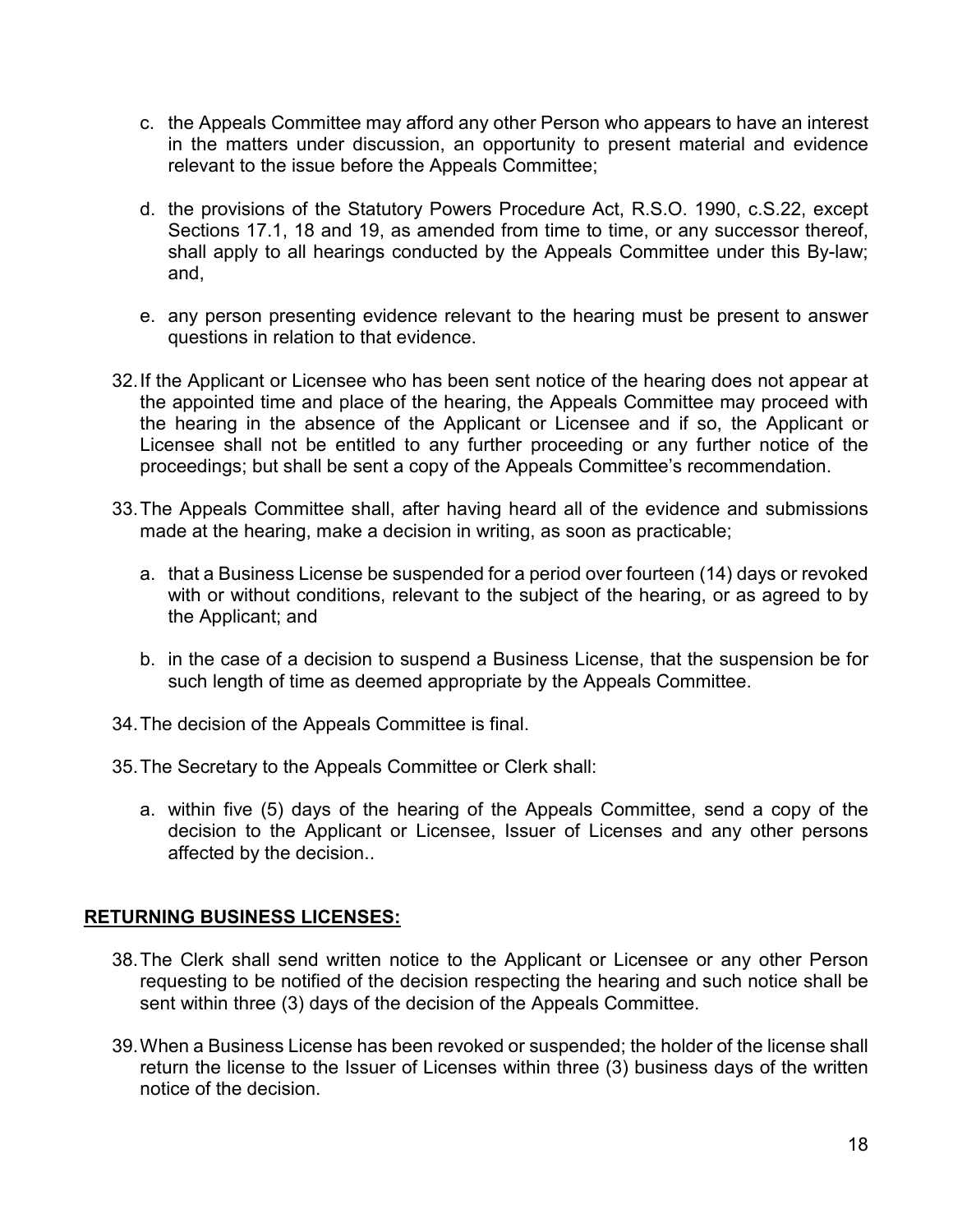# **Enforcement and Penalty Provisions:**

39.

- a. Every person who contravenes any provision of this By-law or orders made under this By-law or every director or officer of a corporation, who knowingly concurs in the contravention by a corporation is guilty of an offence and upon conviction is liable to:
	- 1. on a first offence, to a fine not more than \$10,000.00; and
	- 2. on a second offence and each subsequent offence, to a fine of not more than \$100,000.00.
- b. Every person who is issued a Part 1 offence notice or summons and is convicted of an offence under this By-law shall be subjected to a fine, to a maximum as provided for in the Provincial Offences Act, R.S.O. 1990, c. P. 33, as amended.
- c. In the case of a continuing offence, for each day or part of a day that the offence continues, a maximum fine of \$10,000.00. The total of all of the daily fines for the offence is not limited to \$100,000.00.
- d. No person shall hinder or obstruct, any Officer exercising a power or performing a duty under this By-law.
- e. Every person who is alleged to have contravened any of the provisions of this By-law, shall identify themselves to an Officer upon request, failure to do so shall be deemed to have hindered or obstructed an Officer in the execution of his or her duties.
- f. Upon conviction any penalty imposed under this By-law may be collected under the authority of the Provincial Offences Act, R.S.O. 1990, c. P.33, as amended.

# **SCHEDULES:**

40. Unless otherwise stated, the requirements of the Schedules shall be in addition to all other requirements of this By-law.

# **ULTRA VIRES:**

- 41.
	- a. It is hereby declared that notwithstanding any Section of this By-law, or parts thereof, may be found by any Court of law to be invalid or beyond the power of the Council to enact, such Section or Sections or parts thereof shall be deemed to be severable and that all other Sections or parts of this By-law are separate and independent therefrom and enacted as such;
	- b. When any requirement of this By-law is at variance with any other By-law in effect in the Town of Wasaga Beach or with any applicable Provincial or Federal statute or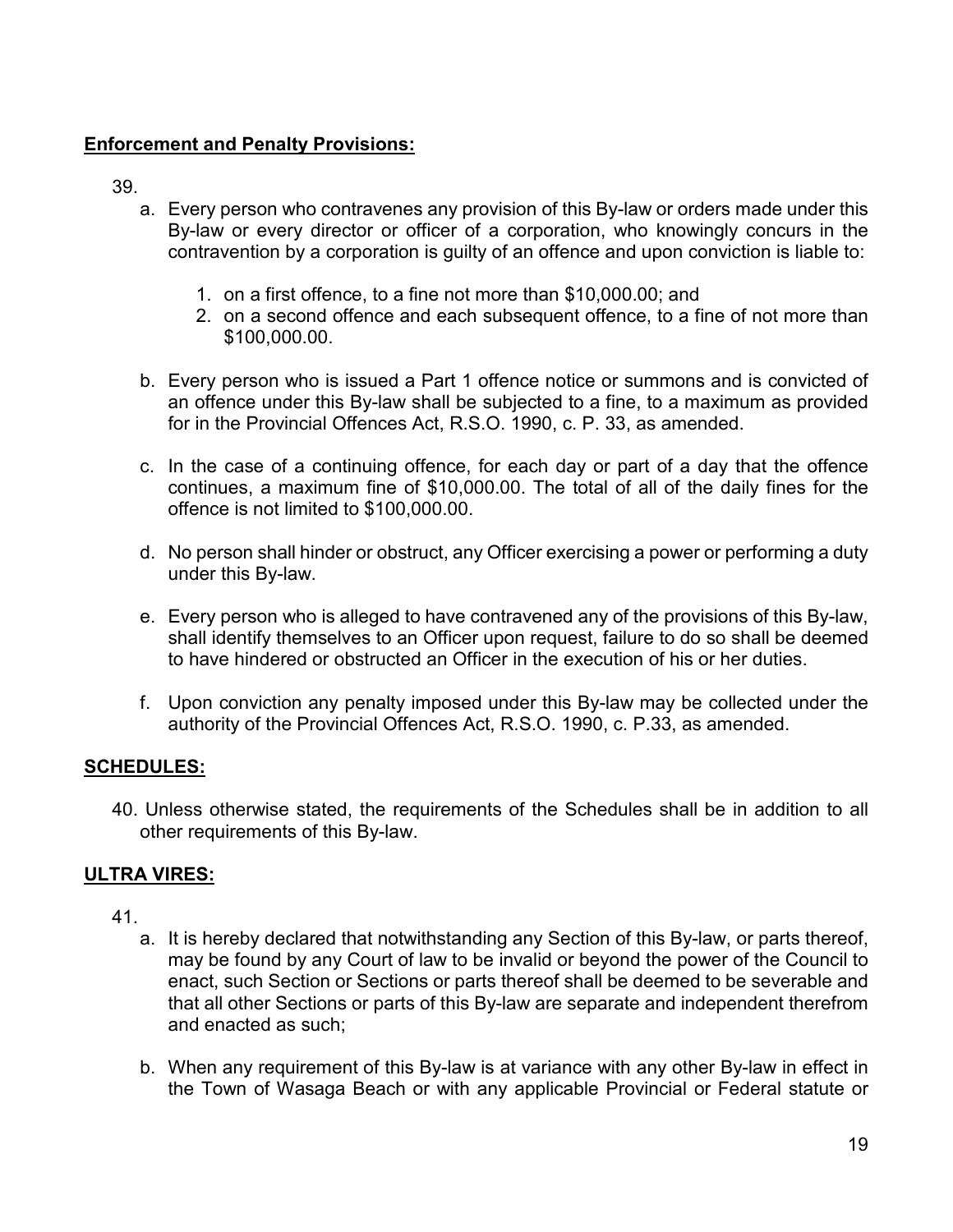regulation, the more restrictive requirement shall apply unless otherwise stated in such legislation.

# **RESCINDING OF EXISTING BY-LAWS:**

42. By-law 2007-38 passed by Council on the 27<sup>th</sup> day of March, 2007 and amendments Bylaws 2009-20, 2009-21, 2009-32, 2009-45, 2011-53, 2012-94, 2013-43, 2014-63, 2015- 11, 2016-43, and 2016-77 are hereby rescinded.

## **EFFECTIVE DATE:**

43.This By-law shall come into effect immediately upon passing.

READ A FIRST, SECOND AND THIRD TIME AND FINALLY PASSED THIS 26th DAY OF MARCH, 2019

Nina Bifolchi, Mayor

\_\_\_\_\_\_\_\_\_\_\_\_\_\_\_\_\_\_\_\_\_\_\_\_\_\_\_\_\_\_\_\_\_\_\_\_\_

\_\_\_\_\_\_\_\_\_\_\_\_\_\_\_\_\_\_\_\_\_\_\_\_\_\_\_\_\_\_\_\_\_\_\_\_\_

Dina Lundy, Clerk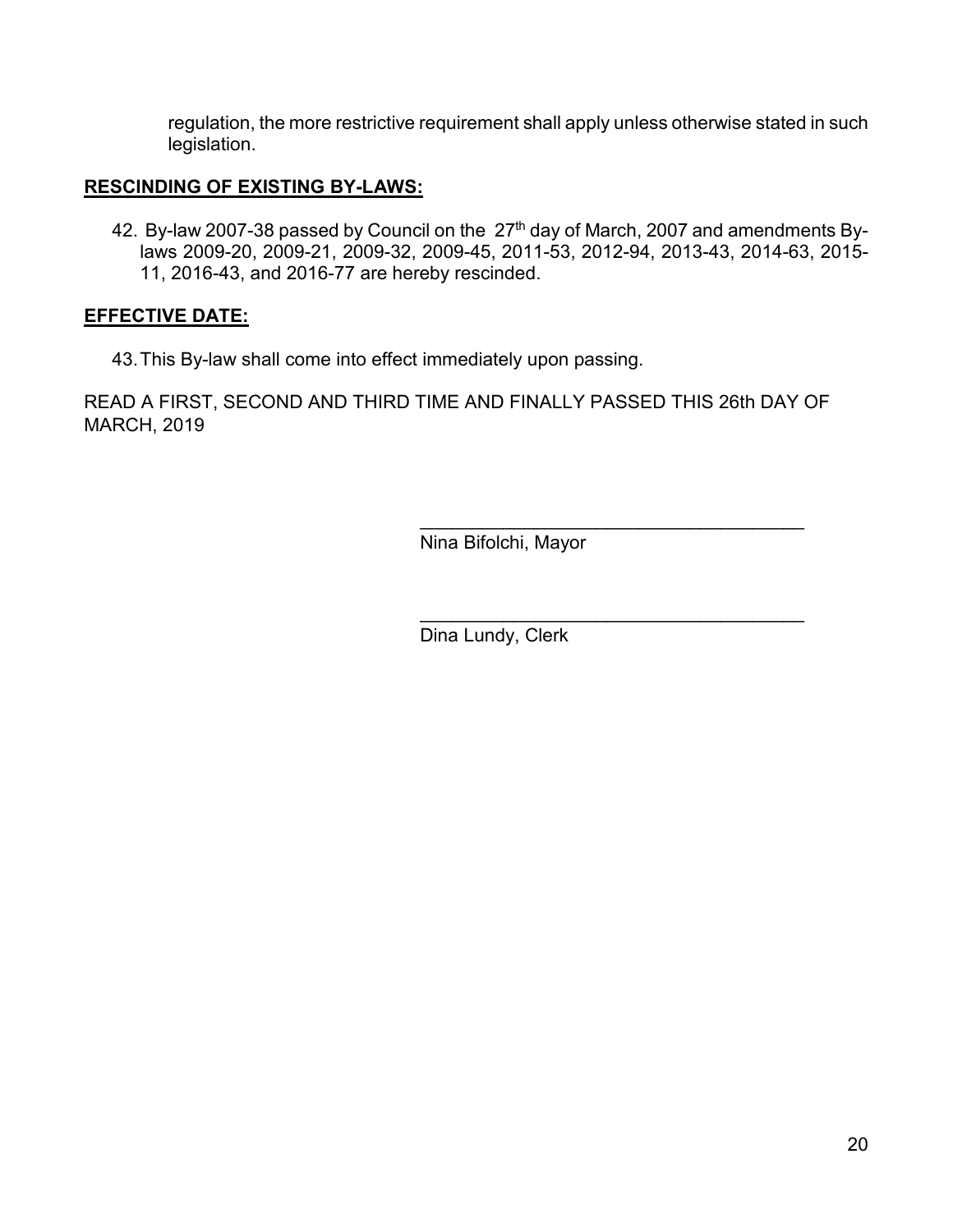## **SCHEDULE "A" to Town of Wasaga Beach By-law Number 2019-26**

# **SCHEDULE # TYPE OF BUSINESS**

|    | <b>Amusement Establishment</b>                          |
|----|---------------------------------------------------------|
| 2  | <b>Basic Business</b>                                   |
| 3  | Car Wash                                                |
| 4  | <b>Catering Company</b>                                 |
| 5  | <b>Contracting Company</b>                              |
| 6  | <b>Driving Instructor</b>                               |
|    | Food & Beverage Premise                                 |
| 8  | <b>Food Vehicle</b>                                     |
| 9  | Hawker & Peddler                                        |
| 10 | Holistic Services: Owner, Operator or Practitioner      |
| 11 | Home Occupation                                         |
| 12 | Kennel                                                  |
| 13 | Limousine Services: Company/Driver or Vehicle           |
| 14 | <b>Personal Service Establishment</b>                   |
| 15 | <b>Pet Groomer</b>                                      |
| 16 | <b>Physical Fitness Establishment</b>                   |
| 17 | <b>Retail Business</b>                                  |
| 18 | <b>Special Sale</b>                                     |
| 19 | Taxicab Services: Company or Driver & Vehicles for Hire |
| 20 | <b>Tourist Establishment/Short-Term Accommodation</b>   |
| 21 | Tow Services: Company/Driver or Vehicle                 |
|    |                                                         |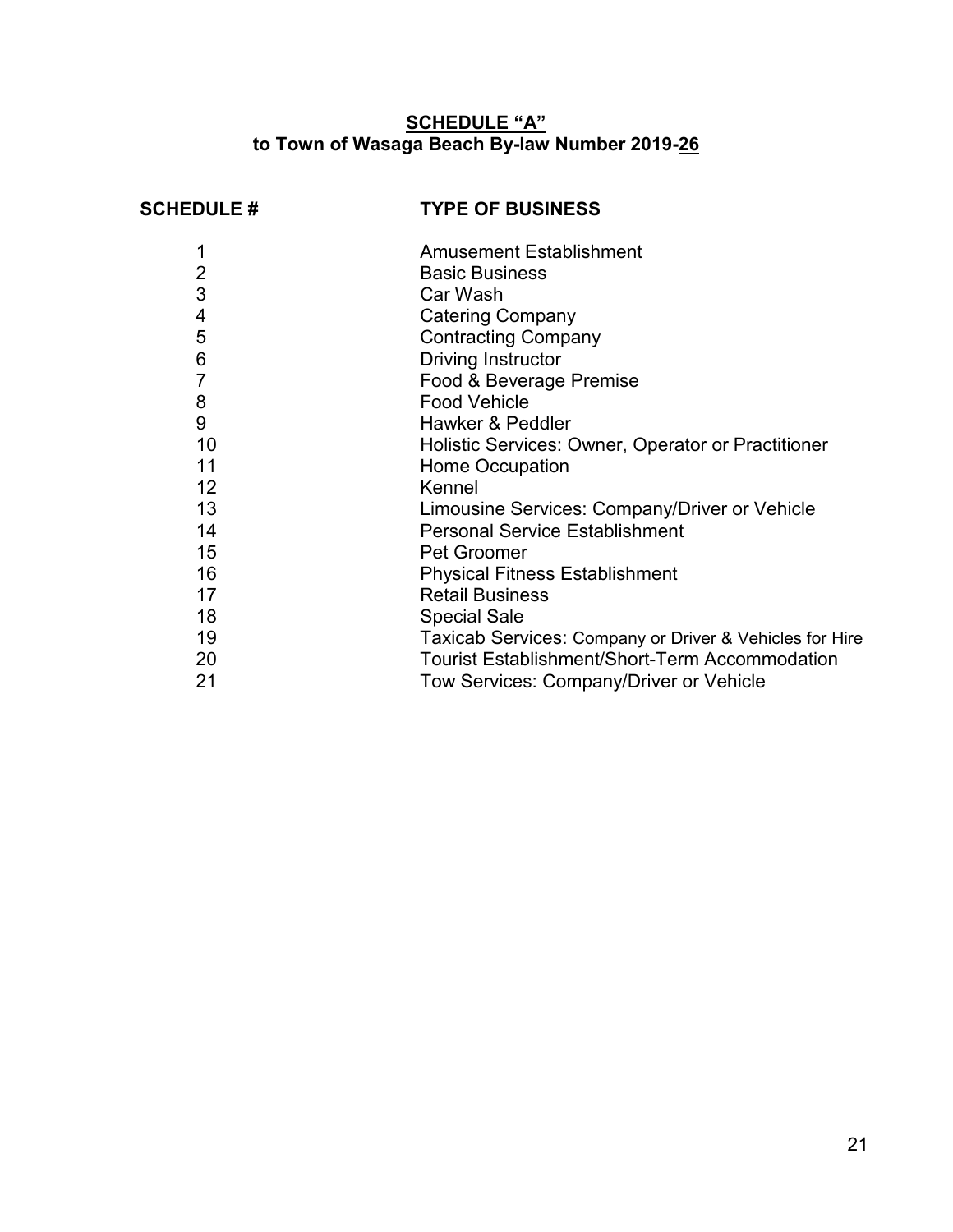# **SCHEDULE "B" to Town of Wasaga Beach By-law Number 2019-26**

# **REQUIRED INSPECTIONS FOR BOTH INITIAL APPLICATIONS AND RENEWALS**

| <b>SCHEDULE #</b> | <b>TYPE OF BUSINESS</b>          | <b>APPLICATION</b>                   | <b>RENEWAL</b>                      |
|-------------------|----------------------------------|--------------------------------------|-------------------------------------|
|                   | <b>Amusement Establishment</b>   | Zoning, Building,                    | Building, Fire,                     |
|                   |                                  | Fire, Property                       | <b>Property Standards</b>           |
|                   |                                  | <b>Standards</b>                     |                                     |
| $\overline{2}$    | <b>Basic Business</b>            | <b>If Permanent</b>                  | <b>If Permanent</b>                 |
|                   |                                  | <b>Building: Zoning,</b>             | <b>Building: Building,</b>          |
|                   |                                  | Building, Fire,                      | Fire, Property                      |
|                   |                                  | <b>Property Standards</b>            | <b>Standards</b>                    |
| 3                 | Car Wash                         | Zoning, Building,                    | Building, Fire,                     |
|                   |                                  | Fire, Property                       | <b>Property Standards</b>           |
|                   |                                  | <b>Standards</b>                     |                                     |
| $\overline{4}$    | <b>Catering Company</b>          | <b>Property Standards,</b>           | Health                              |
|                   |                                  | Health                               |                                     |
| 5                 | <b>Contracting Company</b>       | <b>If Permanent</b>                  | <b>If Permanent</b>                 |
|                   |                                  | <b>Building: Zoning,</b>             | <b>Building: Building,</b>          |
|                   |                                  | Building, Fire,                      | Fire, Property                      |
|                   |                                  | <b>Property Standards</b>            | <b>Standards</b>                    |
| $6\phantom{1}6$   | <b>Driving Instructor</b>        | <b>Property Standards</b>            | <b>Property Standards</b>           |
| $\overline{7}$    | Food & Beverage Premise          | Zoning, Building,                    | Building, Fire,                     |
|                   |                                  | Fire, Property                       | Property Standards,                 |
| 8                 | <b>Food Vehicle</b>              | Standards, Health                    | Health                              |
|                   |                                  | Zoning, Fire,                        | Fire, Property<br>Standards, Health |
|                   |                                  | <b>Property Standards,</b><br>Health |                                     |
| 9                 | Hawker & Peddler                 | Zoning                               | Zoning                              |
|                   |                                  | Property Standards*,                 | Property Standards*,                |
|                   |                                  | Health*                              | Health*                             |
| 10                | <b>Holistic Services: Owner,</b> | Zoning, Building,                    | Building, Fire,                     |
|                   | Operator, or Practitioner        | Fire, Property                       | Property Standards,                 |
|                   |                                  | Standards, Health*                   | Health*                             |
| 11                | Home Occupation                  | Zoning                               | Zoning                              |
| 12                | Kennel                           | Zoning, Building,                    | Building, Fire,                     |
|                   |                                  | Fire, Property                       | <b>Property Standards</b>           |
|                   |                                  | <b>Standards</b>                     |                                     |
| 13                | <b>Limousine Services:</b>       | <b>Property Standards</b>            | <b>Property Standards</b>           |
|                   | Company and                      |                                      |                                     |
|                   | <b>Driver or Vehicle</b>         |                                      |                                     |
| 14                | <b>Personal Service</b>          | Zoning, Building,                    | Building, Fire,                     |
|                   | Establishment                    | Fire, Property                       | <b>Property Standards,</b>          |
|                   |                                  | Standards, Health                    | Health                              |
|                   |                                  |                                      |                                     |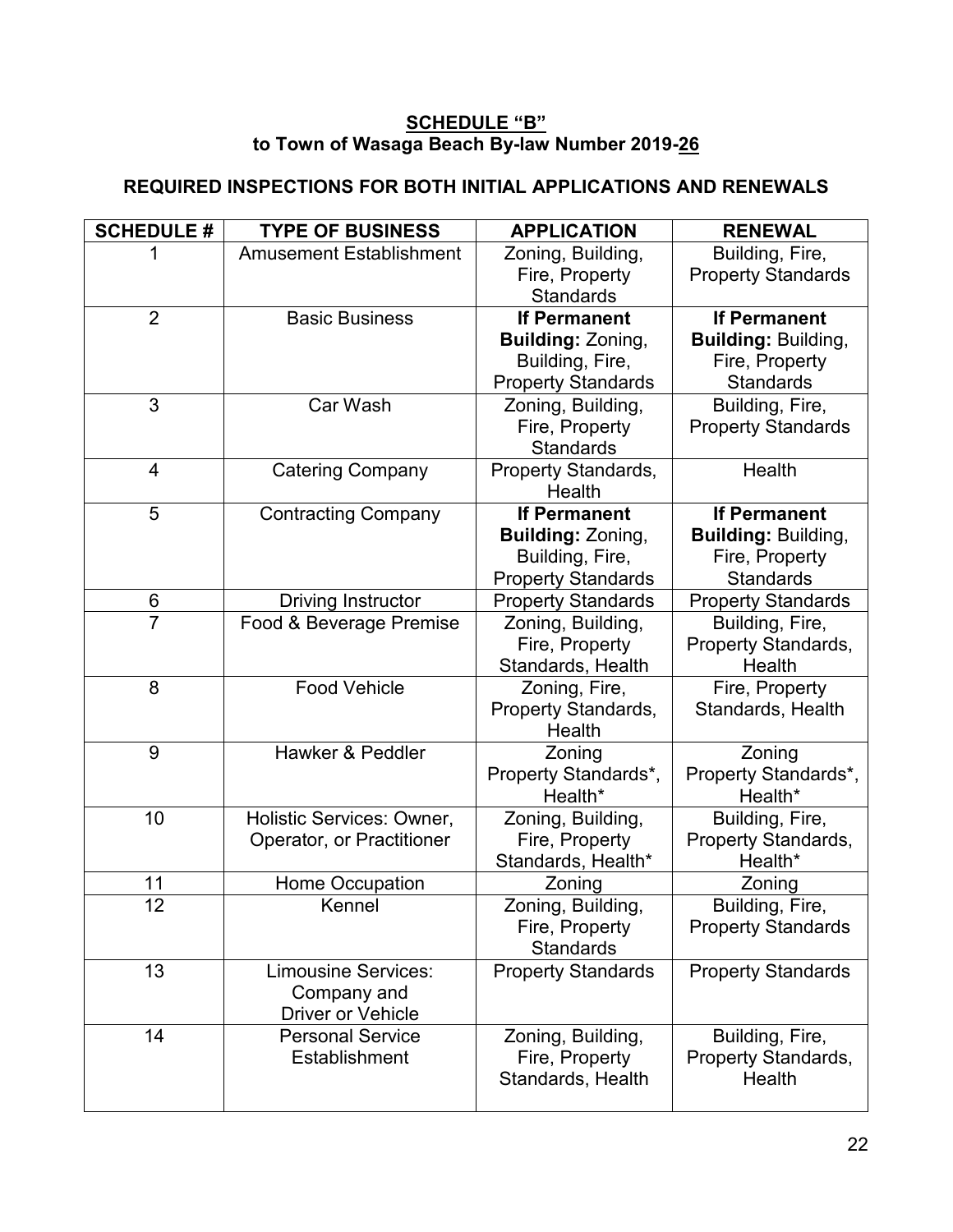| 15 | Pet Groomer                                                                          | Zoning, Building,<br>Fire, Property<br><b>Standards</b>      | Building, Fire,<br><b>Property Standards</b>      |
|----|--------------------------------------------------------------------------------------|--------------------------------------------------------------|---------------------------------------------------|
| 16 | <b>Physical Fitness</b><br>Establishment                                             | Zoning, Building,<br>Fire, Property<br>Standards,<br>Health* | Building, Fire,<br>Property Standards,<br>Health* |
| 17 | <b>Retail Business</b>                                                               | Zoning, Building,<br>Fire, Property<br><b>Standards</b>      | Building, Fire,<br><b>Property Standards</b>      |
| 18 | <b>Special Sale</b>                                                                  | <b>Property Standards</b>                                    | <b>Property Standards</b>                         |
| 19 | <b>Taxicab Services: Company</b><br>and Driver or Vehicle<br><b>Vehicle for Hire</b> | <b>Property Standards</b>                                    | <b>Property Standards</b>                         |
| 20 | Tourist Establishment/<br><b>Short-Term Accommodation</b>                            | Zoning, Building,<br>Fire, Property<br>Standards, Health*    | Building, Fire,<br>Property Standards,<br>Health* |
| 21 | <b>Tow Services: Company</b><br>and Driver or Vehicle                                | <b>Property Standards</b>                                    | <b>Property Standards</b>                         |

# **\*Subject to services included in Business**

**\*Every Licensee shall ensure that they obtain and maintain the required approvals as set out in this Schedule and comply with the Ontario Building Code, Ontario Fire Code, Ontario Health Protection and Promotion Act, Town of Wasaga Beach Zoning By-law, Town of Wasaga Beach Property Standards By-law and any other applicable Town of Wasaga Beach By-laws.**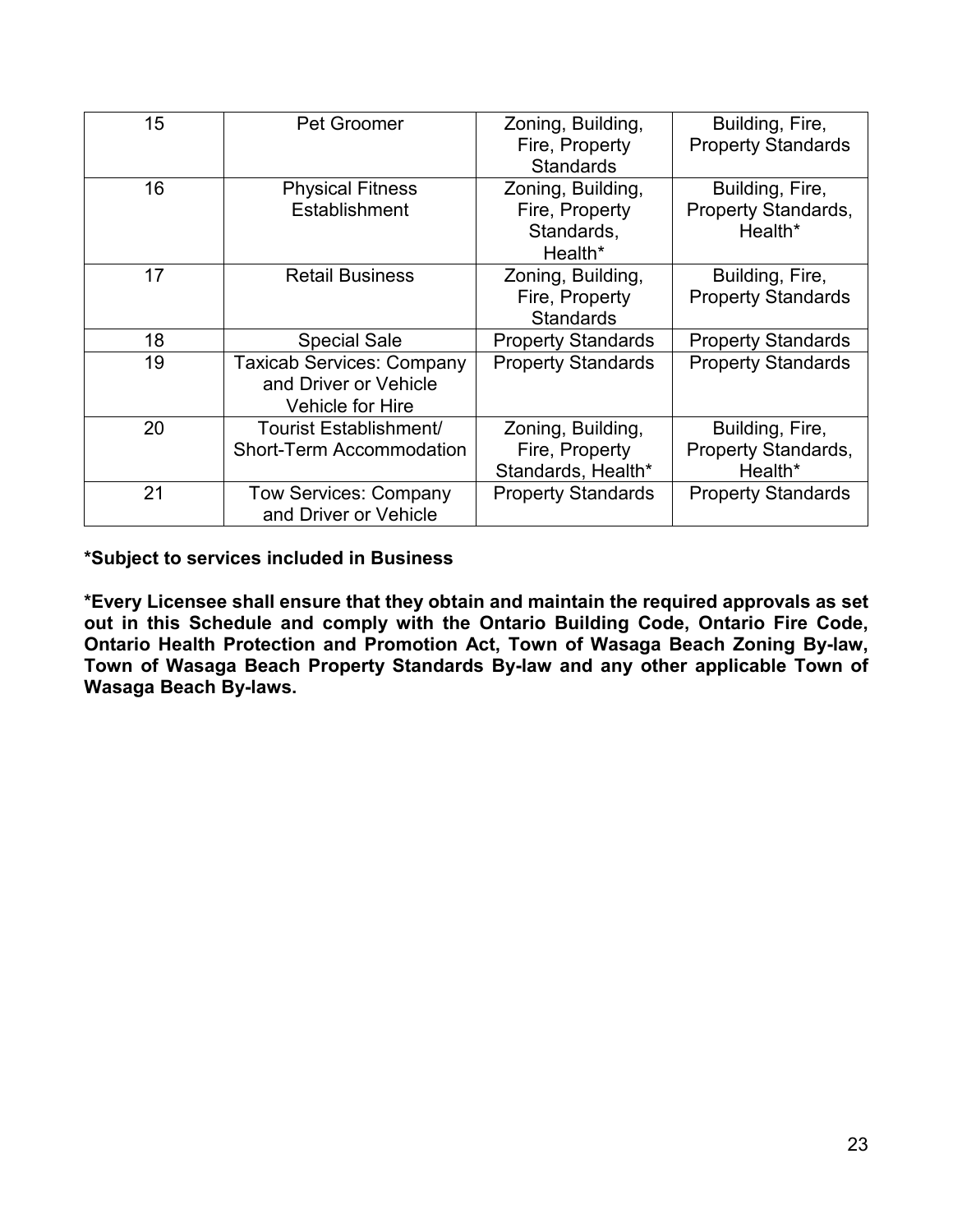## **SCHEDULE "C" to Town of Wasaga Beach By-law Number 2019-26**

| January 1, 2020 to December 31, 2020  |                              |                                     |  |  |
|---------------------------------------|------------------------------|-------------------------------------|--|--|
| <b>TYPE OF BUSINESS</b>               | <b>APPLICATION</b>           | <b>RENEWAL</b>                      |  |  |
| <b>Amusement Establishment</b>        | \$182.00                     | \$154.50                            |  |  |
| Basic Business*                       | \$75.00                      | \$75.00                             |  |  |
| Car Wash                              | \$182.00                     | \$154.50                            |  |  |
| Catering Company*                     | \$75.00                      | \$75.00                             |  |  |
| Contracting Company*                  | \$100.00                     | \$100.00                            |  |  |
| <b>Driving Instructor</b>             | \$105.00                     | \$105.00                            |  |  |
| Food & Beverage Premise               | \$182.00                     | $\overline{$}154.50$                |  |  |
| <b>Food Vehicle Yearly</b>            | \$253.00                     | \$200.00                            |  |  |
| Food Vehicle Daily (1-4 Days)         | \$100.00                     | \$100.00                            |  |  |
| <b>Food Vehicle Special Event</b>     | \$267.00                     | \$267.00                            |  |  |
| Hawker & Peddler                      | \$234.00                     | \$226.00                            |  |  |
| Holistic Services: Owner or Operator  | \$273.00                     | \$273.00                            |  |  |
| Practitioner                          | \$120.00                     | \$120.00                            |  |  |
| Home Occupation*                      | \$75.00                      | \$75.00                             |  |  |
| Kennel                                | \$182.00                     | \$154.50                            |  |  |
| <b>Limousine Services: Company</b>    | \$170.00                     | \$170.00                            |  |  |
| <b>Driver</b>                         | \$105.00                     | \$105.00                            |  |  |
| Vehicle                               | \$70.00                      | \$70.00                             |  |  |
| <b>Personal Service Establishment</b> | \$182.00                     | \$154.50                            |  |  |
| Pet Groomer                           | \$182.00                     | \$154.50                            |  |  |
| <b>Physical Fitness Establishment</b> | \$182.00                     | \$154.50                            |  |  |
| <b>Retail Business 2 Year License</b> | \$350.00                     | \$340.00                            |  |  |
| <b>Retail Business 1 Year License</b> | \$224.00                     | $\overline{$}196.00$                |  |  |
| <b>Special Sale</b>                   | \$10.00/licence per property |                                     |  |  |
| Group Special Sale                    |                              | \$25.00/licence up to 25 properties |  |  |
| <b>Taxicab Services: Company</b>      |                              |                                     |  |  |
| 1-10 Drivers                          | \$433.00                     | \$433.00                            |  |  |
| 11-25 Drivers                         | \$566.00                     | \$566.00                            |  |  |
| Vehicle                               | \$50.00                      | \$50.00                             |  |  |
| <b>Tourist Establishment</b>          |                              |                                     |  |  |
| 1-4 Units                             | \$182.00                     | \$154.50                            |  |  |
| 5-10 Units                            | \$293.00                     | \$265.50                            |  |  |
| $11 - 19$                             | \$373.00                     | \$345.50                            |  |  |
| $20+$                                 | \$440.00                     | \$440.00                            |  |  |
| <b>Tow Services: Company</b>          |                              |                                     |  |  |
| 1-5 Drivers                           | \$434.00                     | \$434.00                            |  |  |
| 6-11 Drivers                          | \$600.00                     | \$600.00                            |  |  |
| Vehicle                               | \$70.00                      | \$70.00                             |  |  |

\*Subject to inspection fees, if found applicable through Business Licence application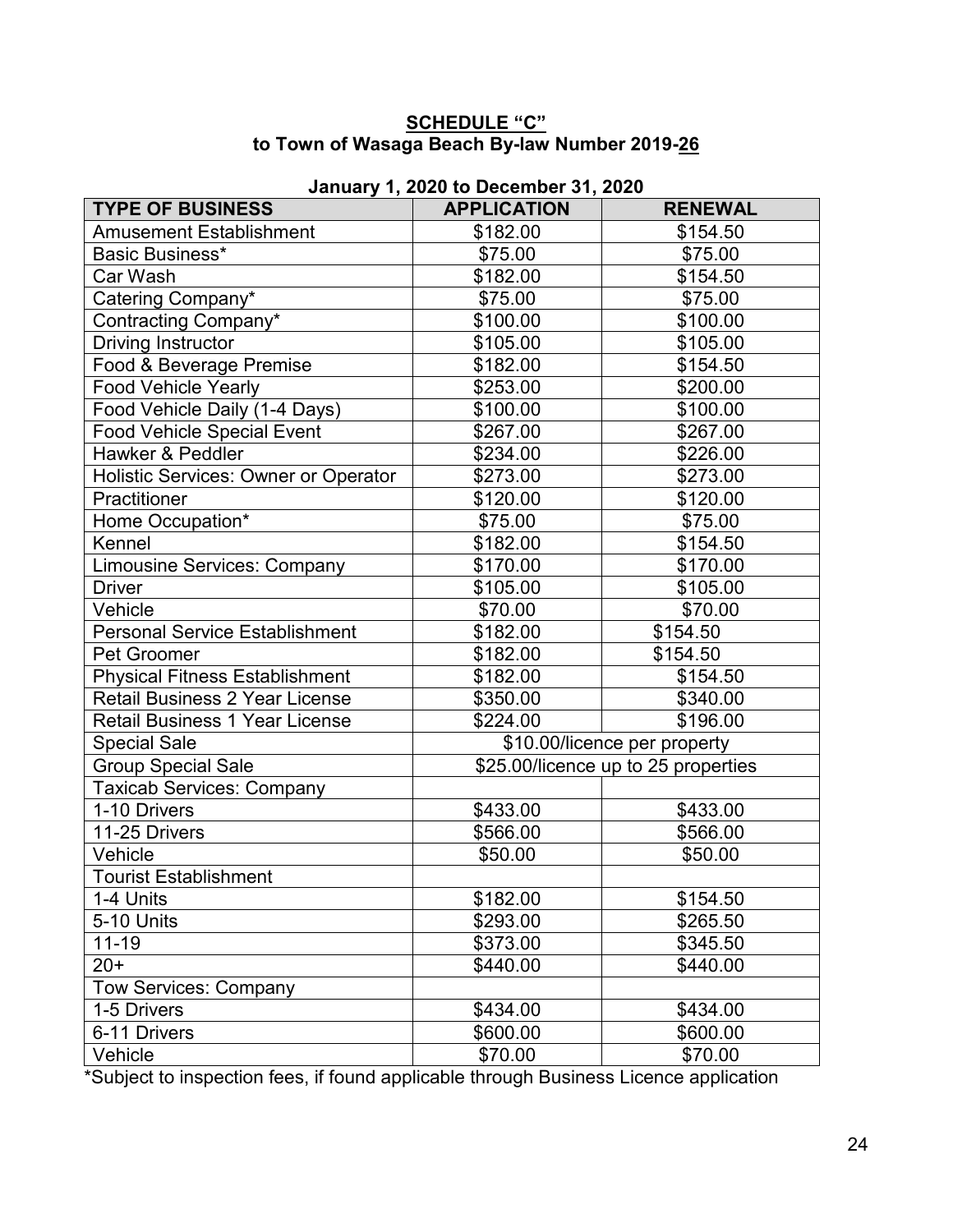| <b>Additional Licensing Fees</b>      |                    |  |  |
|---------------------------------------|--------------------|--|--|
| Incomplete Application Fee            | \$50.00            |  |  |
| Late Renewal Fee                      | 30% of Renewal Fee |  |  |
| Missed Inspection Fee (Fire & By-Law) | \$55.00            |  |  |
| <b>Re-inspection Fee</b>              | \$27.50            |  |  |

\*Subject to inspection fees, if found applicable through Business Licence application As per Section 14c), any Person who has not renewed their Business Licence prior to the date of its expiry will be required to pay a late fee, which will be thirty (30) percent of the renewal fee.

| <b>TYPE OF BUSINESS</b>                     | <b>APPLICATION</b>                  | <b>RENEWAL</b> |
|---------------------------------------------|-------------------------------------|----------------|
| <b>Amusement Establishment</b>              | \$203.00                            | \$176.50       |
| Basic Business*                             | \$75.00                             | \$75.00        |
| Car Wash                                    | \$203.00                            | \$176.50       |
| Catering Company*                           | \$75.00                             | \$75.00        |
| Contracting Company*                        | \$100.00                            | \$100.00       |
| <b>Driving Instructor</b>                   | \$105.00                            | \$105.00       |
| Food & Beverage Premise                     | \$203.00                            | \$176.50       |
| <b>Food Vehicle Yearly</b>                  | \$326.00                            | \$253.00       |
| Food Vehicle Daily (1-4 Days)               | \$100.00                            | \$100.00       |
| <b>Food Vehicle Special Event</b>           | \$384.00                            | \$384.00       |
| <b>Hawker &amp; Peddler</b>                 | \$267.00                            | \$252.00       |
| <b>Holistic Services: Owner or Operator</b> | \$386.00                            | \$386.00       |
| Practitioner                                | \$160.00                            | \$160.00       |
| Home Occupation*                            | \$75.00                             | \$75.00        |
| Kennel                                      | \$203.00                            | \$176.50       |
| <b>Limousine Services: Company</b>          | \$190.00                            | \$190.00       |
| <b>Driver</b>                               | \$105.00                            | \$105.00       |
| Vehicle                                     | \$70.00                             | \$70.00        |
| Personal Service Establishment              | \$203.00                            | \$176.50       |
| <b>Pet Groomer</b>                          | \$203.00                            | \$176.50       |
| <b>Physical Fitness Establishment</b>       | \$203.00                            | \$176.50       |
| Retail Business 2 Year License              | \$400.00                            | \$380.00       |
| <b>Retail Business 1 Year License</b>       | \$224.00                            | \$196.00       |
| <b>Special Sale</b>                         | \$10.00/licence per property        |                |
| <b>Group Special Sale</b>                   | \$25.00/licence up to 25 properties |                |
| <b>Taxicab Services: Company</b>            |                                     |                |
| 1-10 Drivers                                | \$716.00                            | \$716.00       |
| 11-25 Drivers                               | \$982.00                            | \$982.00       |

# **Effective January 1, 2021 to December 31, 2021**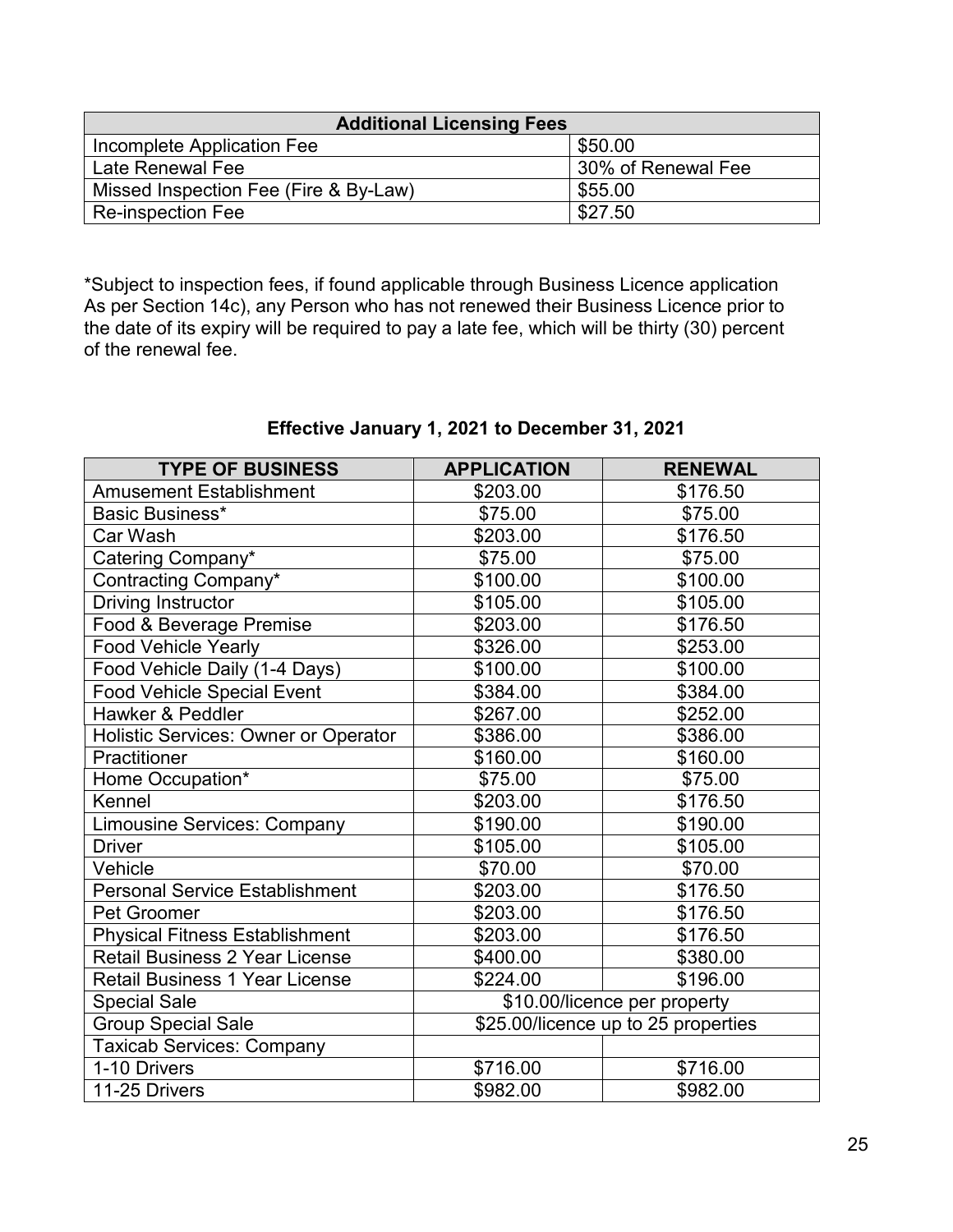| Vehicle                      | \$50.00   | \$50.00   |
|------------------------------|-----------|-----------|
| <b>Tourist Establishment</b> |           |           |
| 1-4 Units                    | \$203.00  | \$176.50  |
| 5-10 Units                   | \$426.00  | \$298.50  |
| $11 - 19$                    | \$586.00  | \$558.50  |
| $20+$                        | \$720.00  | \$720.00  |
| <b>Tow Services: Company</b> |           |           |
| 1-5 Drivers                  | \$717.00  | \$717.00  |
| 6-11 Drivers                 | \$1050.00 | \$1050.00 |
| Vehicle                      | \$70.00   | \$70.00   |

| <b>Additional Licensing Fees</b>           |                    |  |  |
|--------------------------------------------|--------------------|--|--|
| Incomplete Application Fee                 | \$50.00            |  |  |
| Late Renewal Fee                           | 30% of Renewal Fee |  |  |
| Missed Inspection Fee (Fire & By-Law)      | \$55.00            |  |  |
| <b>Re-inspection Fee</b>                   | \$27.50            |  |  |
| Follow-up Inspection For Non-Compliance    | \$100.00           |  |  |
| Amendment to Business License Fee          | \$25.00            |  |  |
| <b>Replacement of Business License Fee</b> | \$25.00            |  |  |

\*Subject to inspection fees, if found applicable through Business Licence application As per Section 14c), any Person who has not renewed their Business Licence prior to the date of its expiry will be required to pay a late fee, which will be thirty (30) percent of the renewal fee.

| <b>TYPE OF BUSINESS</b>              | <b>APPLICATION</b> | <b>RENEWAL</b> |
|--------------------------------------|--------------------|----------------|
| <b>Amusement Establishment</b>       | \$224.00           | \$196.00       |
| Basic Business*                      | \$75.00            | \$75.00        |
| Car Wash                             | \$224.00           | \$196.00       |
| Catering Company*                    | \$75.00            | \$75.00        |
| Contracting Company*                 | \$100.00           | \$100.00       |
| <b>Driving Instructor</b>            | \$105.00           | \$105.00       |
| Food & Beverage Premise              | \$224.00           | \$196.00       |
| <b>Food Vehicle Yearly</b>           | \$400.00           | \$310.00       |
| Food Vehicle Daily (1-4 Days)        | \$100.00           | \$100.00       |
| <b>Food Vehicle Special Event</b>    | \$500.00           | \$500.00       |
| Hawker & Peddler                     | \$300.00           | \$280.00       |
| Holistic Services: Owner or Operator | \$500.00           | \$500.00       |
| Practitioner                         | \$200.00           | \$200.00       |
| Home Occupation*                     | \$75.00            | \$75.00        |
| Kennel                               | \$224.00           | \$196.00       |
| <b>Limousine Services: Company</b>   | \$210.00           | \$210.00       |

# **Effective January 1, 2022 to December 31, 2022**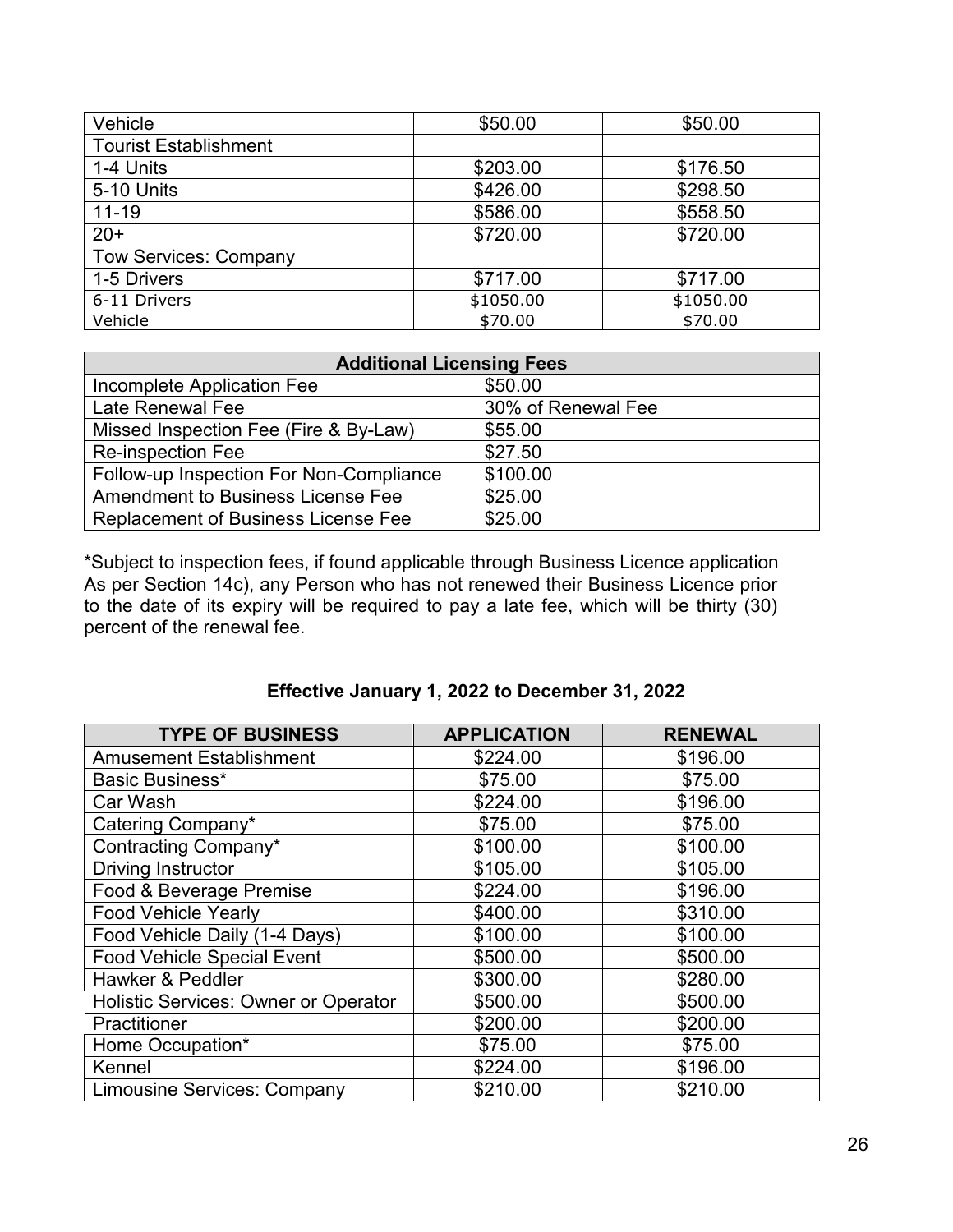| <b>Driver</b>                         | \$105.00                     | \$105.00                            |
|---------------------------------------|------------------------------|-------------------------------------|
| Vehicle                               | \$70.00                      | \$70.00                             |
| <b>Personal Service Establishment</b> | \$224.00                     | \$196.00                            |
| Pet Groomer                           | \$224.00                     | \$196.00                            |
| <b>Physical Fitness Establishment</b> | \$224.00                     | \$196.00                            |
| <b>Retail Business 2 Year License</b> | \$448.00                     | \$420.00                            |
| <b>Retail Business 1 Year License</b> | \$224.00                     | \$196.00                            |
| <b>Special Sale</b>                   | \$10.00/licence per property |                                     |
| <b>Group Special Sale</b>             |                              | \$25.00/licence up to 25 properties |
| <b>Taxicab Services: Company</b>      |                              |                                     |
| 1-10 Drivers                          | \$1000.00                    | \$1000.00                           |
| 11-25 Drivers                         | \$1400.00                    | \$1400.00                           |
| Vehicle                               | \$50.00                      | \$50.00                             |
| <b>Tourist Establishment</b>          |                              |                                     |
| 1-4 Units                             | \$224.00                     | \$196.00                            |
| 5-10 Units                            | \$560.00                     | \$532.00                            |
| $11 - 19$                             | \$800.00                     | \$772.00                            |
| $20+$                                 | \$1000.00                    | \$1000.00                           |
| <b>Tow Services: Company</b>          |                              |                                     |
| 1-5 Drivers                           | \$1000.00                    | \$1000.00                           |
| 6-11 Drivers                          | \$1500.00                    | \$1500.00                           |
| Vehicle                               | \$70.00                      | \$70.00                             |

| <b>Additional Licensing Fees</b>           |                    |  |  |
|--------------------------------------------|--------------------|--|--|
| Incomplete Application Fee                 | \$50.00            |  |  |
| Late Renewal Fee                           | 30% of Renewal Fee |  |  |
| Missed Inspection Fee (Fire & By-Law)      | \$55.00            |  |  |
| <b>Re-inspection Fee</b>                   | \$27.50            |  |  |
| Follow-up Inspection For Non-Compliance    | \$100.00           |  |  |
| Amendment to Business License Fee          | \$25.00            |  |  |
| <b>Replacement of Business License Fee</b> | \$25.00            |  |  |

\*Subject to inspection fees, if found applicable through Business Licence application As per Section 14c), any Person who has not renewed their Business Licence prior to the date of its expiry will be required to pay a late fee, which will be thirty (30) percent of the renewal fee.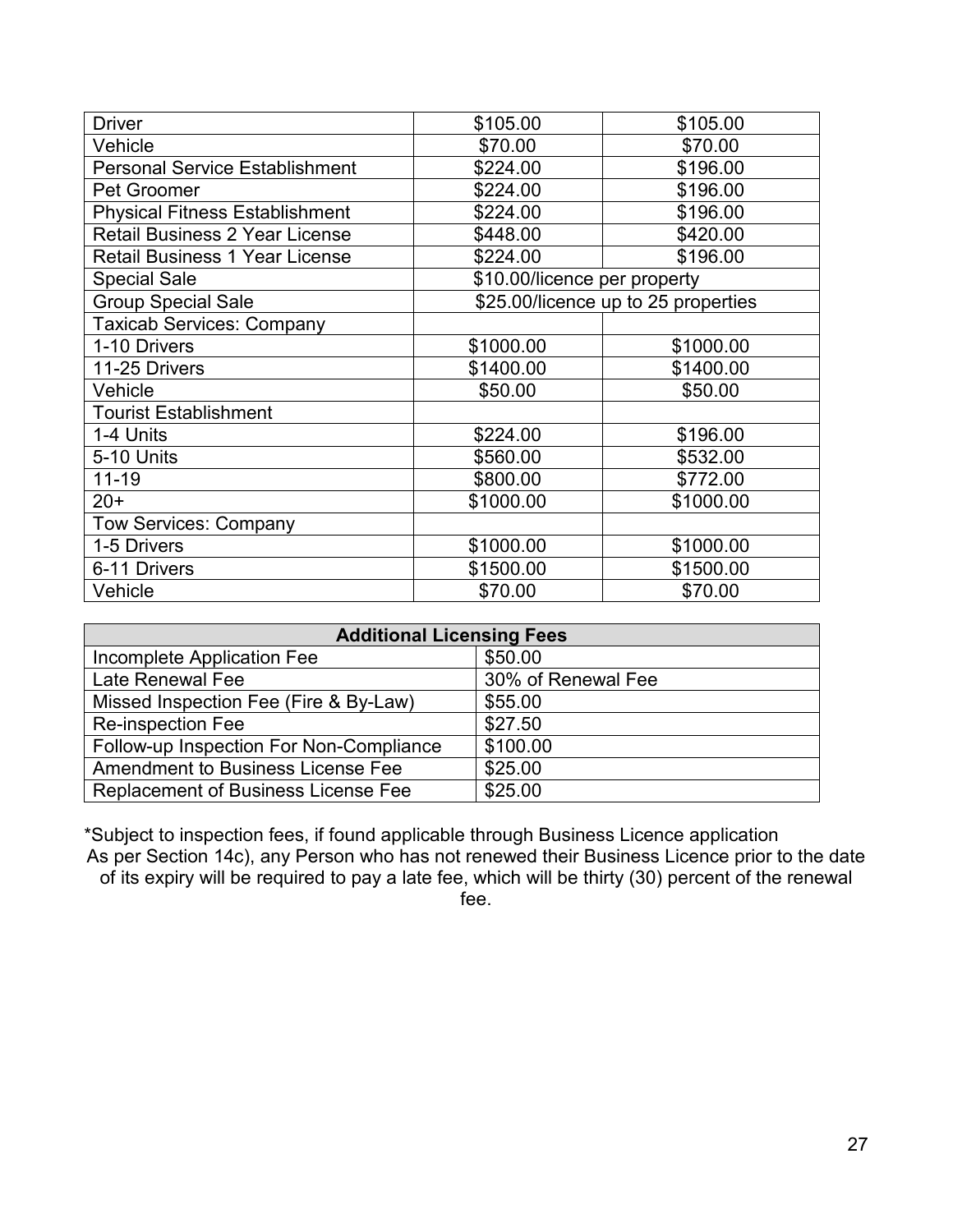## **SCHEDULE "D" to Town of Wasaga Beach By-law Number 2019-26**

# **EXPIRY DATES & LICENCE PERIODS**

| <b>SCHEDULE</b><br># | <b>TYPE OF BUSINESS</b>                                | <b>EXPIRY DATE</b>                          | <b>LICENCE</b><br><b>PERIOD</b> |
|----------------------|--------------------------------------------------------|---------------------------------------------|---------------------------------|
| $\overline{1}$       | <b>Amusement Establishment</b>                         | October 15th                                | One Year                        |
| $\overline{2}$       | <b>Basic Business</b>                                  | October 15th                                | One Year                        |
| $\overline{3}$       | Car Wash                                               | November 15th                               | One Year                        |
| $\overline{4}$       | <b>Catering Company</b>                                | September 15th                              | One Year                        |
| $\overline{5}$       | <b>Contracting Company</b>                             | March 15 <sup>th</sup> or<br>September 15th | One Year                        |
| 6                    | Driving Instructor                                     | December 1st                                | One Year                        |
| $\overline{7}$       | Food & Beverage Premise                                | March 31st                                  | One Year                        |
| 8                    | <b>Food Vehicle</b>                                    | October 1 <sup>st</sup> or<br>April 1st     | One Year                        |
|                      | Food Vehicle Daily (1-4 days)                          | Varies                                      | 1-4 Days                        |
|                      | <b>Food Vehicle Special Event</b>                      | Varies                                      | Varies                          |
| 9                    | Hawker & Peddler                                       | Varies                                      | <b>Four Months</b>              |
| 10                   | Holistic Services: Owner, Operator, or<br>Practitioner | January 31st                                | One Year                        |
| 11                   | <b>Home Occupation</b>                                 | January 31st                                | One Year                        |
| $\overline{12}$      | Kennel                                                 | December 15th                               | One Year                        |
| $\overline{13}$      | Limousine Services:<br>Company<br>or<br><b>Driver</b>  | December 1 <sup>st</sup>                    | One Year                        |
| 14                   | <b>Personal Service Establishment</b>                  | February 28 <sup>th</sup>                   | One Year                        |
| $\overline{15}$      | Pet Groomer                                            | April 15th                                  | One Year                        |
| 16                   | <b>Physical Fitness Establishment</b>                  | February 28th                               | One Year                        |
| $\overline{17}$      | <b>Retail Business</b>                                 | October 31 <sup>st</sup>                    | One Year or                     |
|                      |                                                        |                                             | <b>Two Years</b>                |
| 18                   | <b>Special Sale</b>                                    | Varies                                      | Two per                         |
|                      |                                                        |                                             | Property                        |
| 19                   | Taxicab Services: Company or Vehicle                   | December 1 <sup>st</sup>                    | One Year                        |
|                      | Vehicle                                                | December 1 <sup>st</sup>                    | One Year                        |
| 20                   | Tourist<br>Establishment, Short-Term<br>Accommodations | October 1 <sup>st</sup> or<br>April 1st     | One Year                        |
| $\overline{21}$      | Tow Services: Company or Vehicle                       | December 1st                                | One Year                        |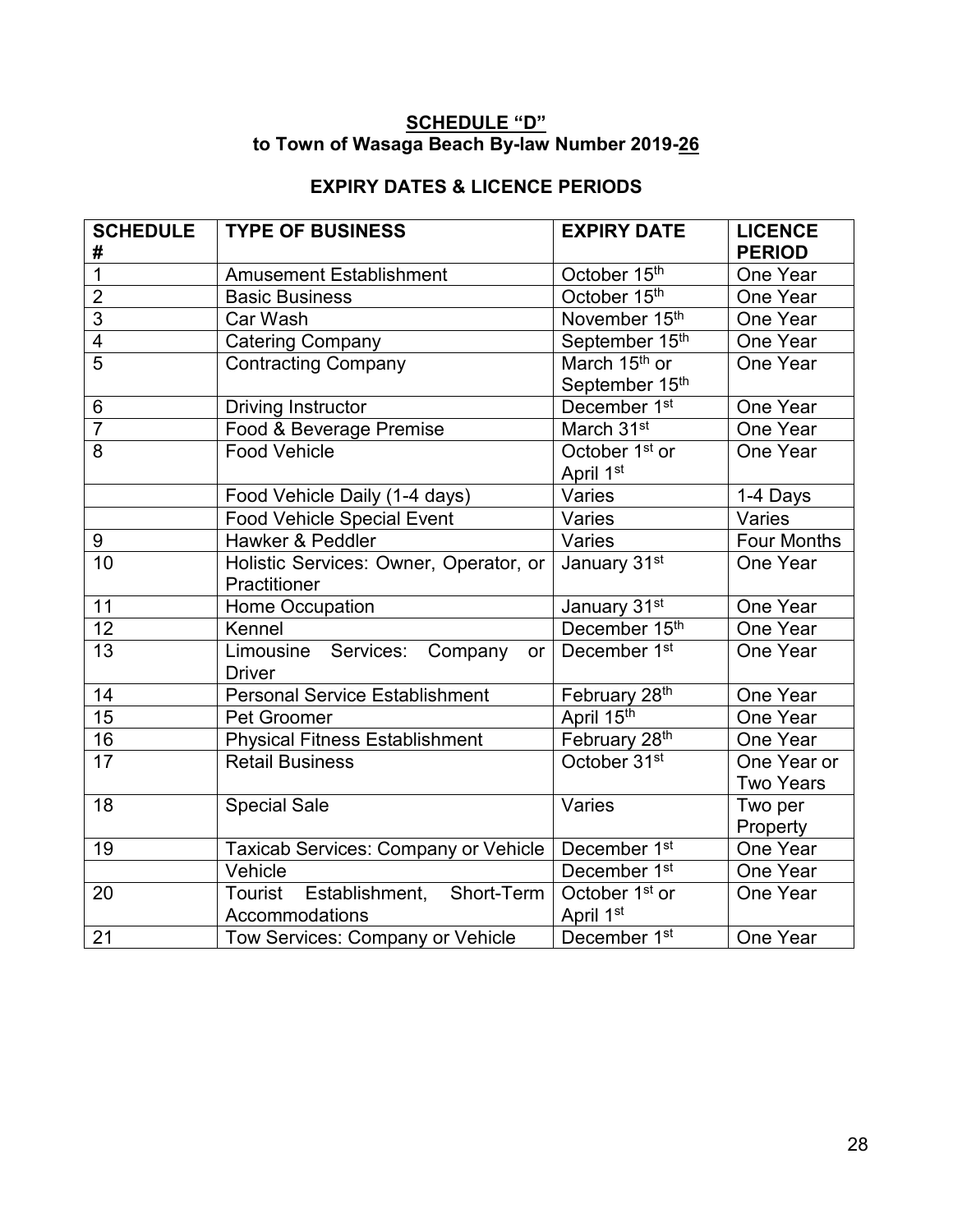## **SCHEDULE 1 to Town of Wasaga Beach By-law Number 2019-26**

# **AMUSEMENT ESTABLISHMENT**

The provisions of this Schedule shall apply in respect of Amusement Establishments.

## **INTERPRETATION:**

- 1. In addition to the terms defined in this By-law, the following terms shall have the corresponding meanings:
	- a. "Amusement Establishment" means any indoor or outdoor facility, designed for and equipped to provide Amusement activities, but does not include, Adult Entertainment Establishments or Physical Fitness Centers;
	- b. "Amusement" means of or pertaining to entertainment, amusement or pastime designed to provide a pleasant diversion or distraction, and shall include, but will not be limited to:
		- 1. Arcades
		- 2. Batting Cages
		- 3. Billiard or Pool Establishments
		- 4. Bowling Alleys
		- 5. Driving Ranges
		- 6. Rock Climbing Facilities
		- 7. Go-Carts
		- 8. Laser Tag
		- 9. Mini-Golf
		- 10. Paint Ball
		- 11. Roller Skate, In-line Skate, or Skateboard Facilities<br>12. Waterslides
		- Waterslides
	- c. "Carnival" means a business operating amusement ride(s) or other device(s) and authorized games of chance intended to entertain, amuse or provide entertainment to the public;
	- d. "Circus" means a performance exhibiting equestrian, animal, acrobatic and other performances and shall include any other similar show;
	- e. "Entertainment Establishment" means a premise, building, land, or structure used for leisure activities in which the consumer or customer acts as an observer and does not actively participate. It shall include, but is not limited to, motion picture premises or theatres, live performance theatres, planetariums, concert halls, and other similar uses.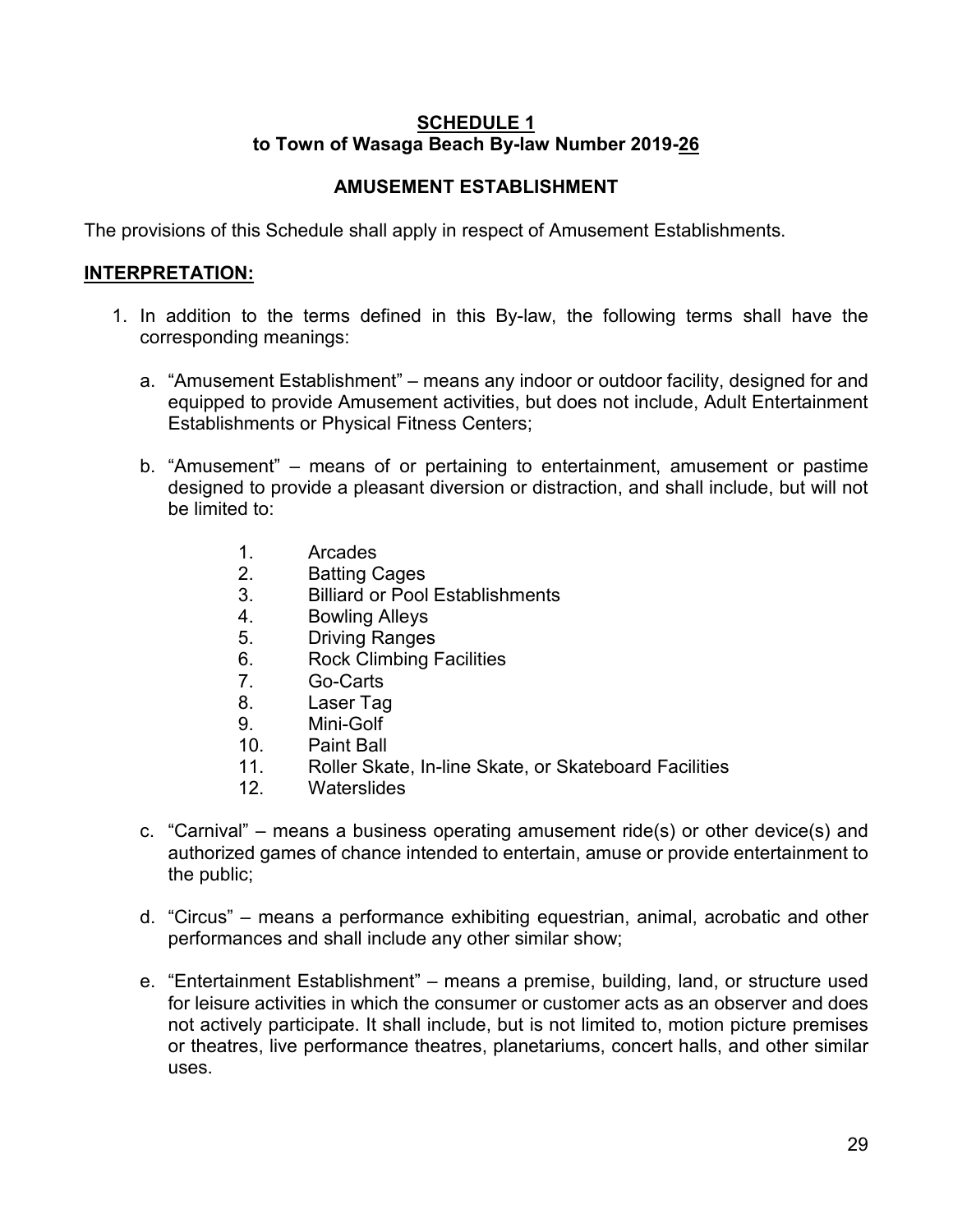# **CONDITIONS:**

- 2. Every Licensee and its employees shall ensure that the forming of queues for the purpose of gaining entry to the establishment does not obstruct any other place of business, residence, sidewalk, highway, ingress or egress to or from private property and that an attendant is present whenever a queue is formed for the purpose of regulating such queue.
- 3. Every Amusement Establishment Licensee shall ensure that all customers are provided basic instruction on equipment used and rules of the establishment where there may be risk involved.
- 4. Every Amusement Establishment Licensee shall ensure that the adequate safety measures for the use and enjoyment of the establishment are posted in conspicuous locations visible to all persons using the establishment.
- 5. Every Licensee who holds a current license shall:
	- a. keep all persons in order in any building or premises in respect to which a license has been issued, and at his own expense, shall keep sufficient staff for that purpose;
	- b. ensure that a detailed record or logbook is kept on the premises, said logbook keeping detail of all inspections done and any repairs carried out as a result of those inspections with respect to any relevant equipment on the property;
	- c. ensure that within the licensed premises, there are no pay-offs, betting, or the offering of any article or thing as prizes in contravention of the Criminal Code of Canada, R.S.C. 1985, c.C-46.

## **Insurance Requirements – Additional Criteria:**

- 6. In addition to Section 15(a) of this By-law, the Licensee shall ensure the insurance policy shall be endorsed to include the Town of Wasaga Beach as additional name insured.
- 7. If, for any reason, the insurance policy is cancelled, or does not remain in effect, the Business License issued under this schedule shall become null and void on the final date for which the insurance was valid.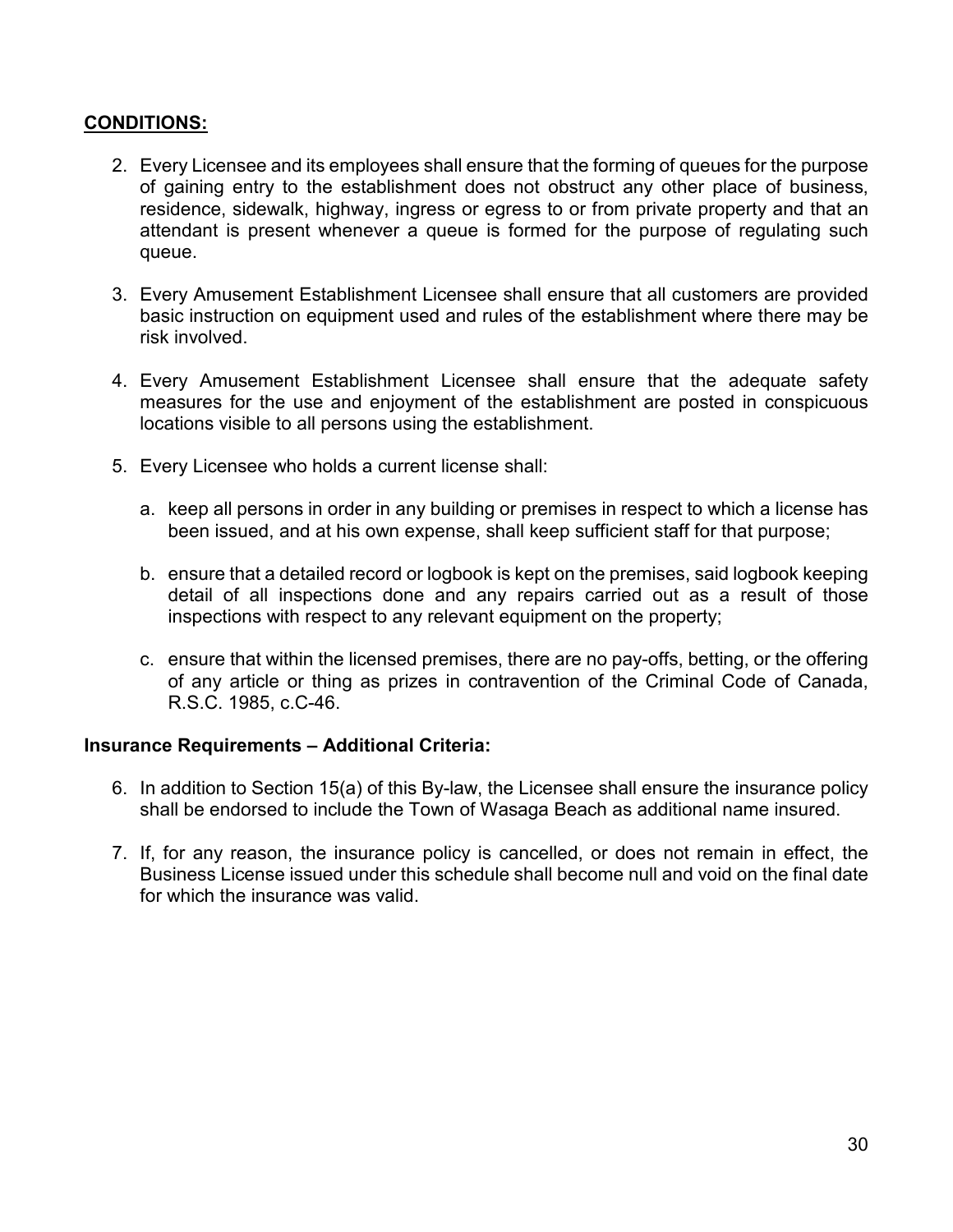## **SCHEDULE 2 to Town of Wasaga Beach By-law Number 2019-26**

## **BASIC BUSINESS**

The provisions of this Schedule shall apply in respect of Basic Businesses, which is not otherwise specifically classified within this By-law.

## **INTERPRETATION:**

- 1. In addition to the terms defined in this By-law, the following terms shall have the corresponding meanings:
	- a. "Basic Business" means a trade, business, activity, or occupation being carried on within the municipality including the sale or hire of goods and/or services, the offer of or the showing for the purpose of sale or hire of samples, patterns or specimens of any goods and any business or activity which is not otherwise specifically classified within this By-law;
	- b. "Self Storage Facility" means a building, structure or premise used for the temporary storage of household items and seasonal, recreational or commercial vehicles, boats and trailers in storage areas or lockers, which are generally accessible by means of individual loading doors.

## **CONDITIONS:**

- 2. No Licensee shall operate a business other than from a permanent building within the Town of Wasaga Beach unless otherwise permitted by this By-law.
- 3. Every Licensee shall ensure that the Basic Business does not cause, suffer, or permit any nuisance to arise in, or, in connection with the object, amusement, vehicles, place or premise for which the license was issued;
- 4. Every Licensee shall ensure that the Basic Business does not cause, suffer, or permit any obstruction on any highway, lane, or public place in front of or adjoining the place or premise for which the license was issued;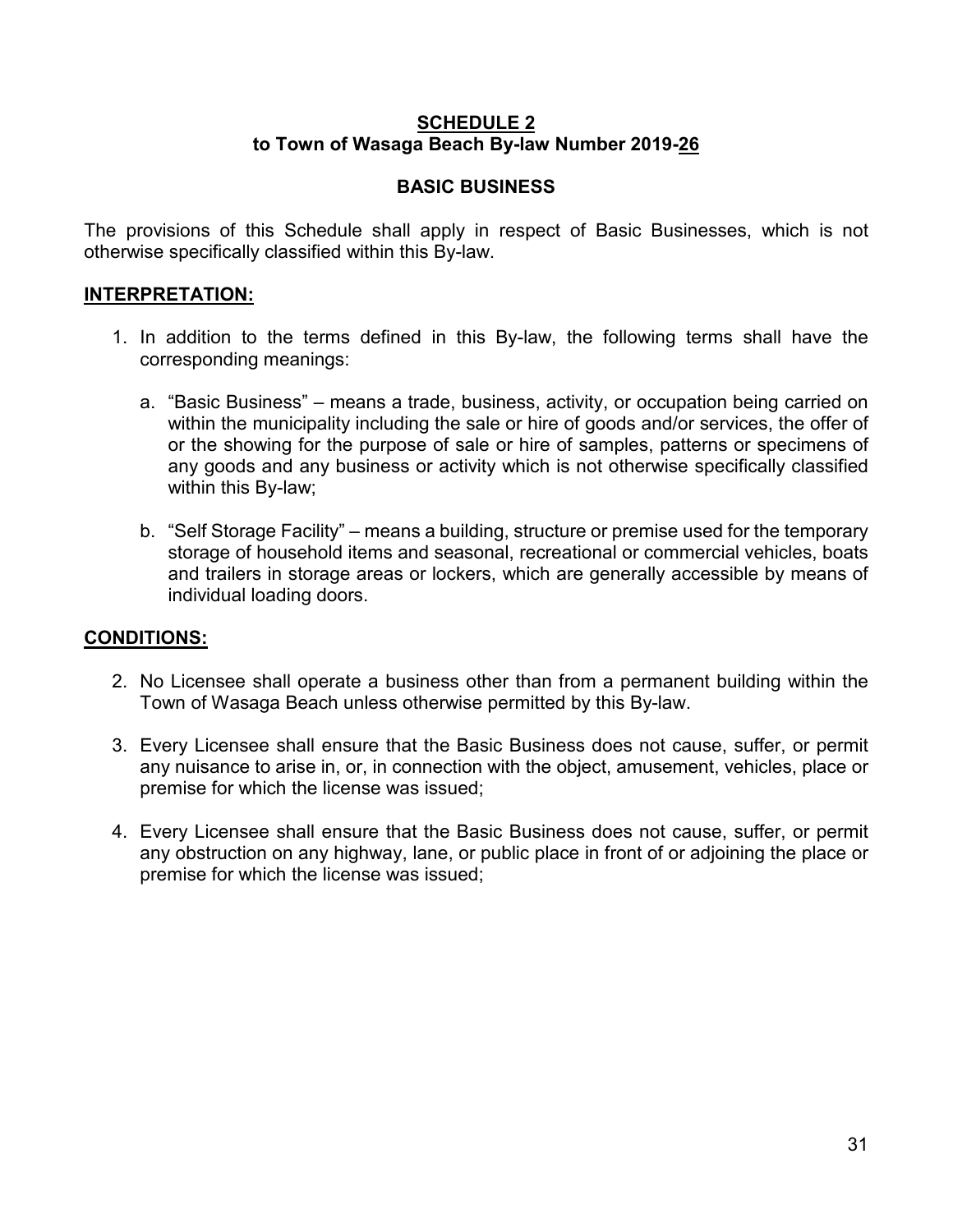## **SCHEDULE 3 to Town of Wasaga Beach By-law Number 2019-26**

# **CAR WASH**

The provisions of this Schedule shall apply in respect of Car Wash facilities.

# **INTERPRETATION:**

- 1. In addition to the terms defined in this By-law, the following terms shall have the corresponding meanings:
	- a. "Car Wash" means any Premises used for the washing, cleaning, and/or polishing of motor vehicles by washing equipment and exchange of money and shall include an auto detailing shop, but shall not include any other defined automotive use.

## **CONDITIONS:**

- 2. This Schedule shall not apply to a bay contained within a garage or service station where the floor area is not primarily used for car washing.
- 3. Every Licensee shall not permit the engine of a motor vehicle to run in any building unless adequate ventilation is provided to ensure dilution of any carbon monoxide fumes.
- 4. Every Licensee shall ensure that any vehicles left for washing on private property are parked on a temporary basis.
- 5. Any Car Wash Premises which abuts a residential zone, including any vacuum cleaner equipment located on the site, is closed between the hours of 11:00 p.m. each day and 7:00 a.m. the following day.

## **REQUIRED SIGNAGE:**

- 5. Every Licensee shall ensure that any signs are of such size, colour, and design and are so placed to cause neither a distraction nor confusion to motorists or pedestrians and comply with the Town of Wasaga Beach Sign By-law.
- 6. Every Licensee shall provide, only during hours of operation, adequate illumination of a type and in locations so as not to create a nuisance or distraction to passing traffic or adjacent properties.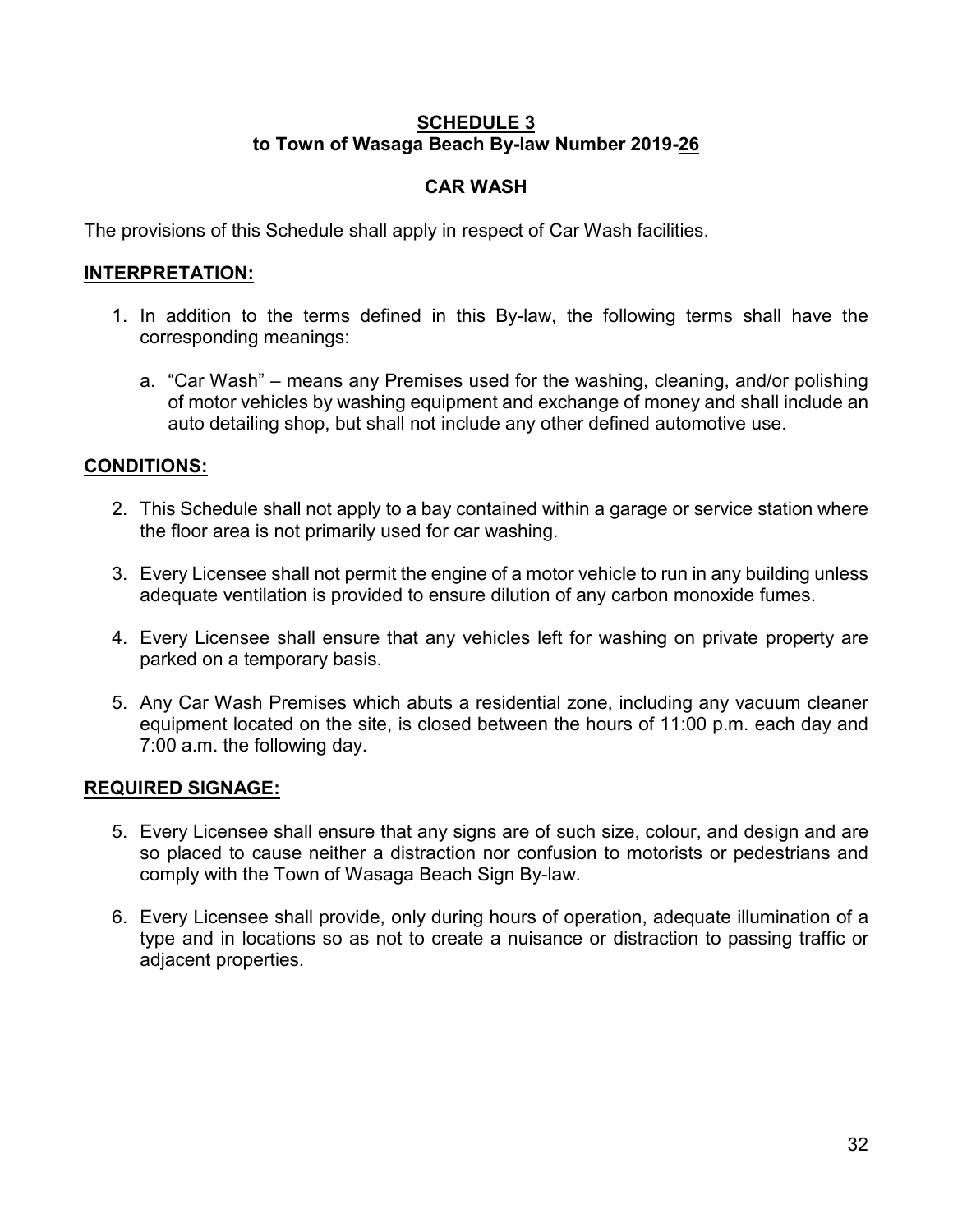## **SCHEDULE 4 to Town of Wasaga Beach By-law Number 2019-26**

# **CATERING COMPANY**

The provisions of this Schedule shall apply in respect of Catering Companies.

## **INTERPRETATION:**

- 1. In addition to the terms defined in this By-law, the following terms shall have the corresponding meanings:
	- a. "Catering Company" means any Business in which food is prepared off site or at the caterer's regular Premises, and provided to the public for hire or gain at a personal or public event or function;
	- b. "Caterer" means a Person who prepares food or meals for a catering company.

### **CONDITIONS:**

- 2. Every Licensee licensed under this Schedule shall be exempt from operating out of a permanent building.
- 3. Any Licensee, who operates the business from an appropriately zoned premises/property, offering the availability of both contracting and retail services, must obtain the said inspections prior to a Business License being issued by the Issuer of Licenses.
- 4. Every Licensee and its employees shall observe and comply with the regulations as set out in the Health Protection and Promotion Act or under the authority of any other Statute, Regulation or By-law by the Medical Officer of Health.
- 5. No Licensee or its employees shall operate or provide any service as a caterer in any unsanitary condition or in any premises, which, because of the situation, construction, or condition thereof, exposes any food to the risk of contamination.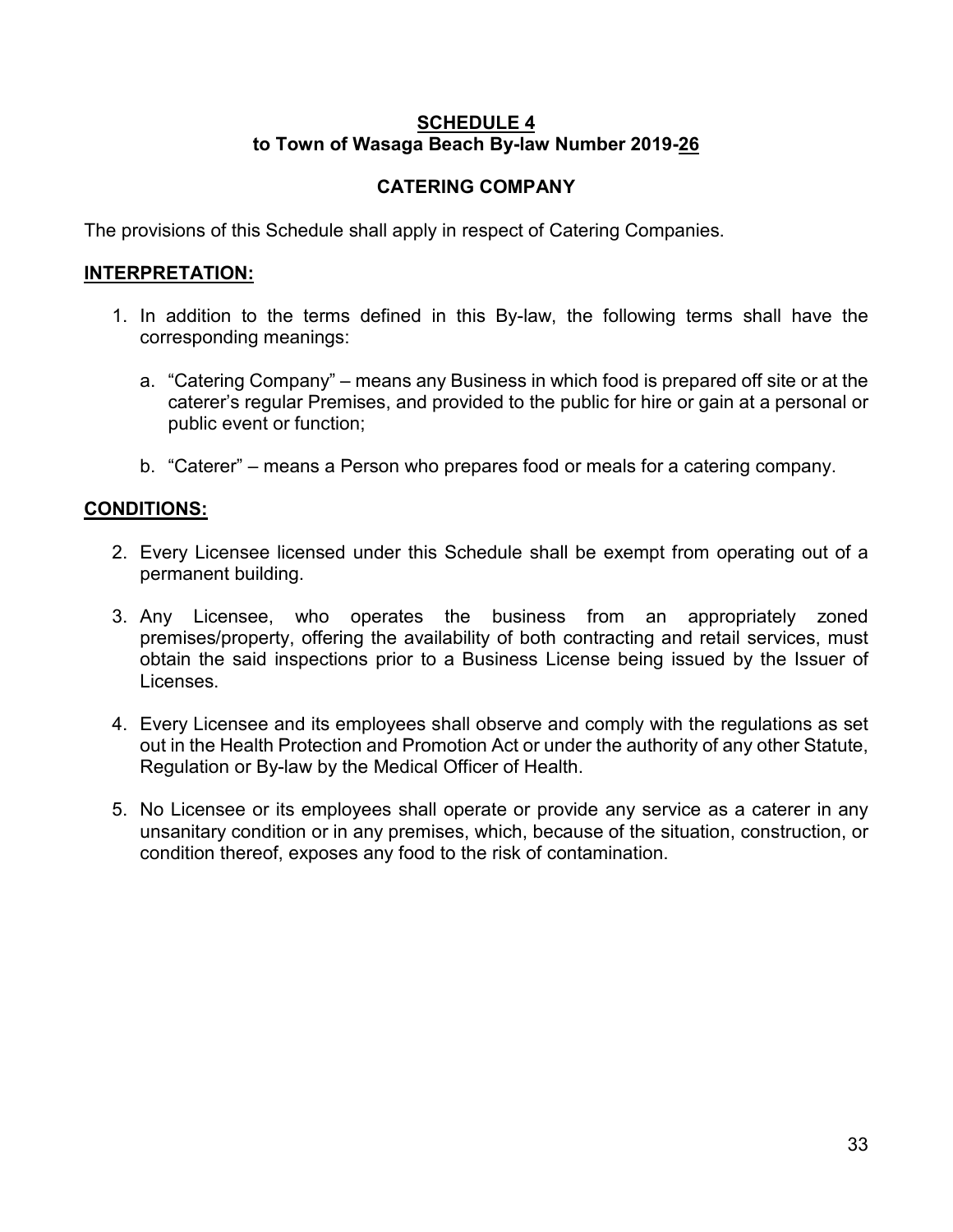## **SCHEDULE 5 to Town of Wasaga Beach By-law Number 2019-26**

# **CONTRACTING COMPANY**

The provisions of this Schedule shall apply in respect of Contracting Companies.

## **INTERPRETATION:**

- 1. In addition to the terms defined in this By-law, the following terms shall have the corresponding meanings:
	- a. "Contracting Company" means any company that accepts a contract to do a specified service by the Licensee or its employees;
	- b. "Contractor" means a person who makes an agreement with another person to do work, retaining in himself/herself control of the means, method, and manner of producing the result to be accomplished;
	- c. "General Contractor" means a person who is responsible for the overall project of building or constructing any structure of any kind;
	- d. "Home Inspector" means a person who provides a client with information regarding the condition of the systems and components of a home or property as a result of an inspection;
	- e. "Property Maintenance Contractor" means a person who provides property maintenance services including, but not limited to;
		- 1. establishing or maintaining a lawn or other grassed or landscaped area;
		- 2. landscaping, including the planning and planting of gardens/grounds;
		- 3. removing of snow or ice or leafs;
	- f. "Service Vendor" means any business, trade, calling, or occupation that supplies a service to a customer while not connected to a retail trade, calling, or business;
	- g. "Sign Company" means a Person who rents, leases, or otherwise provides, erects, locates a sign or other advertising device which shall include, but is not limited to poster panel signs, ground signs, mobile signs, banner signs, wall signs, billboard signs, A-frame signs, etc.

## **CONDITIONS:**

2. Every Licensee licensed under this Schedule shall be exempt from operating out of a permanent building.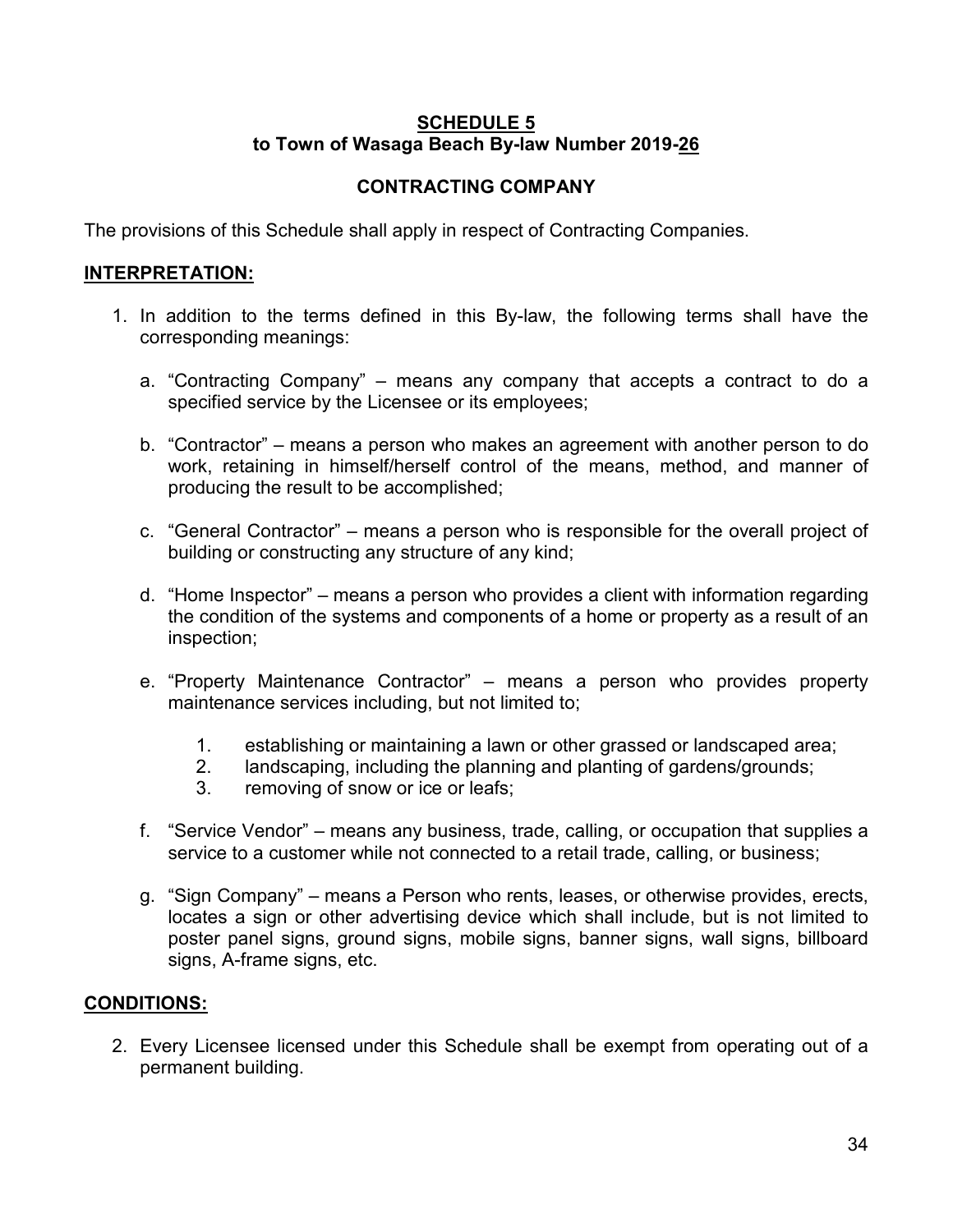- 3. Any Licensee, who operates the business from an appropriately zoned premises/property, offering the availability of both contracting and retail services, must obtain the said inspections prior to a Business License being issued by the Issuer of Licenses.
- 4. No Licensee shall permit the external storage of goods, materials, and/or equipment on any residential property and any contractor activity shall be clearly secondary to the existing residential use and shall not change the residential character of the property.
- 5. Every Licensee and its employees shall submit Certificate of Qualifications, where applicable.
- 6. Every Licensee shall ensure that all necessary municipal permits are obtained prior to commencement of any work and that all inspections of completed work are obtained as may be necessary.
- 7. Every Licensee shall ensure that, in the course of any contractor activity, the necessary precautions are taken to ensure that no damage is caused to any person, premises, location, building, or object.
- 8. Every Licensee shall take reasonable precautions to ensure that the use/application of any product, chemical or substance is confined to the particular property for which the contract applies.
- 9. No Licensee or its employees shall deposit snow, debris, material, or substance on any Town sidewalk, boulevard, street, or other municipal property or in contravention of any Town of Wasaga Beach By-laws.
- 10.No Licensee shall permit the cutting of any tree, shrub, or other growth before 8:00 a.m. or after sunset nor shall that Person be permitted to cut any tree, shrub, or other growth on municipal property, unless written authorization is given by the municipality.
- 11.There shall be no parking or storage of more than one (1) commercial vehicle in the front, exterior side, or rear yard of a residential premises occupied by the Licensee or its employees.
- 12.There shall be no delivery of merchandise, other than by a passenger motor vehicle or by parcel or letter carrier mail service, using vehicles typically employed in residential deliveries.
- 13.There shall be no external display of advertising to indicate that any part of a dwelling unit is being used for a purpose other than residential.
- 14. Every Licensee shall ensure that any work or service being provided is not contrary to any Town of Wasaga Beach By-laws.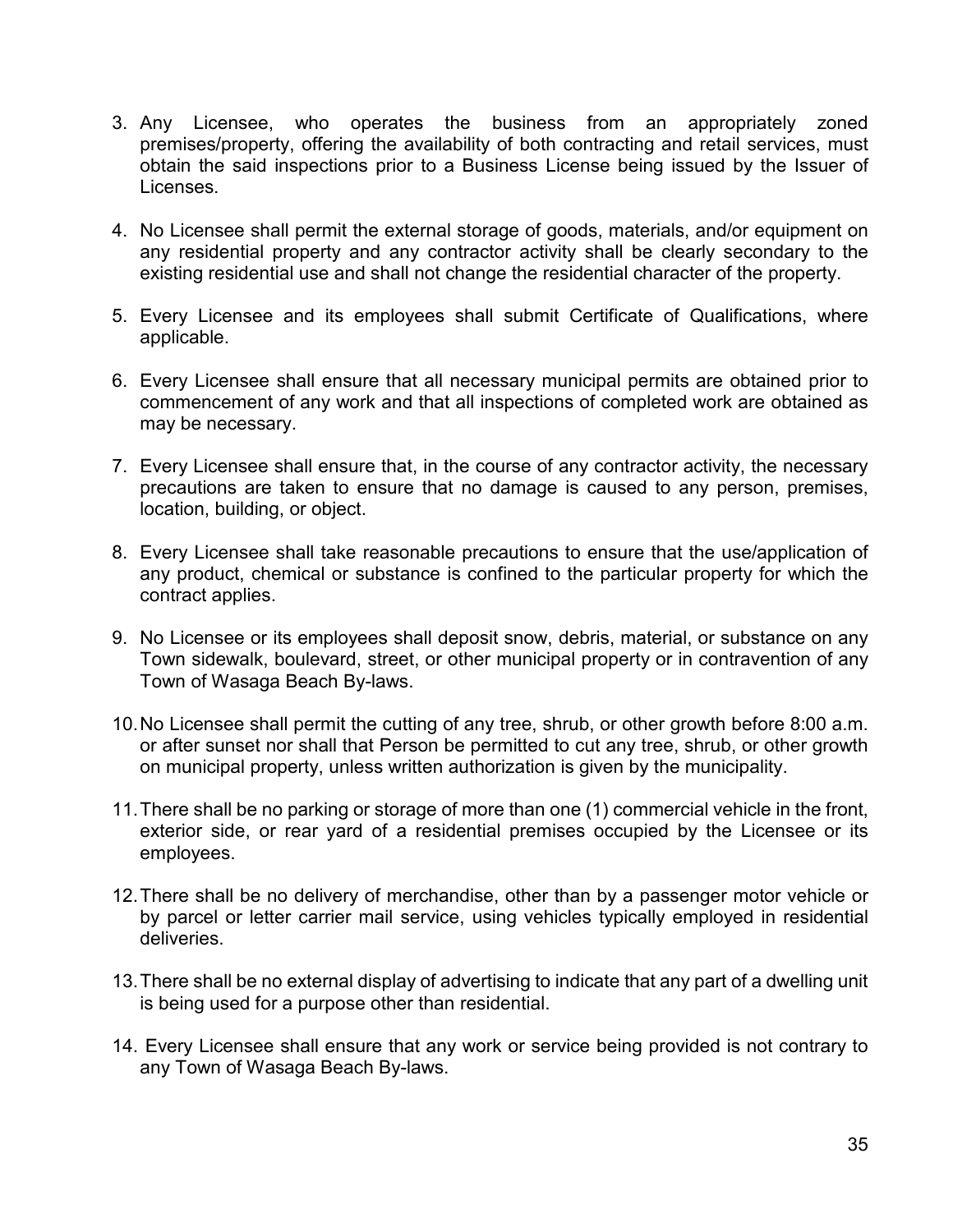## **SCHEDULE 6 to Town of Wasaga Beach By-law Number 2019-26**

# **DRIVING INSTRUCTOR**

The provisions of this Schedule shall apply in respect of Driving Instructors.

## **INTERPRETATION:**

- 1. In addition to the terms defined in this By-law, the following terms shall have the corresponding meanings:
	- a. "Driving Instructor" means an individual who accepts compensation to provide instruction in the operation of motor vehicles but does not include an individual who provides in-class instruction only;
	- b. "Driving School" means a driving school which holds a Driving School License issued by the Ontario Ministry of Transportation;
	- c. "Ministry of Transportation Driving Instructor's License" means a license issued to a Driving Instructor by the Ontario Ministry of Transportation; and
	- d. "Retainer Contract" means a written contract between a driving instructor and a driving school for the employment or services of the driving instructor to provide instruction in the operation of motor vehicles.

# **APPLICATION REQUIREMENTS:**

- 2. Every individual applying for a Driving Instructor Business License or renewal thereof shall submit two (2) valid pieces of identification when he/she appears at the office of the Issuer of Licenses to submit the application. Identification must clearly state the applicant's name and current residential address.
- 3. Proof that the individual has a valid Ministry of Transportation Driving Instructor's License.
- 4. Provide the Issuer of Licenses the make, model, and license number of the vehicle(s) proposed to be used to give instruction.
- 5. Provide proof of vehicle safety inspection and ensure that any vehicle used for driving instruction is approved by the Issuer of Licenses and maintained in a safe and roadworthy condition at all times.
- 6. Every individual applying for a Driving Instructor Business License or renewal thereof shall submit as part of the application: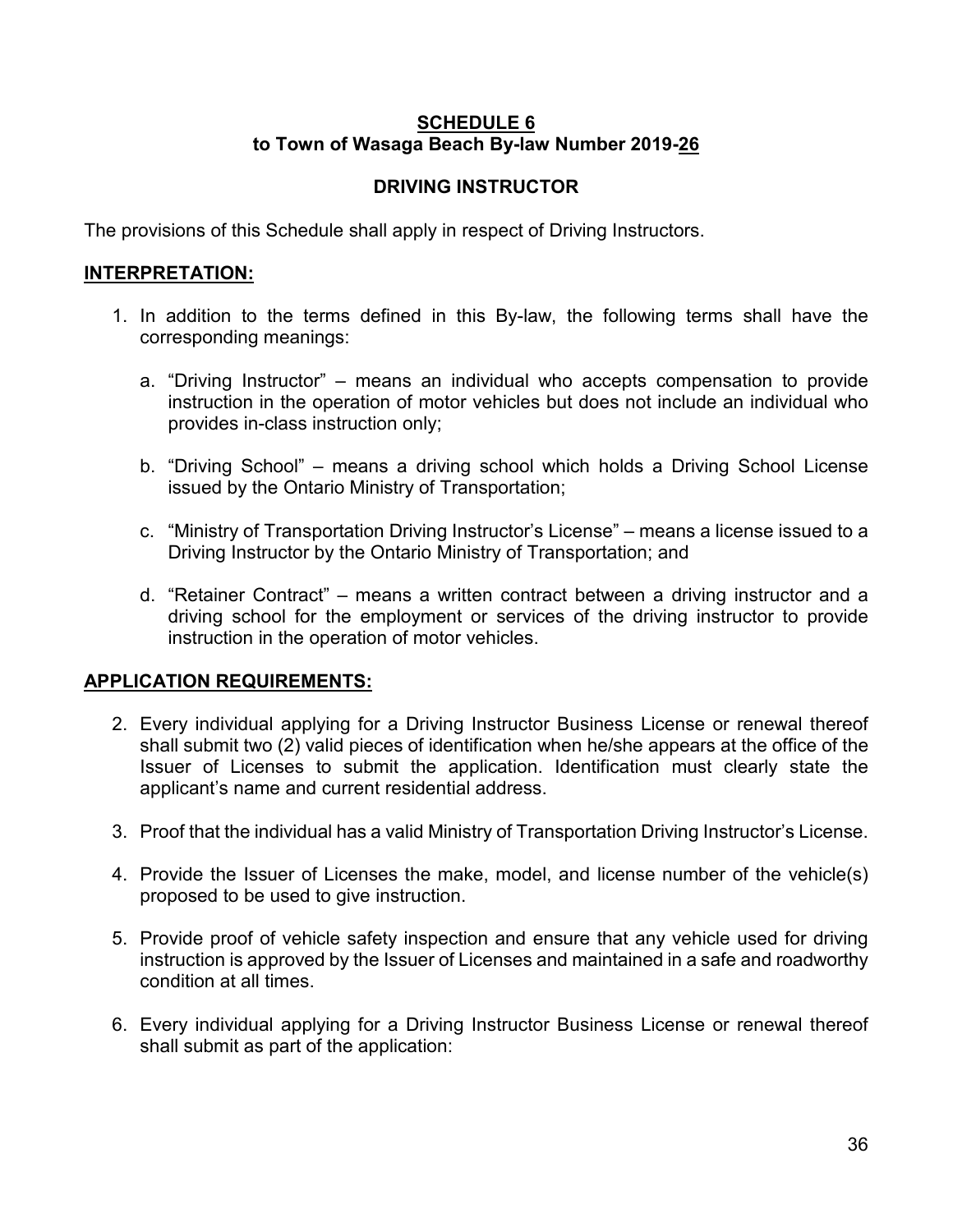- a. Without restricting the generality of the provisions in this By-law related to insurance, proof, satisfactory to the Town, that the individual has the following automobile liability insurance coverage, taken out with an insurer licensed to transact insurance business in Ontario:
	- 1. in respect of licensed vehicles used in the Business in respect of which the Business License is applied for;
	- 2. endorsed to include Ontario Policy Change Form (OPCF) 6D for "Driver Training" operations;
	- 3. to a limit of not less than two million dollars (\$2,000,000) inclusive per occurrence;
	- 4. including bodily injury, death, damage to property and accident benefits; and
	- 5. in the following forms: standard owner's form automobile policy providing third party liability and accident benefits insurance and covering licensed vehicles owned or operated by the Driving Instructor, and standard non-owned automobile form policy including standard contractual liability endorsement;
- 7. For those individuals permitted by the Ministry of Transportation to provide G1 instruction, a copy of their retainer contract with a Driving School approved by the Ministry of Transportation.

# **CONDITIONS:**

- 8. No person shall engage in or carry on the business of a Driving Instructor within the Town without a valid Retainer Contract, even if the Driving School and the Driving Instructor are the same person.
- 9. No individual's Driving Instructor Business License is valid unless he/she holds a valid Ministry of Transportation Driving Instructor's License.
- 10.An individual's Driving Instructor Business License ceases to be valid at any time that the individual's Ministry of Transportation Driving Instructor's License ceases to be valid.
- 11.Every Licensee shall keep a permanent record of the names and addresses of each student, the date of commencement and date of completion of instruction, the date and time and name of instructor for each lesson, the Ontario license plate number of the vehicle used for driving instruction and its expiry date for each lesson.

# **OPERATIONAL REQUIREMENTS:**

- 12.While in a motor vehicle and engaged in providing instruction in the operation of a motor vehicle, no holder of a Driving Instructor Business License shall:
	- a. fail to carry his/her valid Ministry of Transportation Driving Instructor's License;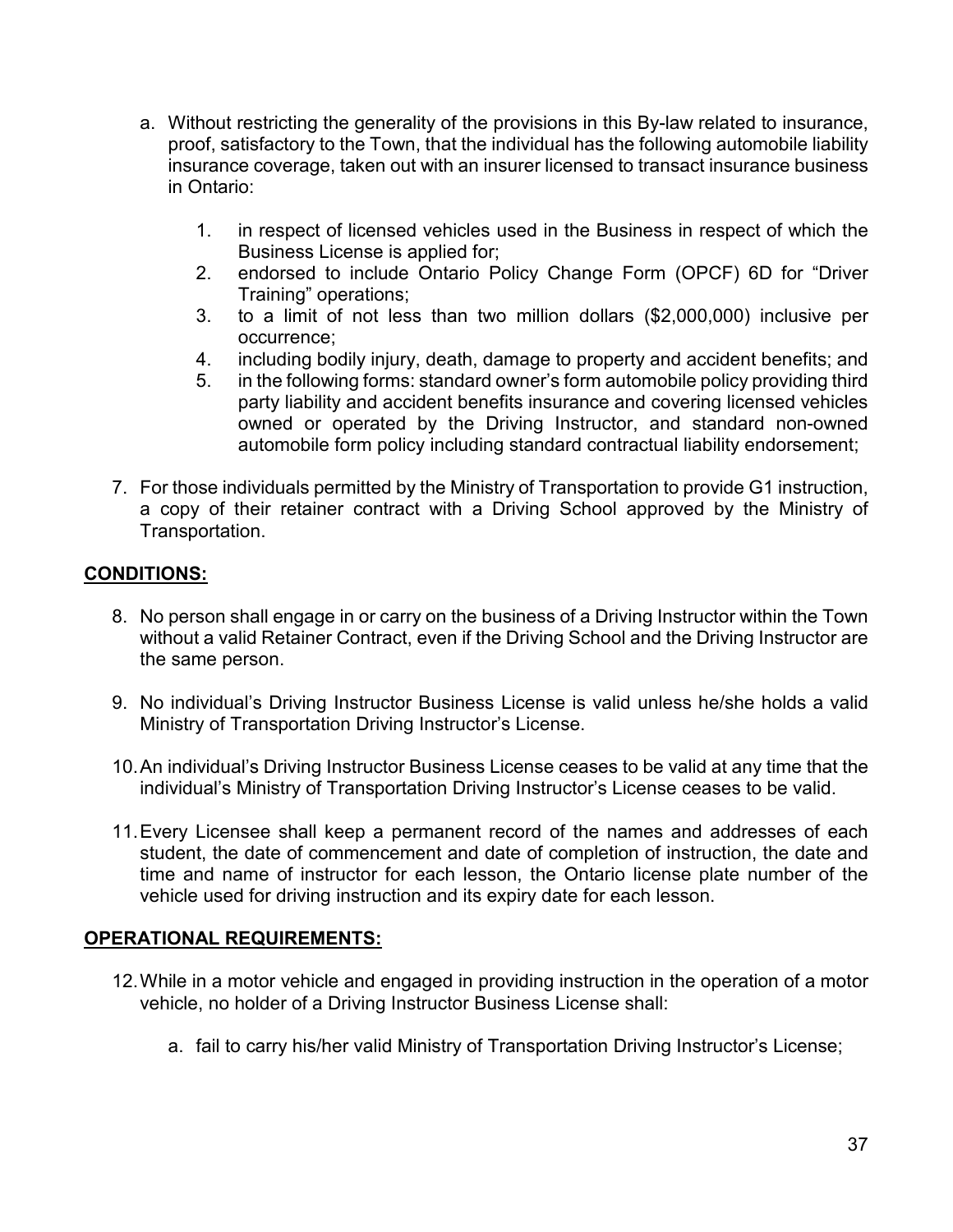- b. fail to carry his/her valid Driving Instructor Business License and Town issued identification card;
- c. fail to carry his/her valid Retainer Contract;
- d. provide driving instruction to any student who fails to produce a valid Ministry of Transportation G1 permit or equivalent;
- e. provide driving instruction to any student driver who is not registered as a student at the driving school where the instructor is employed;
- f. provide driving instruction in any vehicle, which does not, in addition to the standard controls and brakes for the driver, have extra braking equipment in good working condition placed in a position, ready to use by the instructor or operator seated in the passenger seat.

### **SIGNAGE REQUIREMENTS:**

- 13.Each vehicle used for driving instruction must bear a valid Province of Ontario license plate.
- 14.Each vehicle used for driving instruction must bear a valid Town of Wasaga Beach license decal and/or plate.
- 15.All driving instructor motor vehicles must display signs, clearly visible to other motorists from all angles, identifying the motor vehicle as a driver training vehicle;
- 16.All driving instructor motor vehicles must display signs, clearly visible to other motorists from all angles, identifying the name and telephone number of the holder of the Driving Instructor Business License and/or the Driving School which is a party to the Retainer Contract under which the instruction is provided;
- 17.No holder of a Driving Instructor Business License shall make use of a motor vehicle that displays any sign identifying any holder of a Driving Instructor Business License other than the holder of the Driving Instructor Business License himself/herself; or
- 18.No holder of a Driving Instructor Business License shall make use of a motor vehicle that displays any sign identifying any Driving School other than the Driving School, which is a party to the Retainer Contact under which the instruction is provided.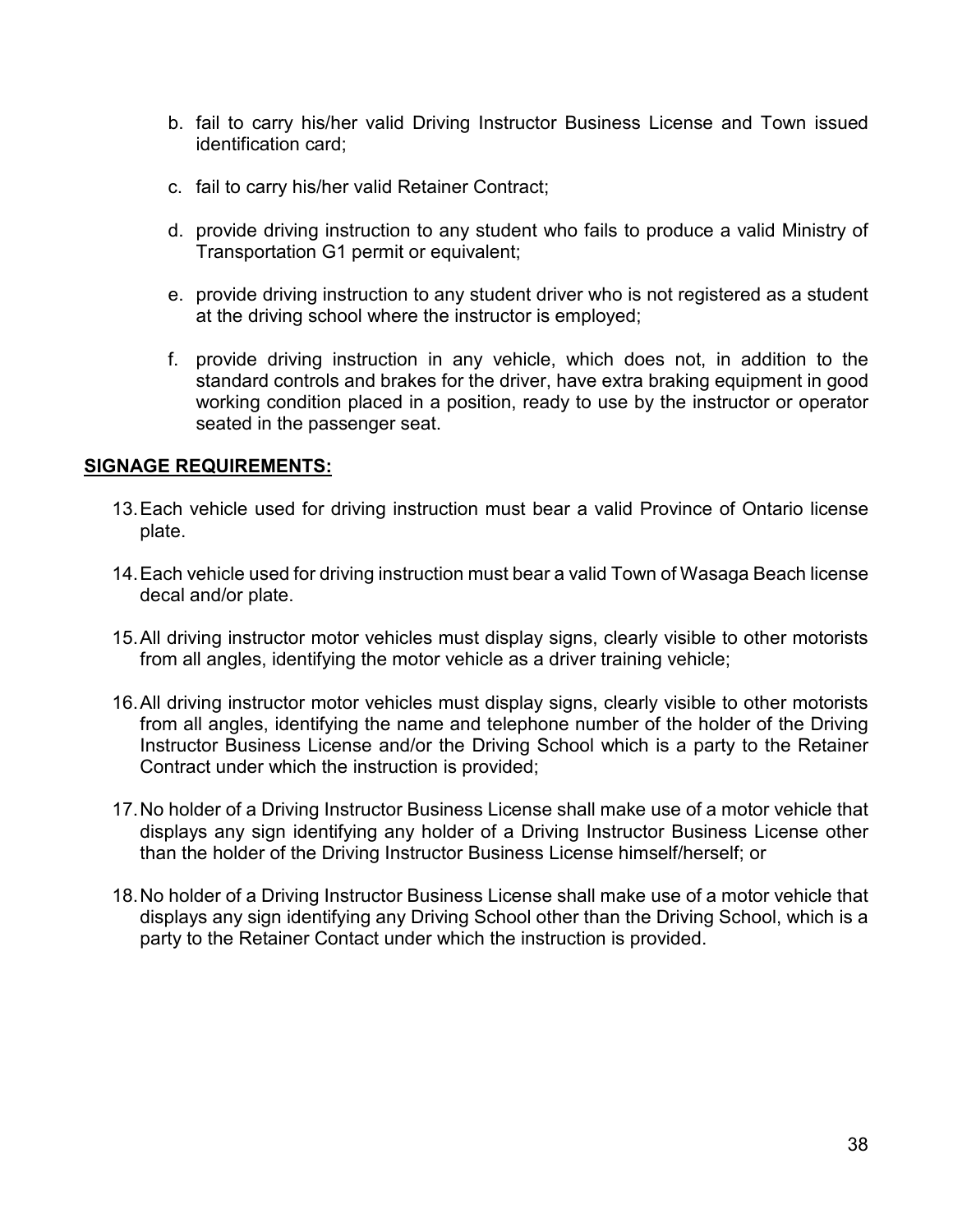### **SCHEDULE 7 to Town of Wasaga Beach By-law Number 2019-26**

# **FOOD & BEVERAGE PREMISE**

The provisions of this Schedule shall apply in respect of Food and Beverage Premises.

### **INTERPRETATION:**

- 1. In addition to the terms defined in this By-law, the following terms shall have the corresponding meanings:
	- a. "Beverage" means any Premises where alcoholic beverages are provided or served;
	- b. "Food Premise" means any Premises where;
		- 1. food intended for human consumption is prepared; or
		- 2. food that is not prepackaged, and that is intended for human consumption, is handled,

and provided for sale, and shall include Restaurants, Food Shops, Taverns, Take-Out and Drive Thru, and Wine and/or Beer-Making Establishments but shall not include Caterers or Food Vehicles as defined in this By-law;

- b. "Food Shop" means any Premise where food intended for human consumption is prepared and provided for sale but shall not include Caterers or Food Vehicles as defined in this By-law;
- c. "Restaurant" means any Premises in which food is prepared and provided for sale for immediate consumption within the Building or Premises, and includes an accessory take-out or drive-thru service, an ice cream establishment, dairy bar, tea room, sandwich shop, lunch counter, peanut stand, fish and chip shop, refreshment booth, refreshment stand, and a Premises where soft drinks are offered for sale, but excludes Food Vehicles;
- d. "Tavern" means any Premises or associated outdoor café area that may include seating, in which food, non-alcoholic and/or alcoholic beverages, are prepared, served, and sold to the public for immediate consumption.

# **CONDITIONS:**

2. Every Licensee and its employees shall observe and comply with the regulations as set out in the Health Protection and Promotion Act or under the authority of any other Statute, Regulation or By-law by the Medical Officer of Health.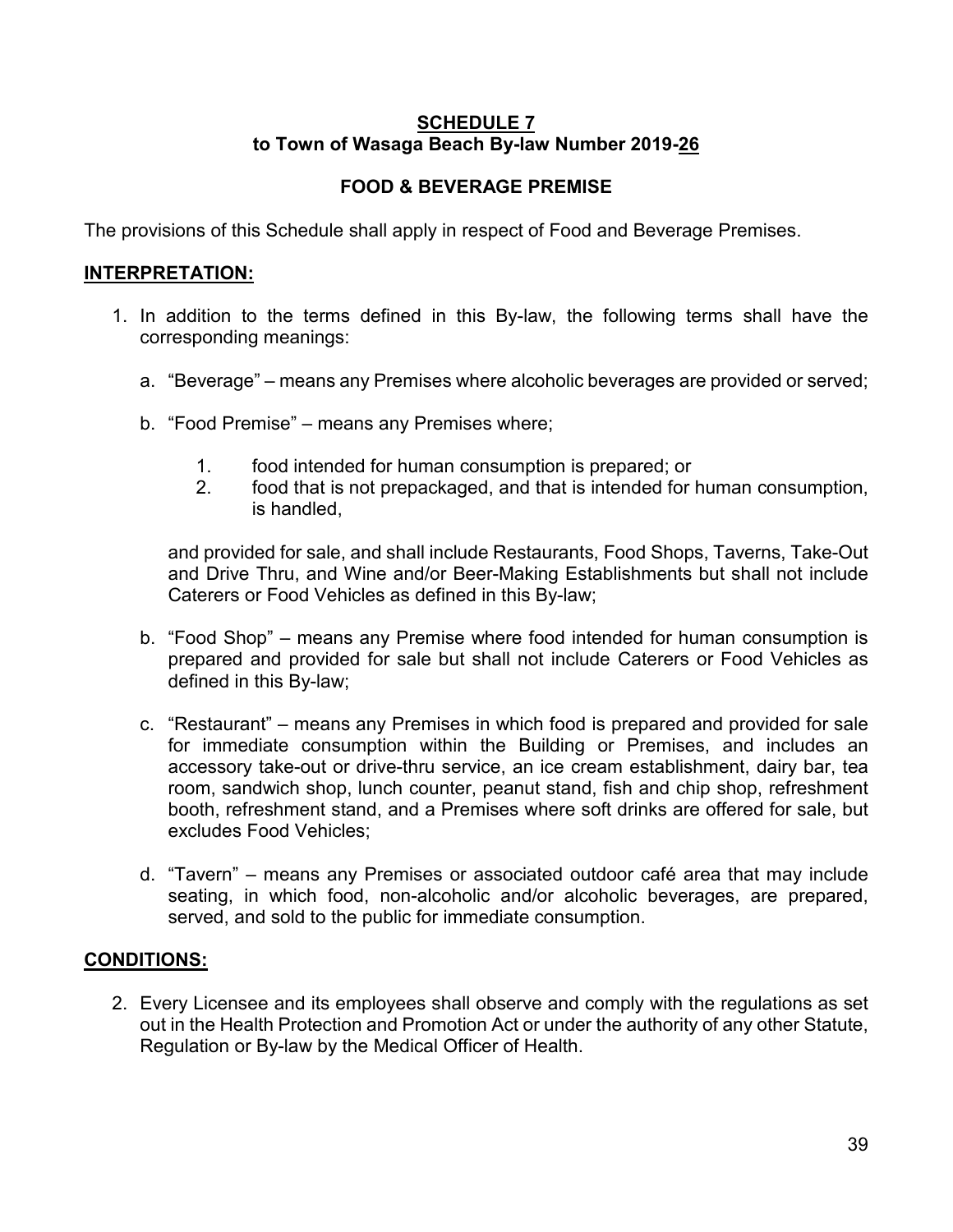- 3. At the time of application, and if applicable, the Licensee shall provide a copy of the Liquor License as issued by the Alcohol and Gaming Commission of Ontario (AGCO) to the Issuer of Licenses.
- 4. No Licensee shall operate or maintain a wine or beer making establishment unless such operation is in compliance with all conditions and requirements set out by the Alcohol and Gaming Commission of Ontario (AGCO) and shall adhere to them at all times.
- 5. No Licensee shall permit any individual under the age of nineteen (19) years to be in a wine or beer-making establishment.
- 6. Every Licensee shall ensure that the Premises are operated in a clean and sanitary condition, and the Premises are sufficiently and suitably illuminated and ventilated.
- 7. Every Licensee and its employees shall ensure that garbage and waste are removed from the premise as often as is necessary to maintain the premise in a sanitary condition.
- 8. Every Licensee and its employees shall ensure that all liquid waste from the operation of the Premises is disposed of in a sanity manner.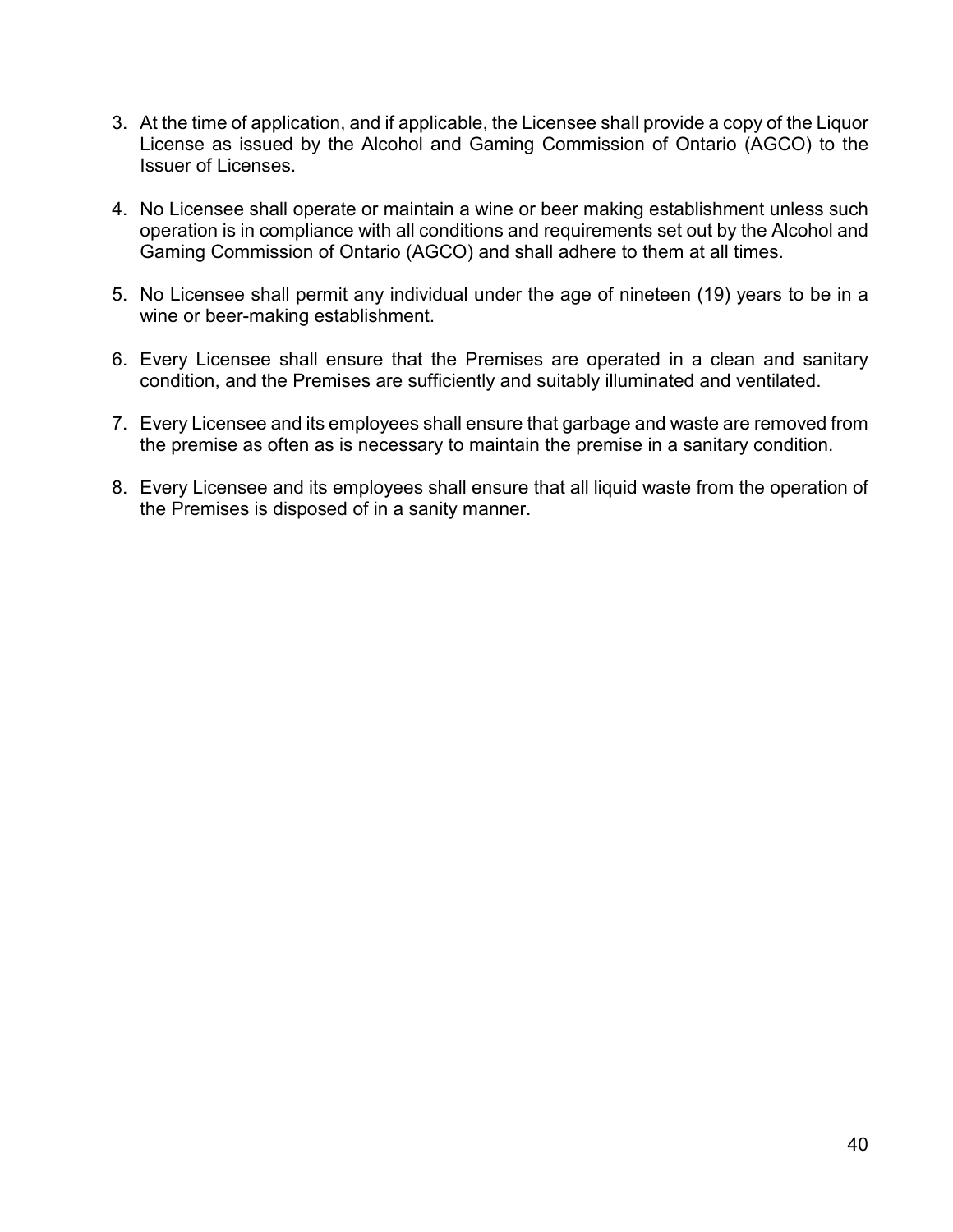### **SCHEDULE 8 to Town of Wasaga Beach By-law Number 2019-26**

# **FOOD VEHICLE**

The provisions of this Schedule shall apply in respect of Food Vehicles.

### **INTERPRETATION:**

- 1. In addition to the terms defined in this By-law, the following terms shall have the corresponding meanings:
	- a. "Arterial Road" means any highway with markings identifying more than two traffic lanes;
	- b. "Chip Wagon" means an immobile vehicle, either mounted on blocks or supported by a conventional wheel, tire and axle system, from which food or beverages are provided for sale or sold, or prepared and provided for sale or sold;
	- c. "Food Vehicle" means a Chip Wagon, Mobile Food Preparation Vehicle, or Refreshment Vehicle, and shall not include a Mobile Barbeque Facility or Refrigerated Bicycle Cart;
	- d. "Ice Cream Truck" means a vehicle from which food prepared therein and specially related to ice cream, frozen desserts or other frozen confections including beverages is provided for sale or sold;
	- e. "Land" means land other than a Highway;
	- f. "Mobile Barbeque Facility" means an open air barbeque which is capable of being moved from premises to premises by a person;
	- g. "Mobile Food Preparation Vehicle" means a vehicle or other itinerant food premises from which food prepared therein is provided for sale or sold and includes an Ice Cream Truck;
	- h. "Residential Area" means the residential parts of the Town;
	- i. "Refreshment Vehicle" means a vehicle or other itinerant food premises from which pre-packaged food items are provided for sale or sold and in which no food is prepared except beverages;
	- j. "Refrigerated Bicycle Cart" means a manually propelled itinerant tricycle vehicle from which ice-cream, ice-cream cones, ice milk and other iced confectionery food items are offered for sale or sold to the public;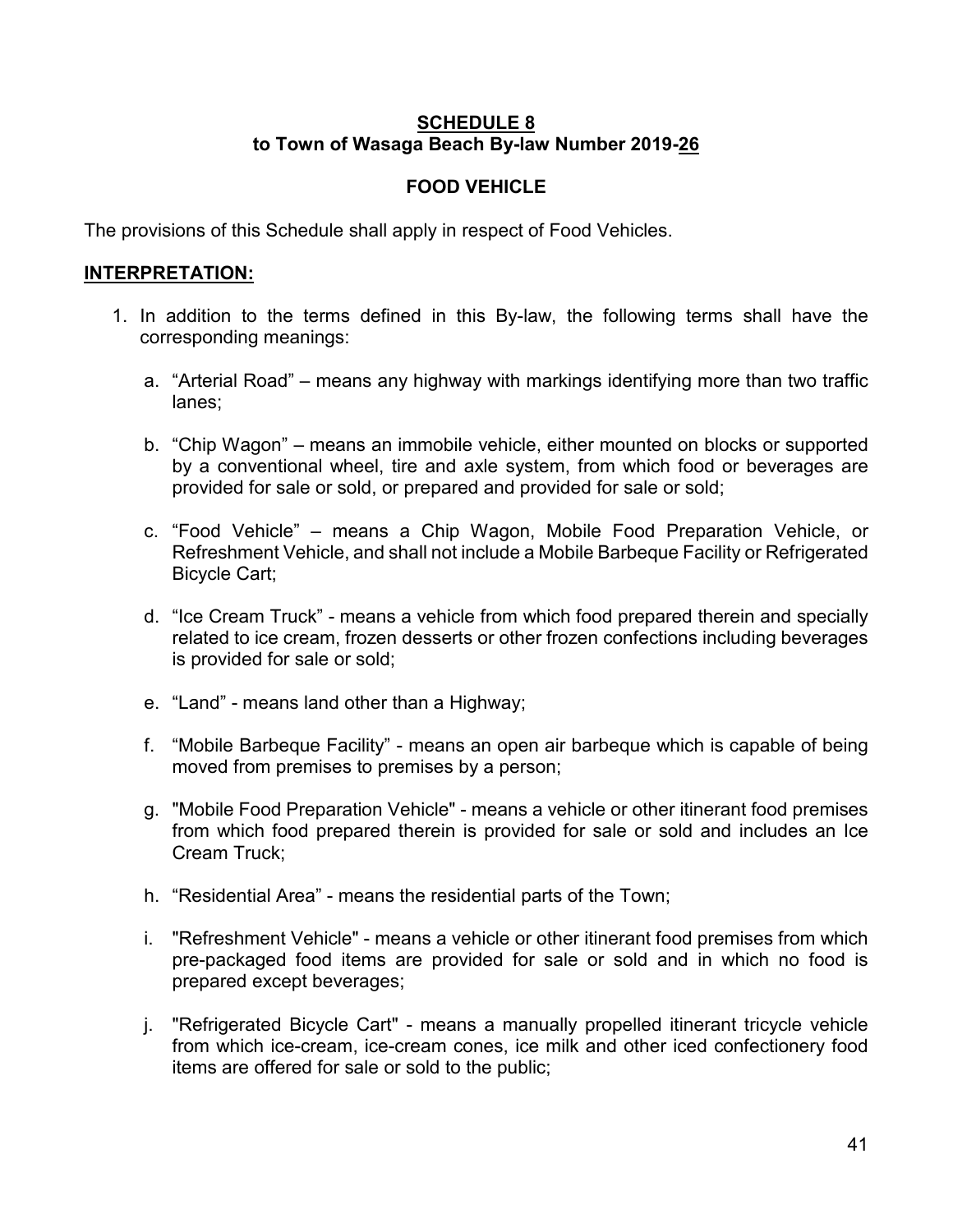- k. "Roadway" has the same meaning as set out in the Highway Traffic Act, R.S.O. 1990, c. H.8, as amended from time to time, or any successor thereof, and, for greater certainty, does not include a sidewalk;
- l. "Site Plan" means a drawing of a site which includes all applicable measurements of the Food Vehicle and the surrounding area within one hundred (100) meters of the site and on which all buildings and structures, streets or other landmarks are indicated;
- m. "Special Event" means any Town sanctioned event and/or the Farmer's Market;
- n. "Special Event Food Vehicle License" means a Business License issued to an organizer of a Special Event that applies to all Food Vehicles operating at the Special Event;
- o. "Travelled Portion of the Road Allowance" means the part of the Highway that is improved, designed or ordinarily used for vehicular traffic; and
- p. "Vehicle" shall have the same meaning as set out in the Highway Traffic Act, R.S.O. 1990, c. H.8, as amended from time to time, or any successor thereof.

#### **APPLICATION REQUIREMENTS:**

- 2. In addition to all other requirements to this By-law, the following items shall be submitted with every application for a Food Vehicle:
	- a. a letter from the owner of every property on which the food vehicle will be situated, authorizing the applicant to conduct such business from the property; and
	- b. a site plan to be approved by the Town, indicating compliance with the criteria set out in this Schedule;
	- c. a list of the types of food to be provided for sale or sold, specifying the source of the food and identifying food that will be refrigerated or heated as part of the operation;
	- d. a spill contaminant plan including a description of how and where grease and grey water will be disposed of;
	- e. a photo of the Food Vehicle and a description of its type;
	- f. the location where the Food Vehicle will be parked or stored when not in use;
	- g. for a Food Vehicle that is subject to Director's Order FS-056-06 (issued under the *Technical Standards and Safety Act*, 2000, R.S.O. 2000, c. 16 and its regulations), as amended or replaced from time to time, a completed inspection certificate and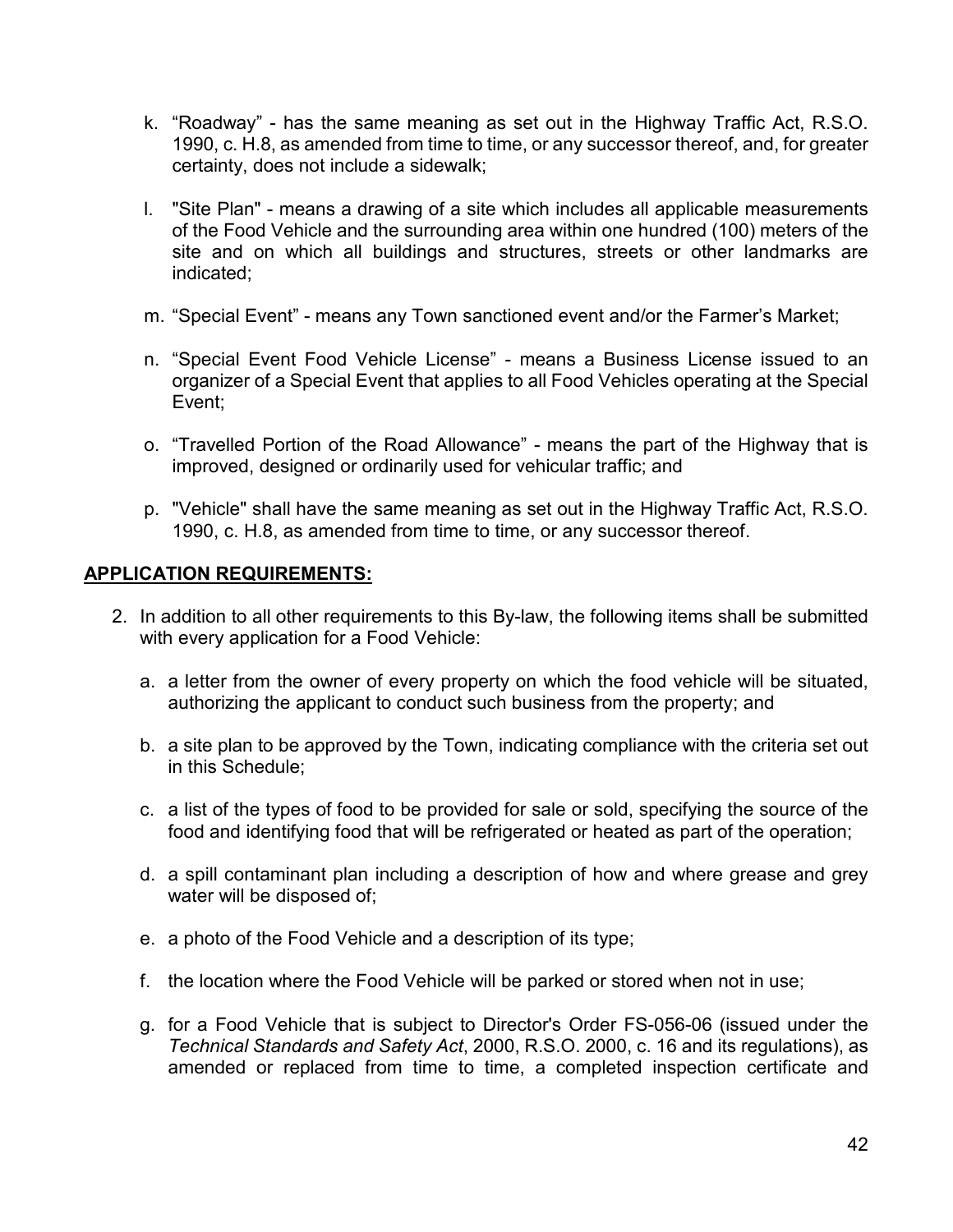information fact sheet issued no more than 36 days before the application for a Business License or for a renewal is submitted; and

h. a Vulnerable Sector Check for every individual who will operate the Food Vehicle.

# **CONDITIONS:**

- 3. Each Food Vehicle shall require a separate Business License.
- 4. Every Licensee licensed under this Schedule shall be exempt from operating out of a permanent building.
- 5. Notwithstanding the above section, any Food Vehicle that is not in use shall be stored or parked in a permanent building or a permitted zoned property.
- 6. No Licensee shall operate a Food Vehicle on the streets stated and shown in Appendix "A" of this Schedule unless approved in advance by the Issuer of Licenses.
- 7. Any Food Vehicles part of a Special Event are not exempt from Licensing under this Schedule and can only be parked at such times and places as set out in the permit for the Special Event and approved in advance by the Issuer of Licenses.
- 8. Every Licensee shall ensure that each Food Vehicle is equipped with a refuse container with a self-closing lid, and such container shall be kept in a clean and sanitary condition and emptied when required. Every refuse container shall be located in such a position on the food vehicle to be easily accessible by persons making purchases while the vehicle is stopped.
- 9. Every Licensee shall ensure that the Food Vehicle is maintained in good repair and clean.
- 10.Every Licensee shall ensure that the Business License relating thereto is affixed to the Food Vehicle, in a conspicuous place clearly visible to the public at all times during the Hours of Operation of the Business.
- 11.The Issuer of Licenses may require the Licensee to submit his/her Food Vehicle for inspection at any time and at an appointed place and the Licensee shall submit each Food Vehicle for inspection when required to do so by the Issuer of Licenses.

#### **OPERATING REQUIREMENTS:**

- 12.Every Licensee and its employees shall observe and comply with the regulations as set out in the Health Protection and Promotion Act or under the authority of any other Statute, Regulation or By-law by the Medical Officer of Health.
- 13.Every Licensee of a Food Vehicle shall ensure that it is not operated at any time: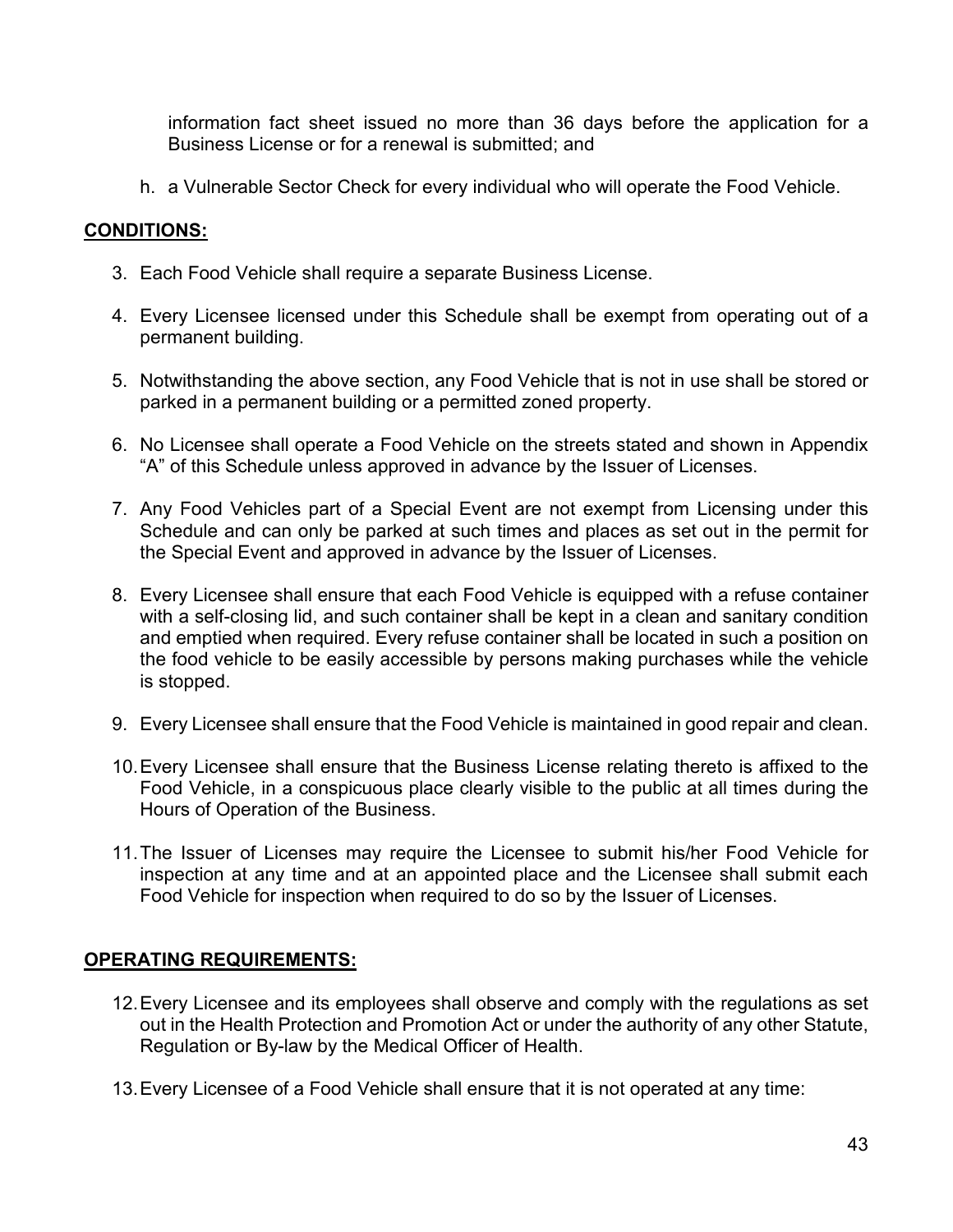- a. on any Highway;
- b. within 22.86 meters (75 feet) of any corner of any intersection;
- c. within 15.24 meters (50 feet) from the nearest edge of the traveled portion of the road allowance; or
- d. when such Food Vehicle occupies an area greater than four hundred (400) square feet.
- e. within one hundred (100) meters from any food and beverage premise, playground, school, place of worship, or hospital measured along the most direct route from the nearest point of the playground, school, place of worship, or hospital boundary to the nearest point on the vehicle.
- f. within one hundred (100) meters from the boundary of a Special Event in respect to which a permit has been issued, measured along the most direct route from the nearest point of the Special Event boundary to the nearest point on the vehicle.
- g. between the hours of 10:00 p.m. of one day and 8:00 a.m. the next day and for not more than a maximum of eight (8) hours from time of initial arrival.
- 14.The Food Vehicle shall be moved at the verbal or written request of the Issuer of Licenses or an Officer appointed or assigned to enforce this Schedule, if, in the opinion of the Issuer of Licenses or Officer, the location is or may become undesirable for safety reasons, or interferes with normal access to any land.
- 15.Every Licensee and its employees shall ensure:
	- a. only the types of food on the list submitted are provided for sale or sold;
	- b. all statutes, regulations, and By-laws governing driving, stopping, or parking the Food Vehicle are complied with at all times;
	- c. there is no crying of wares, sounding of chimes or use of similar means to attract attention while the Food Vehicle is in motion or for more than five (5) seconds at intervals of not less than ten (10) minutes;
	- d. no food is provided for sale or sold to any customer who is standing on a Roadway;
	- e. all children and customers are safely away from the Food Vehicle before putting it in motion;
	- f. a person holding a current, valid Provincial Driver's License drives the Food Vehicle;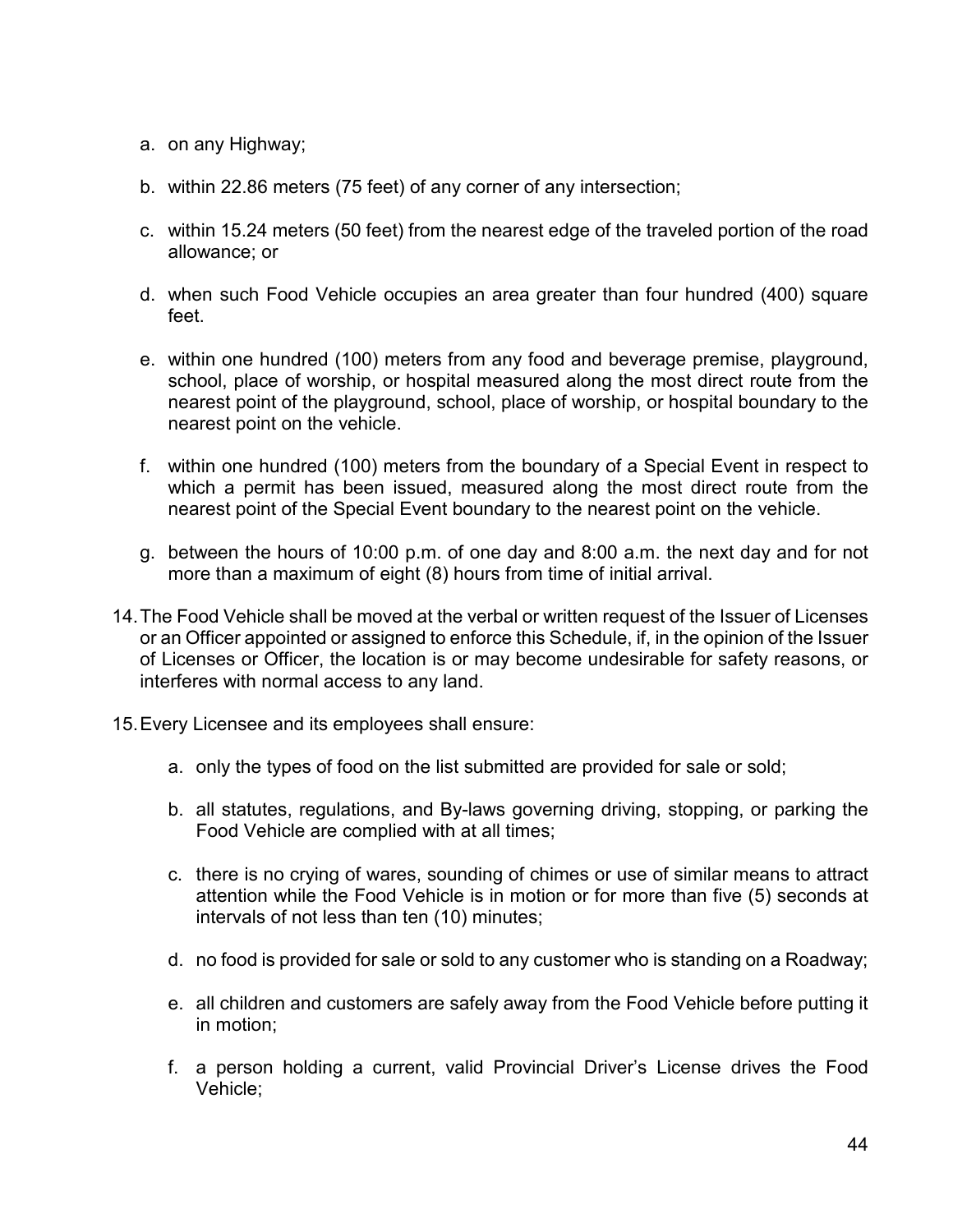g. the Food Vehicle is adequately illuminated and ventilated, and is in safe mechanical condition before it is driven;

#### **SIGNAGE REQUIREMENTS:**

- 16.Every Food Vehicle must bear the Town of Wasaga Beach issued license plate and/or decal and Business License which is affixed to the rear exterior of the Food Vehicle or to another location on the Food Vehicle approved in advance by the Issuer of Licenses and plainly visible in its entirety at all times.
- 17.Every Food Vehicle must bear the business name and displayed:
	- a. on both sides of the Food Vehicle or on another location as approved in advance by the Issuer of Licenses;
	- b. in letters and numbers at least eighteen (18) centimeters in height;
	- c. in a colour that contrasts with the background colour;
	- d. so as to be plainly visible in its entirety at all times; and
- 18.Every Ice Cream Food Vehicle is equipped and maintained with:
	- a. a "WATCH FOR CHILDREN" warning sign in readily legible black letters at least fifteen (15) centimeters high on a yellow background that is affixed to the rear exterior of the Mobile Food Preparation Vehicle and plainly visible in its entirety at all times,
	- b. minimum of two (2) amber lights on top, placed as to be readily visible by a person 1.5 meters in height standing 1.2 meters in front of or behind the vehicle, that flash when the Ice Cream Truck stops to provide for sale,
	- c. a rear bumper having an angled cover on top designed and placed so as to prevent a child from standing or sitting on top, and
	- d. refuse containers that are available upon arrival when the Ice Cream Truck stops to provide for sale and removed together with all waste collected in the refuse containers or accumulated in the surrounding area upon leaving.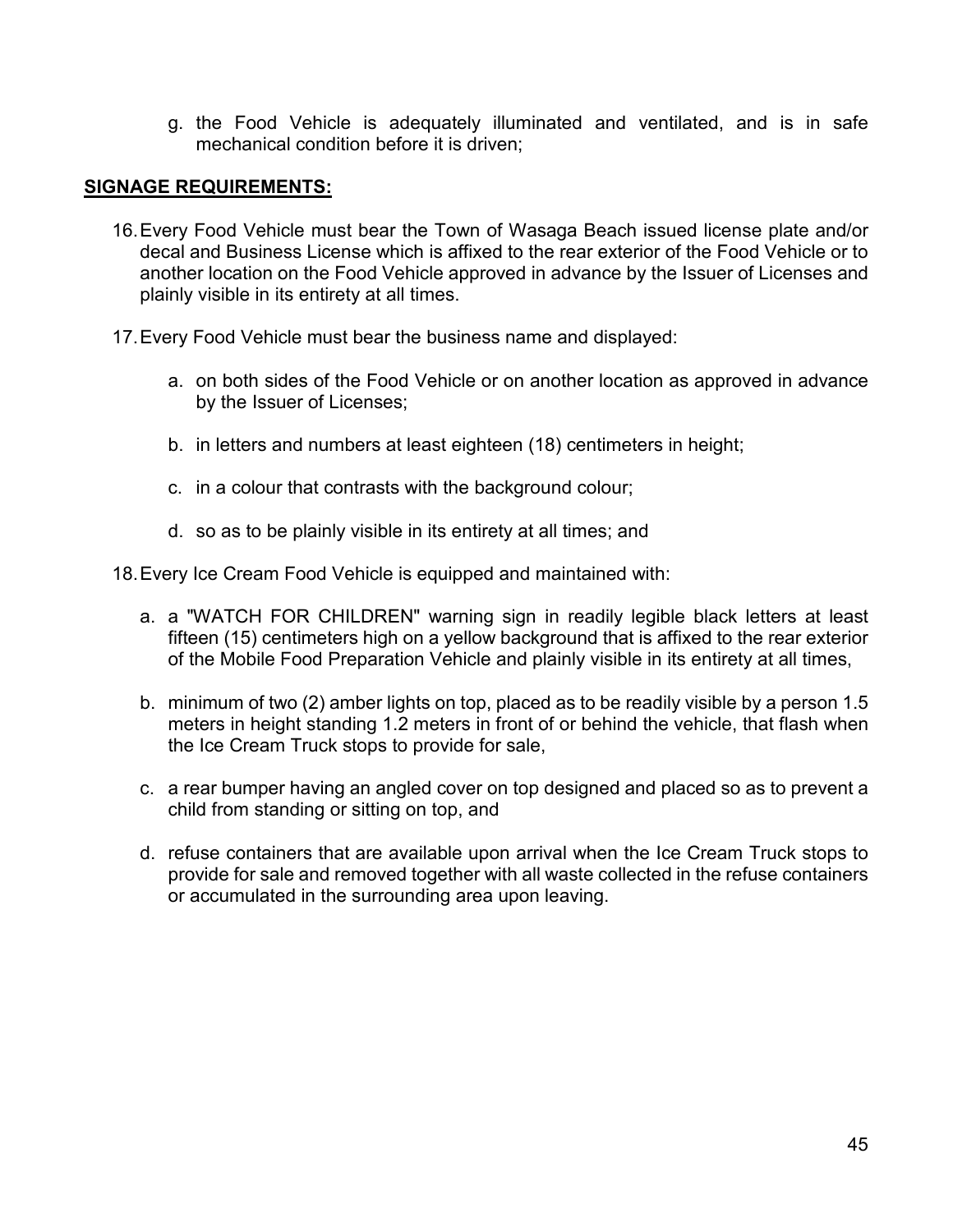### **SCHEDULE 9 to Town of Wasaga Beach By-law Number 2019-26**

# **HAWKER & PEDDLER**

The provisions of this Schedule shall apply in respect of Hawkers and Peddlers.

# **INTERPRETATION:**

- 1. In addition to the terms defined in Section 1 of this By-law, the following terms shall have the corresponding meanings:
	- a. "Hawker and Peddler" means a person who, within the Town of Wasaga Beach, goes from place to place or to a particular place with goods, wares, or merchandise for sale, or who carries and exposes samples, patterns or specimens of any goods, wares, or merchandise that are to be delivered in the municipality afterwards;
	- b. "Special Event" means any Town sanctioned event and/or the Farmer's Market.

### **APPLICATION REQUIREMENTS:**

- 2. In addition to all other requirements to this By-law, the following items shall be submitted with every application for a Hawker & Peddler:
	- a. if the applicant is not the owner of the property where the business is to be located, proof of permission to operate on private property is required;
	- b. a Site Plan, drawn to scale and depicting the location of the proposed Hawker and Peddler on the property including setbacks from the adjacent property lines, the proposed location of any parking, signage and garbage/recycling containers as well as entrances and exits where applicable.

- 3. Every Person licensed under this Schedule shall be exempt from operating out of a permanent building.
- 4. This Schedule shall not apply to any Ontario resident farmer who grows and produces and offers for sale or sells only the produce of his/her own farm.
- 5. This Schedule shall not apply to a Special Event or Charitable Event whereby the Licensee is in operation to raise funds for charitable purposes, and that the event is of limited duration.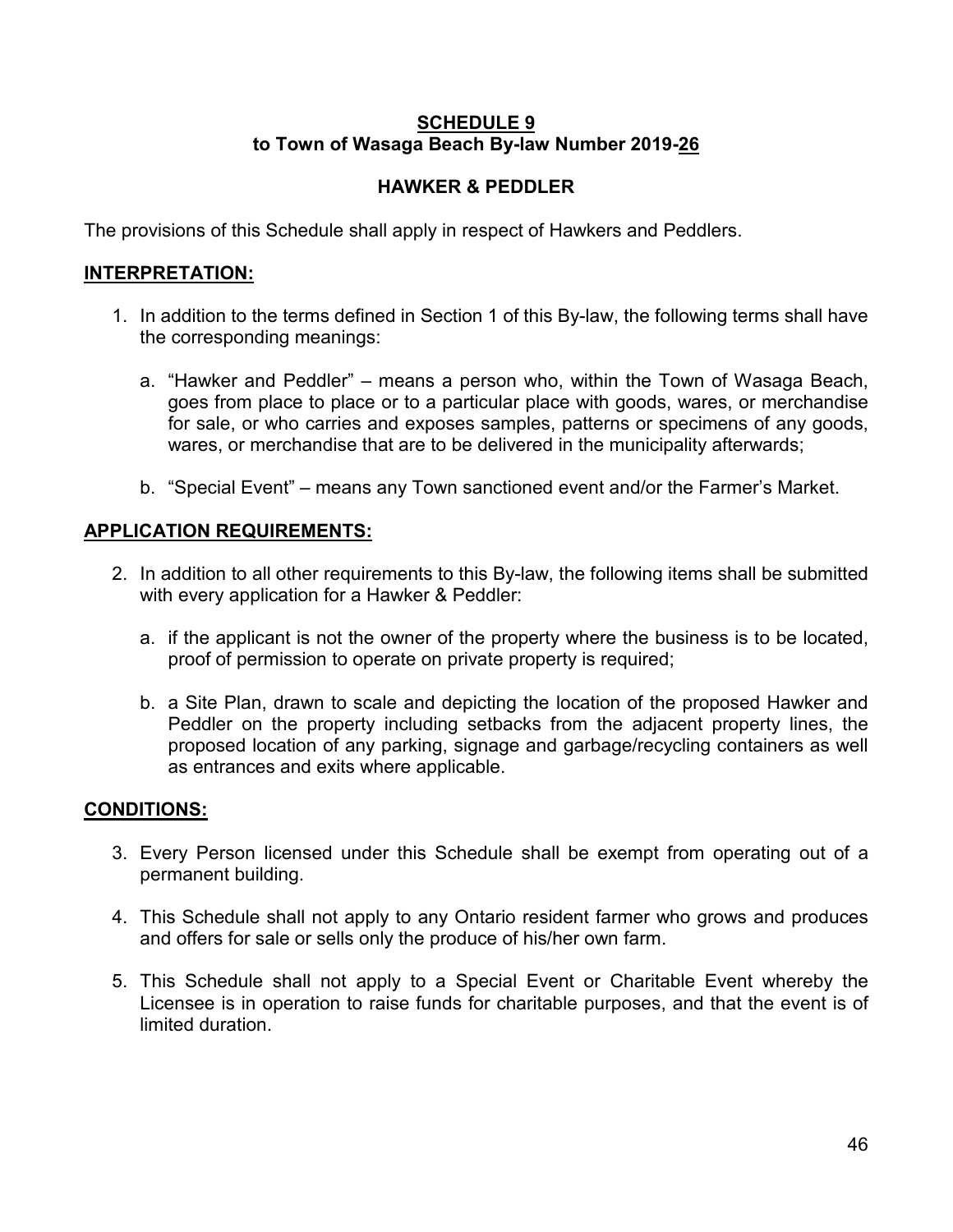- 6. A letter must be submitted to the Issuer of Licenses stating the intent of any persons who may be exempt as per section 4 and 5 of this Schedule, before operating within the Town of Wasaga Beach.
- 7. No person shall engage in or carry on business by passing from house to house within the Town before 9:00 a.m. any day or after 8:00 p.m. any day.
- 8. The Licensee shall, at all times, while carrying on business, have the Business License and shall, upon demand, exhibit it to any Officer or resident.
- 9. The sale of any foods by a person not being the grower, producer, agent, or employee of the grower or producer of same from a basket, wagon, cart, stand, or other vehicle upon any highway or street within the Town, public park, or municipal property is prohibited, unless otherwise approved by the Issuer of Licenses.
- 10.The Issuer of Licenses reserves the right to restrict or limit the number of licensed Hawker and Peddlers, if deemed necessary.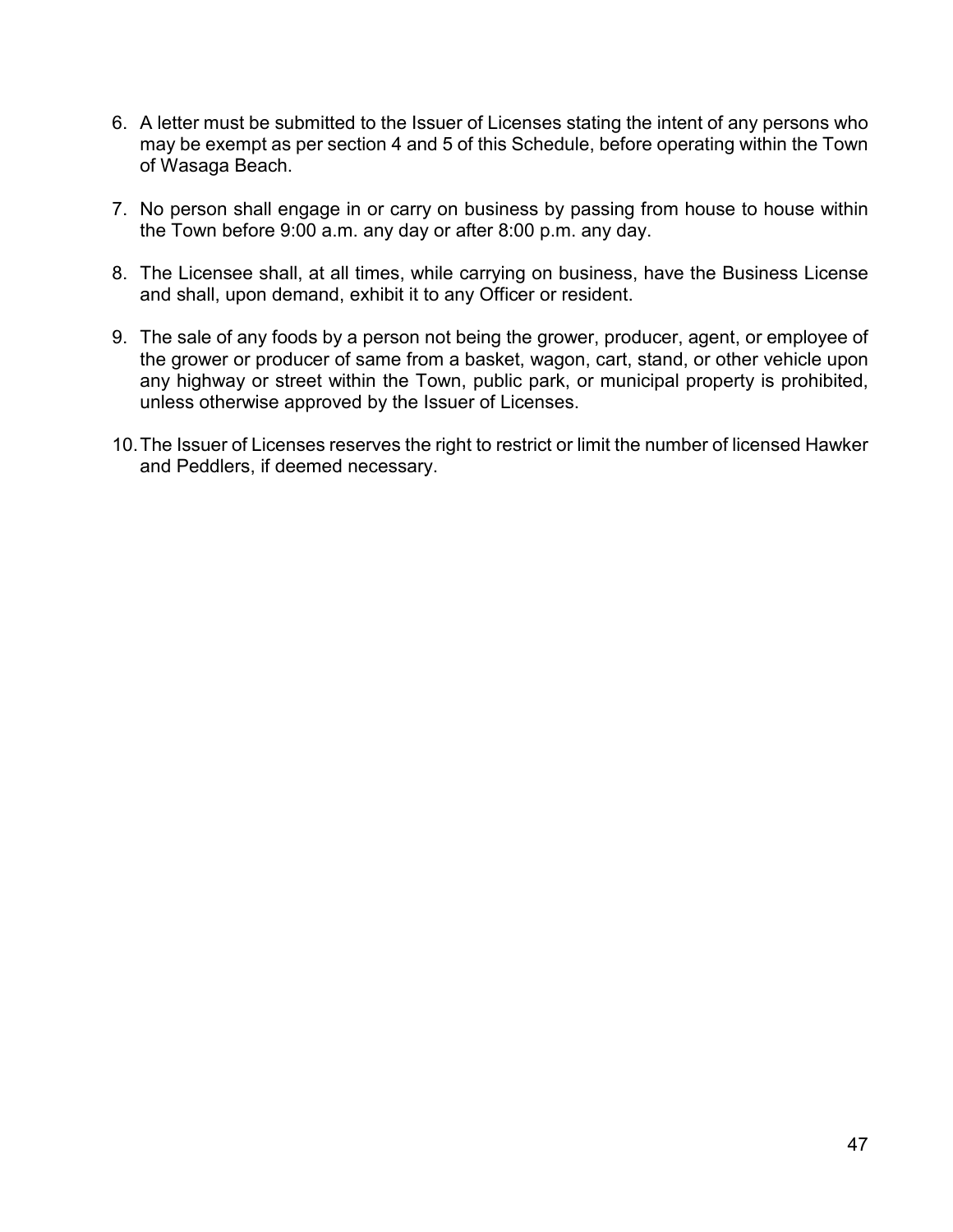#### **SCHEDULE 10 to Town of Wasaga Beach By-law Number 2019-26**

### **HOLISTIC SERVICES: OWNER, OPERATOR or PRACTITIONER**

The provisions of this Schedule shall apply in respect of Holistic Owners, Operators or **Practitioners** 

### **INTERPRETATION:**

- 1. In addition to the terms defined in this By-law, the following terms shall have the corresponding meanings:
	- a. "Energy or Life-Force Therapies" includes but is not limited to the laying on of hands, and therapeutic non-touch;
	- b. "Herbal or Botanical Therapies" means an attempt to improve health through the use of herbs or plants;
	- c. "Holistic Service" means any Service that is a complementary or alternative healing modality including, but not limited to:
		- 1. energy or life-force therapies;
		- 2. herbal/botanical therapies; and,
		- 3. physical therapies;

But does not include:

- 1. psychological therapies;
- 2. services which are only mobile in nature and provided on a voluntary basis, without fee or;
- 3. medical or therapeutic treatment performed, offered or solicited and performed or offered by persons duly qualified, licensed or registered to do so under a statute of Ontario;
- d. "Massage" includes the kneading, manipulating, rubbing, massaging, touching, or stimulating by any means, of a person's body or part thereof;
- e. "Operator" means a Person who, alone or with others, manages, supervises, runs or directs the operation of a Holistic Services Establishment, or who directs the activities of a Practitioner, and "Operate" and "Operating" shall have corresponding meanings;
- f. "Owner" means a Person who, alone or with others, owns or controls a Holistic Services Establishment or who directs the activities of an Operator, and "Own" and "Owning" shall have corresponding meanings;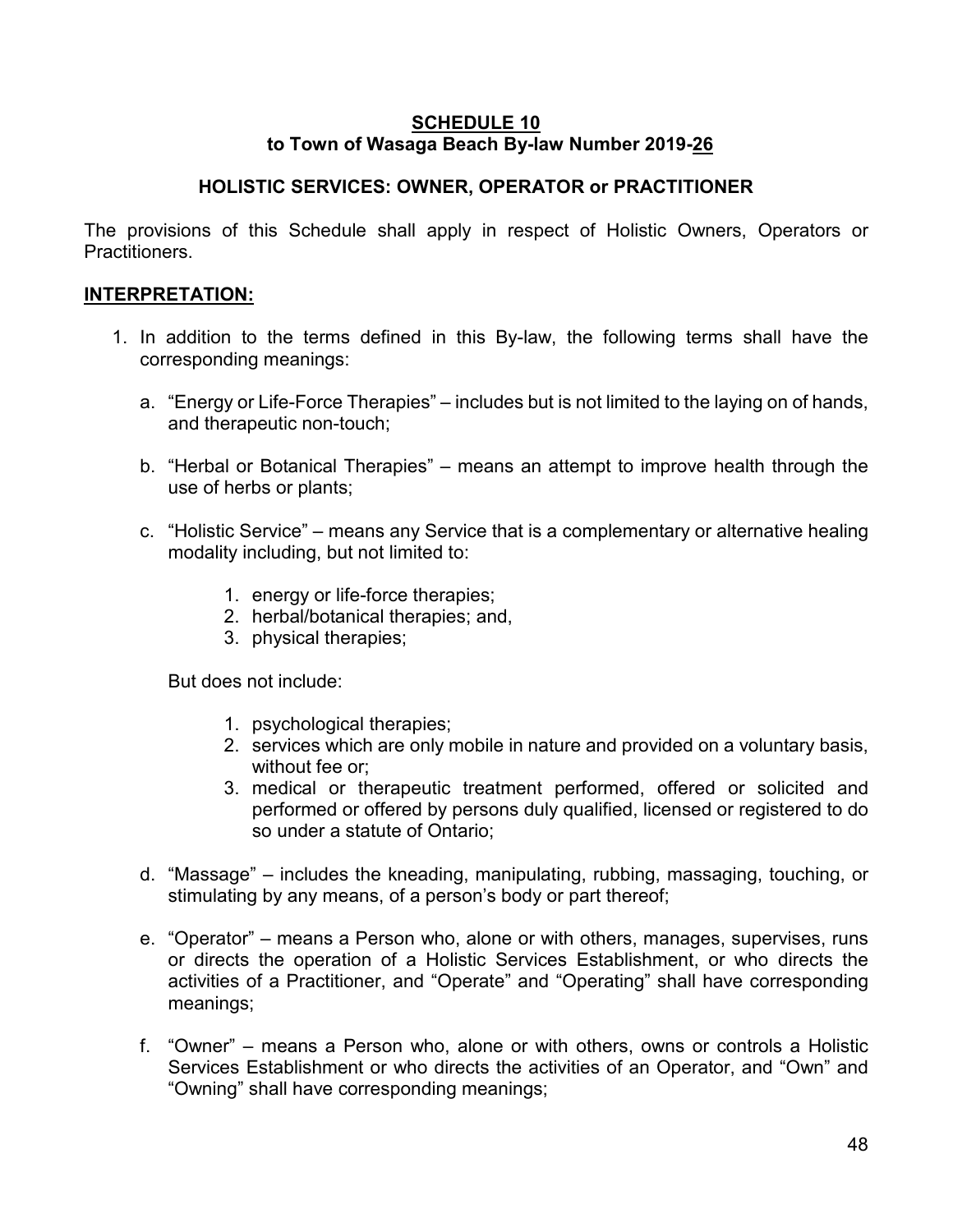- g. "Operator Licensee" means any Person who holds a Business License as an Operator of a Holistic Services Establishment;
- h. "Owner Licensee" means any Person who holds a Business License as an Owner of a Holistic Services Establishment;
- i. "Physical Therapies" means therapies designed to improve health or relieve stress and which involve the manipulation, or touch of the body and include, but are not limited to, aromatherapy, colonic irrigation, hydrotherapy, lymphatic drainage, massage, reflexology, and shiatsu;
- j. "Practitioner" means a person who provides or offers to provide any Holistic Service;
- k. "Practitioner Licensee" means any Person who holds a Business License as a Practitioner in relation to any Holistic Services Establishment;
- l. "Psychological Therapies" means any Service that is a complementary or alternative healing modality, primarily dealing with behavior modification and treated through mental and/ or mind-body control.

#### **BUSINESS LICENSES REQUIRED:**

- 2. Every Holistic Services Owner, Operator and Practitioners employed shall have valid Business Licenses before operating and/or providing services.
- 3. No Business License issued to an Owner, Operator or Practitioner of a Holistic Services Establishment is transferable or assignable and if any Licensee ceases to maintain an interest or employment in the Holistic Services Establishment to which his or her Business License applies, then, notwithstanding any other provision of this By-law, such Business License shall be deemed to be void.
- 4. Every Operator Licensee or Practitioner Licensee of a Holistic Services Establishment shall inform the Issuer of Licenses within fifteen (15) days of terminating his or her employment with any Owner Licensee or Holistic Services Establishment.
- 5. Where a Holistic Services Establishment and a Personal Service Establishment occupy the same premises, and are under the same ownership, and are operated as one (1) business, both licenses are required and all the conditions in both schedules shall apply. However, only the greater of the two (2) licensing fees shall be required to be submitted to the Town.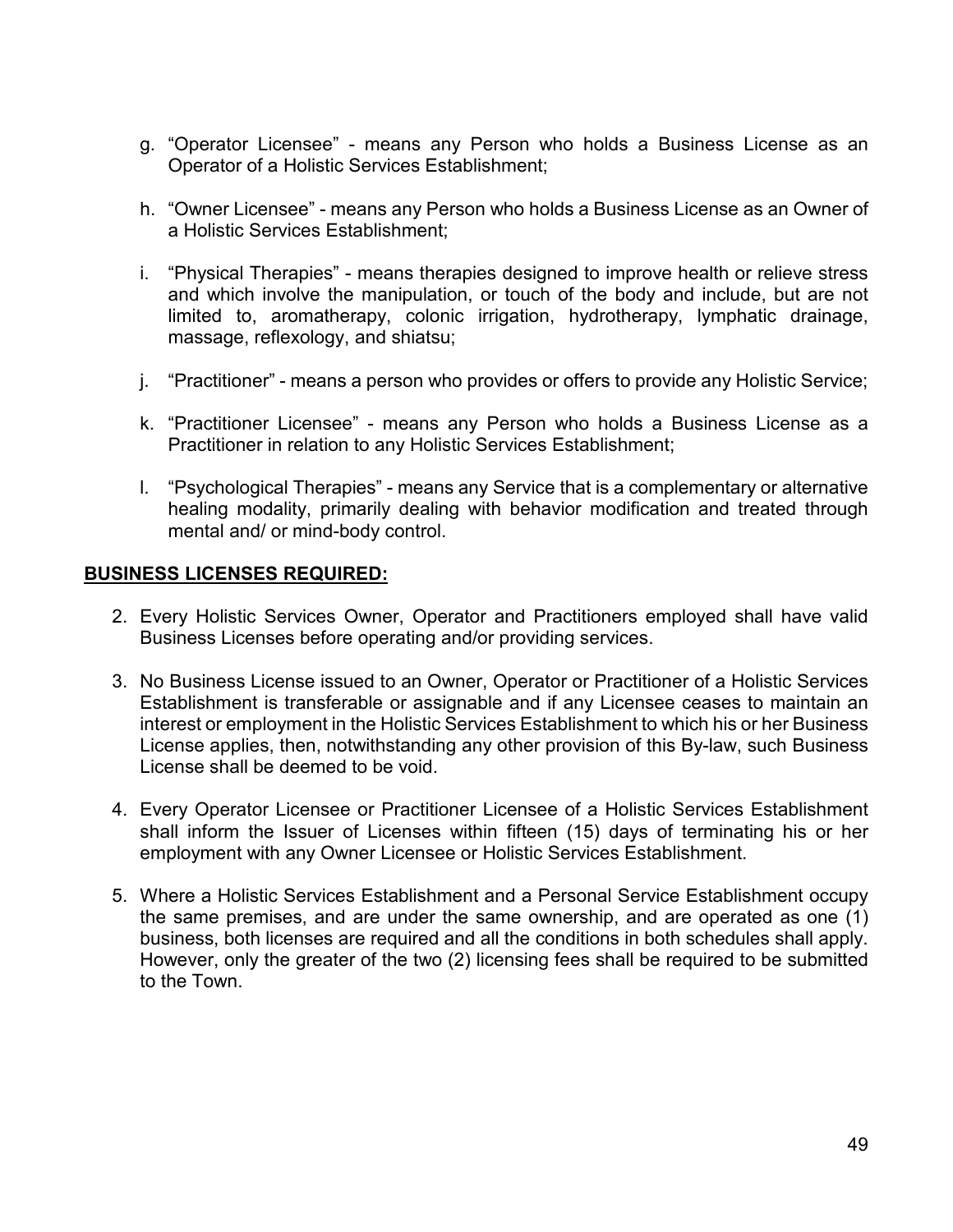### **APPLICATION REQUIREMENTS:**

- 6. In addition to all other requirements of this By-law:
	- a. Every Practitioner in any Holistic Services Establishment shall submit the following as part of their application for a Business License or for renewal thereof:
		- 1. one (1) passport sized photograph to be used by the Town in providing the Application with a Town of Wasaga Beach issued photo identification card, upon issuance of the Business License.
		- 2. a Vulnerable Sector Check furnished by the Police Agency where the applicant resides and shall be dated within thirty (30) days prior to written notice to the Town.
		- 3. evidence satisfactory to the Issuer of Licenses that the Practitioner is a member in good standing in a Holistic Services association or regulatory body relevant to the Holistic Service they intend to provide, or an equivalent association or regulatory body that has been approved by the Issuer of Licenses, including contact information for such association or regulatory body; or
		- 4. evidence satisfactory to the Issuer of Licenses that the Practitioner holds a diploma relating to a program which includes as part of the curriculum the Holistic Service(s) they intend to provide and if required by law, is a program approved by the Ontario Ministry of Training, Colleges, and Universities.
		- 5. a copy of professional liability insurance related to the Holistic Service(s) for which they are permitted to practice; and
		- 6. written authorization from the owner stating that they will be employed as a Practitioner in the Owner's licensed Holistic Services Establishment.
	- b. Every Applicant for a Business License for an Owner, Operator or Practitioner of a Holistic Services Establishment shall appear in person at the Office of the Issuer of Licenses to submit the application, provided that:
		- 1. in the case of a Holistic Services Establishment Owned by a partnership such appearance shall be made by one (1) of the partners, provided that the application for a Business License has been signed by all of the partners; and,
		- 2. in the case of a Holistic Services Establishment Owned by a corporation, such appearance shall be made by an officer of the corporation, provided that the application for a Business License has been signed by the authorized signing officers of the corporation.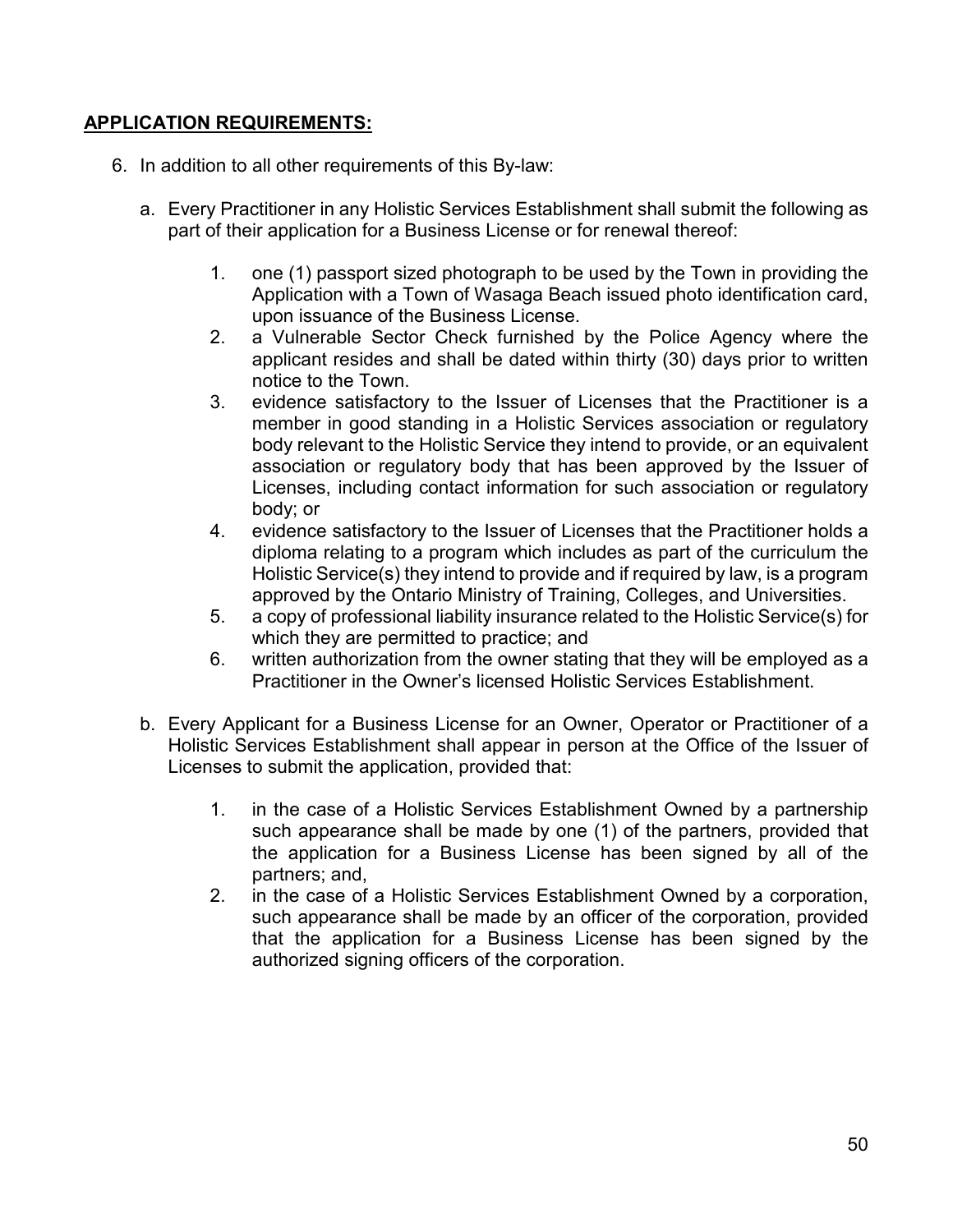- 7. Every Owner and Operator Licensee shall ensure that:
	- a. a list of all Services Provided by the Holistic Services Establishment and a fees list for those Services, are posted in a conspicuous location within the Establishment and clearly visible to all persons entering any Principal Entrance of the Holistic Services Establishment;
	- b. the Holistic Services Establishment is at all times in compliance with the Health Protection and Promotion Act, R.S.O. 1990, c. H.7, and regulations thereto, as amended from time to time, and any successor thereof;
	- c. no Adult Entertainment Goods or Adult Entertainment Services are provided in the Holistic Services Establishment;
	- d. every Practitioner operating in the Holistic Services Establishment is Licensed;
	- e. no Practitioner or other person within the Holistic Services Establishment is nude in any portion of the Establishment except for in the washrooms, showers, change rooms and sauna baths as identified on the Floor Plan;
	- f. every Practitioner remains a member in good standing of a Holistic Services Association or regulatory body or of an equivalent association or regulatory body that has been approved by the Issuer of Licenses;
	- g. no Practitioner provides goods or services in any room, cubicle, enclosure, partitioned area or other space within the Holistic Services Establishment that is not designated as a room for such use.
	- h. no part of the Holistic Services Establishment contains any furniture, which is commonly used for sleeping purposes, except that Service area(s) as designated, may be provided with a treatment table, examination table, or seating as required for consultation or treatment purposes only.
- 8. Every Practitioner Licensee shall:
	- a. maintain at all times, a membership in good standing in a Holistic Services Association or regulatory body or in an equivalent association or regulatory body that has been approved by the Issuer of Licenses;
	- b. maintain in effect professional liability insurance to cover their provision of Holistic Services as a Practitioner; and
	- c. only provide the services that are posted in the Holistic Services Establishment pursuant to section 7(a) of this Schedule and shall only charge the fees for such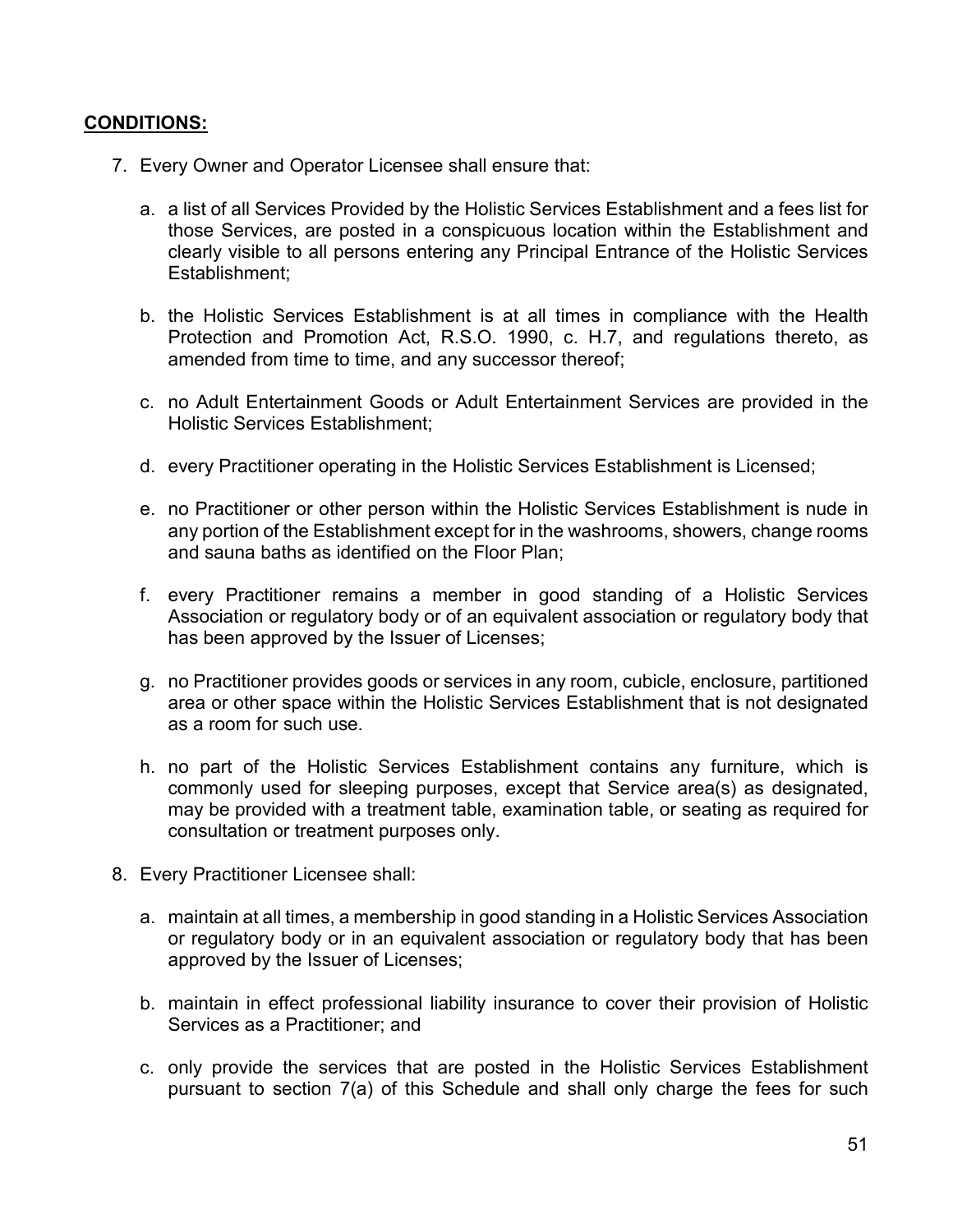services that are indicated on the fees list posted in the Holistic Services Establishment as required by section 7(a) of this Schedule.

- 9. No Practitioner Licensee shall:
	- a. provide any goods or services in any room, cubicle, enclosure, partitioned area or other space within the Holistic Services Establishment that is not designated as a room for such use;
	- b. be nude in any portion of the Holistic Services Establishment except for in the washrooms, showers, and change room and sauna baths as identified on the Floor Plan;
	- c. provide any Adult Entertainment goods or services in the Holistic Services Establishment; or,
	- d. provide any goods or services in any room cubicle, enclosure, partitioned area or other space within the Holistic Services Establishment, when the access to such room, cubicle, enclosure, partitioned area or other space is obstructed or when the door to such room, cubicle, enclosure, partitioned area or other space contains a lock, locking mechanism or any other device designed to delay or hinder anyone from entering or obtaining access to such area.

#### **DESIGN OF PREMISES:**

10.Every Owner Licensee and Operator Licensee shall ensure that:

- a. every contact surface, equipment, fixture, table, mat and any other surface upon which any person lies, sits or otherwise contacts while being provided any service in the Holistic Services Establishment is in good repair and is constructed of impervious material that is able to be readily cleaned and sanitized after each customer's use;
- b. every contact surface, equipment, fixture, table, mat and any other surface upon which a Person lies, sits or otherwise contacts while being provided any services in the Holistic Services Establishment is cleaned in accordance with Provincial Infectious Diseases Advisory Committee "Best Practices for Cleaning, Disinfection and Sterilization" dated March 2006 and amended from time to time;
- c. all linens are laundered after each use;
- d. clean and used or soiled linens are kept separate at all times;
- e. the Holistic Services Establishment is equipped with adequate toilet and washroom accommodations pursuant to the Ontario Building Code Act, 1992, S.O. 1992, c. 23, and regulations thereto, as amended from time to time, and any successor thereof, and that those facilities are available and accessible to staff and clients at all times;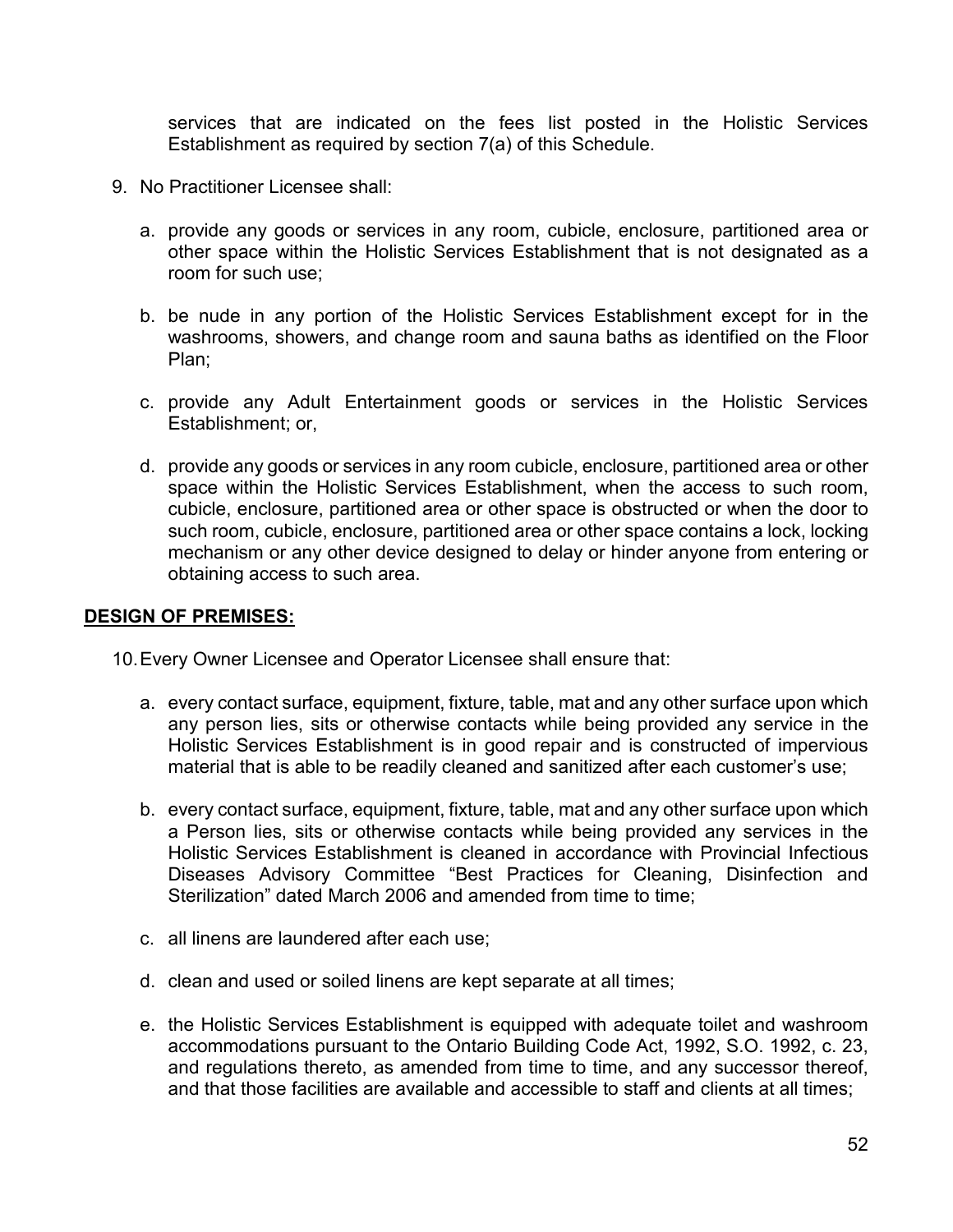- f. the facilities set out in section 8(e) of this schedule are equipped at all times with:
	- 1. a hand washing basin that has a supply of hot and cold water;
	- 2. liquid soap in a dispenser;
	- 3. hot air dryers or clean single service towels or disposable paper towels;
	- 4. a receptacle for used towels and waste material; and,
	- 5. the Holistic Services Establishment is equipped with a First-Aid Kit with all items set out in section 11 of this Schedule and that such kit is readily accessible by all staff of the Holistic Services Establishment at all times.
- 11.First Aid Kit Requirements:
	- a. one dozen (12) safety pins
	- b. twenty-four (24) adhesive dressings individually wrapped
	- c. twelve (12) sterile gauze pads each seventy-five (75) millimeters square
	- d. four (4) rolls of 50mm gauze bandage
	- e. four (4) rolls of 100mm gauze bandage
	- f. four (4) sterile surgical pads suitable for pressure dressings individually wrapped
	- g. six (6) triangular bandages

#### **HOURS OF OPERATION:**

- 12.Holistic Services Establishments may only be open for business between the hours of 8:00 a.m. and 10:00 p.m. of every day.
- 13.Notwithstanding section 12 of this Schedule, every Owner Licensee and Operator Licensee shall ensure that the Holistic Services Establishment that they Own or Operate is not open for business, and that no goods or services are provided in such Establishment, outside of the Hours of Operation.
- 14.Notwithstanding section 12 of this Schedule, no Practitioner Licensee shall provide any goods or services in a Holistic Services Establishment, outside of the Hours of Operation.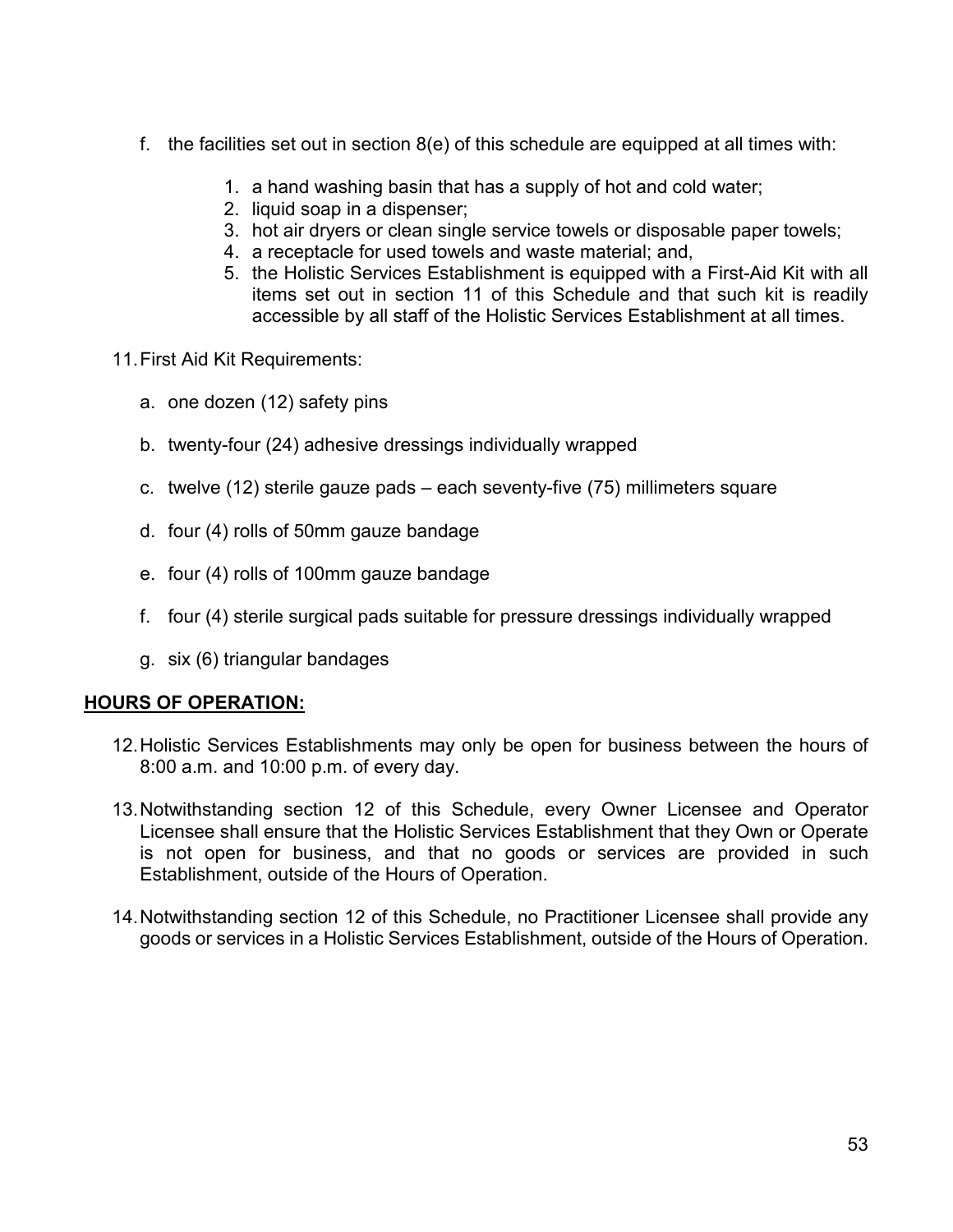### **SCHEDULE 11 to Town of Wasaga Beach By-law Number 2019-26**

# **HOME OCCUPATION**

The provisions of this Schedule shall apply in respect of Home Occupations.

### **INTERPRETATION:**

- 1. In addition to the terms defined in this By-law, the following terms shall have the corresponding meanings:
	- a. "Home Occupation" means an occupation, trade, business, profession or craft carried on as an accessory use to the use of the dwelling as the private residence of the person carrying on the occupation, trade, business, profession or craft;
	- b. "Rest Home" means a building in which persons who are harboured, received or lodged and where, in addition, to sleeping accommodation and meals, nursing, medical or similar care and treatment may be provided, but shall not include a hospital, a children's home, a nursing home, a home for the aged, a care home facility or other similar establishment.

- 2. Any mail order, catalogue or telemarketing sales ordered by costumers of the business similar to Avon, Tupperware, Amway, Arbonne, etc. are exempt from obtaining a Business License under this Schedule.
- 3. The Home Occupation shall be clearly secondary to the existing dwelling unit and shall not change the residential character of the property.
- 4. No floor space devoted to the Home Occupation, including the storing of materials and finished products, shall exceed more than fifteen percent (15%) of the gross floor area of the dwelling, and cannot be in any attached or detached garage or accessory building.
- 5. No retail sales may take place on the property or premises of the Home Occupation; excluding catalogue, mail order or telemarking sales, ordered by the consumers of the business (similar to Avon, Tupperware, Amway, Arbonne, etc.).
- 6. The Home Occupation may permit the practice and teaching of arts, crafts, music, and academic subjects and may permit a trade or business provided that service is conducted off site.
- 7. Teaching must be limited to three (3) students being taught at any one (1) time.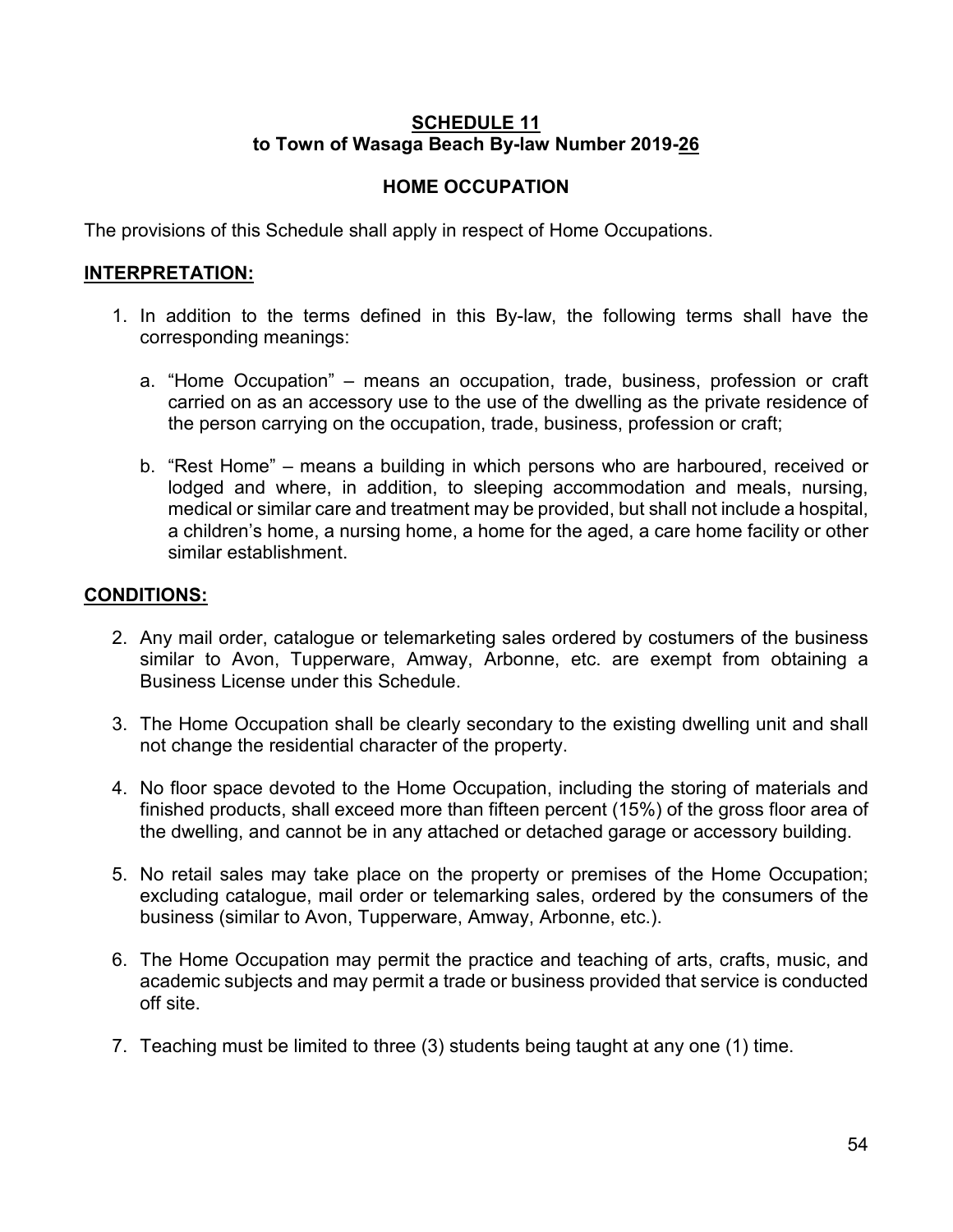- 8. The Licensee shall ensure that clients are provided with sufficient room for vehicular parking on the surfaced driveway of the property and no parking shall be permitted on any public road or town allowance.
- 9. No external storage of goods or materials is permitted on the premises.
- 10.There shall be no delivery of merchandise, other than by a passenger motor vehicle or by parcel or letter carrier mail service, using vehicles typically employed in residential deliveries.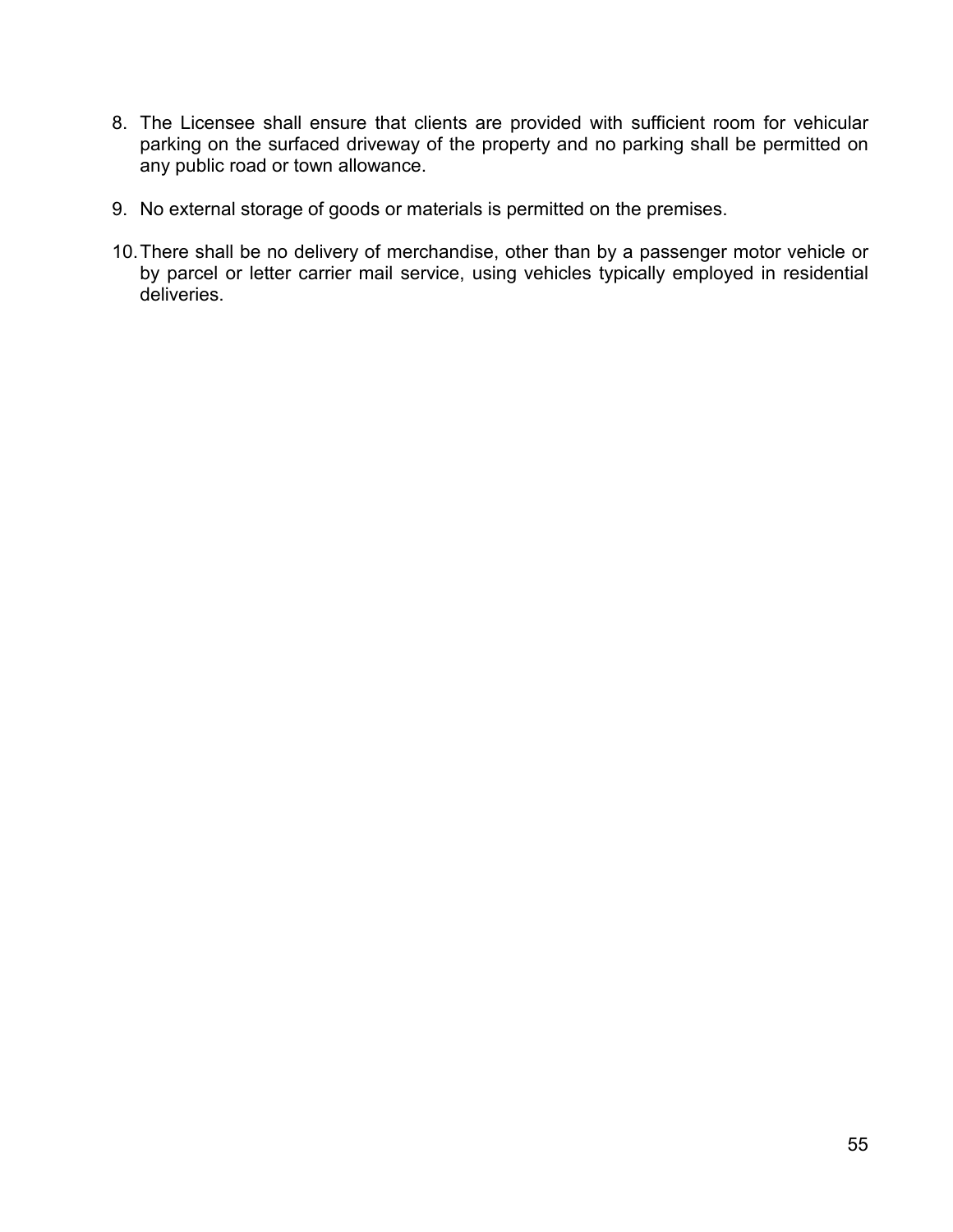#### **SCHEDULE 12 to Town of Wasaga Beach By-law Number 2019-26**

### **KENNEL**

The provisions of this Schedule shall apply in respect of Kennels.

### **INTERPRETATION:**

- 1. In addition to the terms defined in this By-law, the following terms shall have the corresponding meanings:
	- a. "Kennel" means a premise, location, place or confinement where purebred dogs are bred and/or raised and registered in the Register for the Canadian Kennel Club.

- 2. Every Licensee shall provide and maintain a current Certificate of Registration with the Canadian Kennel Club, and ensure all dogs are registered within the Town of Wasaga Beach, by the Issuer of Licenses.
- 3. The Kennel shall be in a separate building and shall not be attached to a building, which is or may be used for human habitation.
- 4. Every Licensee shall ensure that the Kennel is maintained in a sanitary condition, well ventilated, free of offensive odors, naturally lighted, adequately heated, and free of any damage.
- 5. Where dogs are permitted to use an outside area, there shall be constructed around such area a solid board fence with a height of at least six (6) feet; this may include the wall of an adjacent building.
- 6. Any Business License issued to a Kennel may be cancelled and/or revoked upon receipt of an unfavorable report from the Ontario Society for the Prevention of Cruelty to Animals (OSPCA) concerning the premises on which the business is located or the condition and treatment of any animal kept in said facility.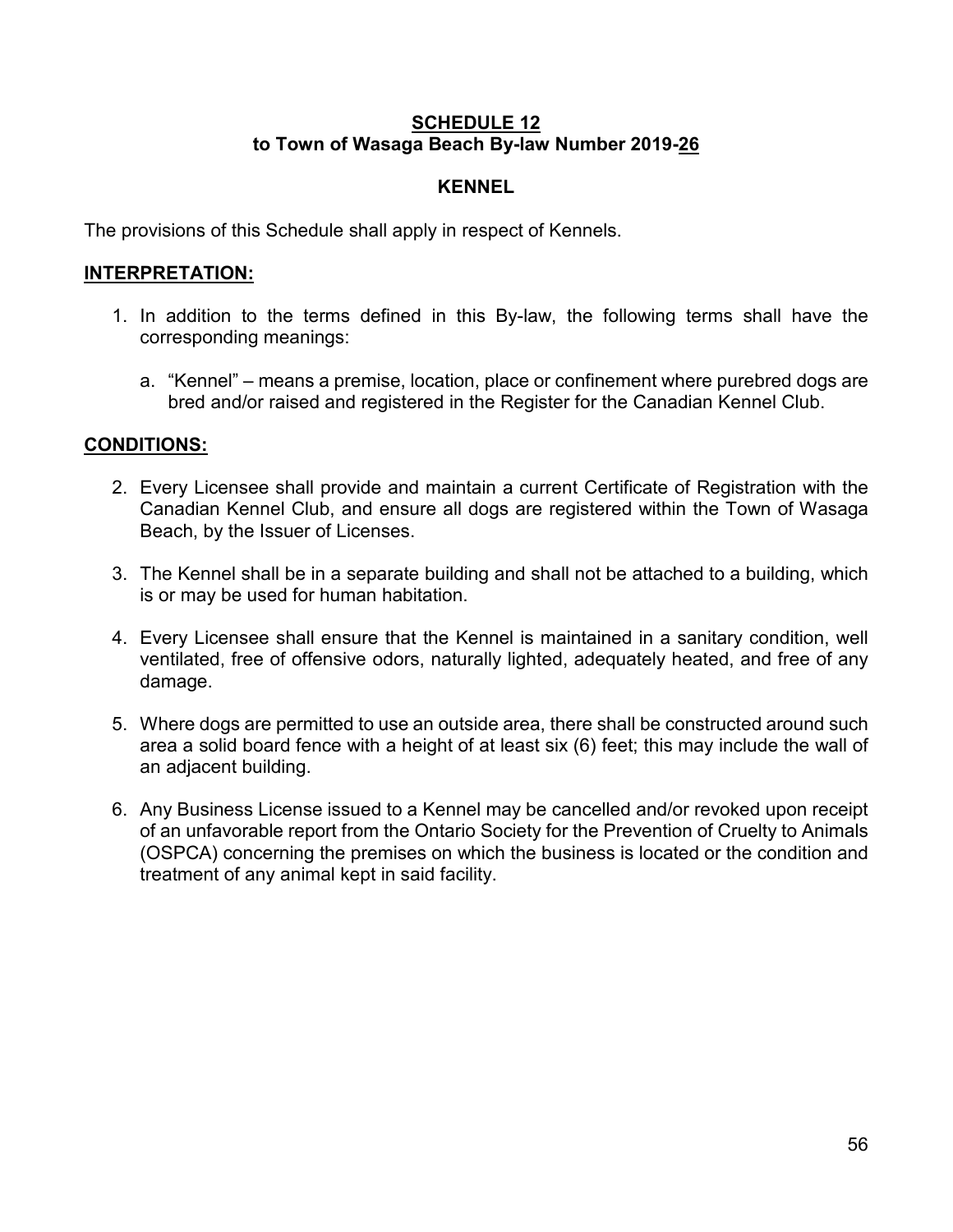#### **SCHEDULE 13 to Town of Wasaga Beach By-law Number 2019-26**

# **LIMOUSINE SERVICES: COMPANY OR DRIVER**

The provisions of this Schedule shall apply in respect of Limousine Companies or Drivers.

### **INTERPRETATION:**

- 1. In addition to the terms defined in this By-law, the following terms shall have the corresponding meanings:
	- a. "Fare" means the amount of money calculated for a trip either displayed on a cab meter or stated on a fee schedule for hourly or group rates;
	- b. "Limousine" means a motor vehicle which may or may not bear identification other than the number plate issued by the Ontario Ministry of Transportation, which is kept or used for hire for the conveyance of passengers, and includes a sedan, stretch, luxury or classic motor vehicle;
	- c. "Limousine Company" means a person who owns a limousine or has possession or control thereof under an installment purchase agreement or by way of a rental, and "Limousine Owner" shall have a corresponding meaning;
	- d. "Limousine Driver" means a person responsible for the care and operation of the limousine and services related thereto.

# **APPLICATION REQUIREMENTS:**

- 2. Every Limousine Company shall provide the Issuer of Licenses:
	- a. a copy of the ownership certificate for each vehicle to be licensed as a limousine.
	- b. a copy of the certificate of liability insurance for each vehicle to be licensed as a limousine.
	- e. submit a valid Safety Standards Certificate issued under the Highway Traffic Act R.S.O. 1990, c. H.8 as amended from time to time, and any successor thereof, for each limousine intended to be used for hire, which is issued within sixty (60) days of the application.
- 3. Every Limousine Driver shall provide the Issuer of Licenses:
	- a. one (1) passport sized photograph to be used by the Town in providing the Applicant with a Town issued photo identification card, upon issuance of the Business License.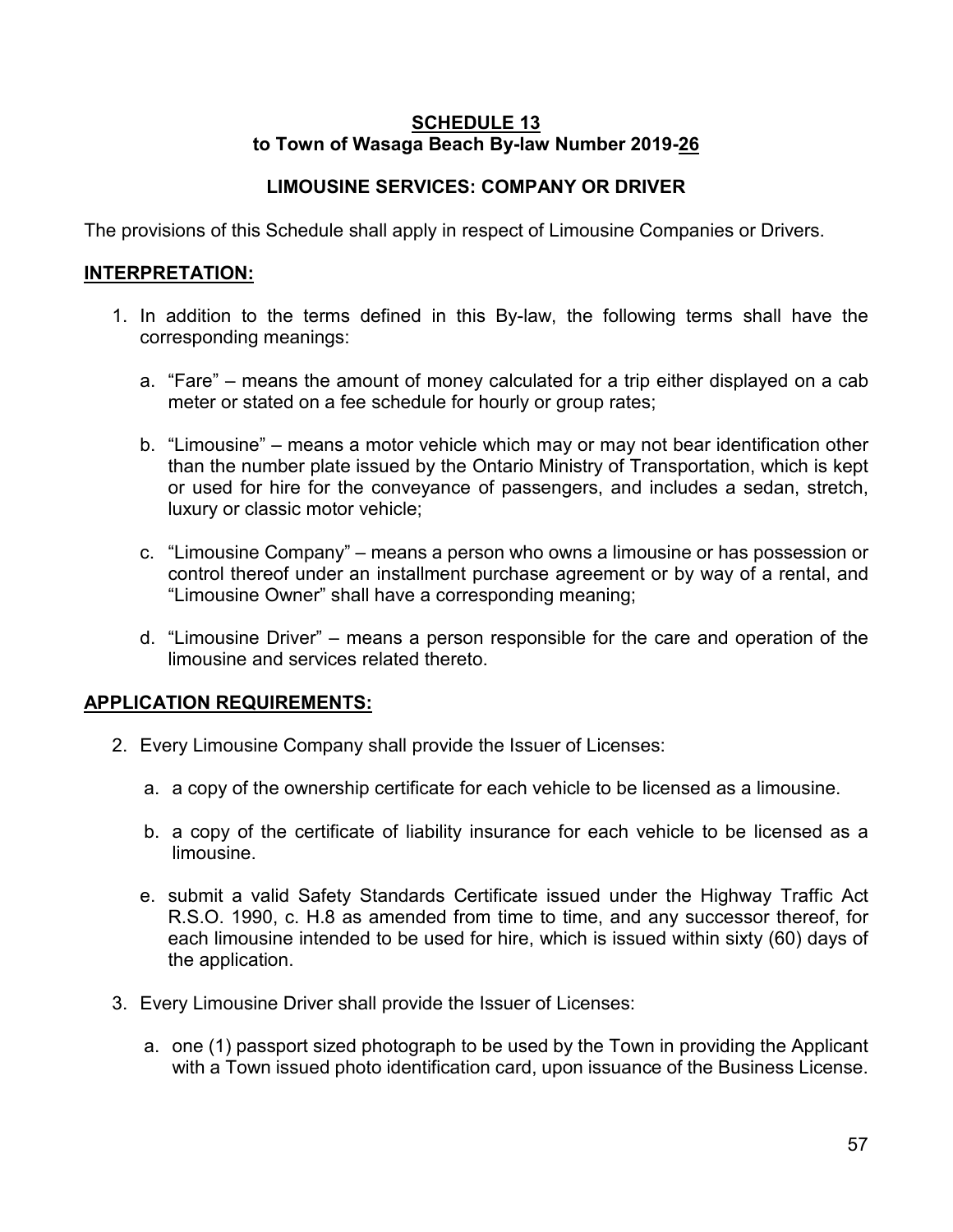- b. a Vulnerable Sector Check furnished by the Police Agency where the applicant resides and shall be dated within thirty (30) days prior to written notice to the Town.
- f. proof of a current and valid Driver's License of the appropriate class issued pursuant to the Highway Traffic Act R.S.O. 1990, c. H.8 as amended from time to time, and any successor thereof.
- g. a copy of a three (3) year Driver Record Search issued by the Ministry of Transportation, and shall be dated within thirty (30) days of the application.

#### **CONDITIONS:**

- 4. A separate limousine driver Business License is required for each Limousine Company for whom the driver is employed.
- 5. No Licensee shall fail to advise the Issuer of Licenses in writing, within thirty (30) days of any change in any license plate issued by the Ministry of Transportation.
- 6. For the purpose of this By-law, the age of any motor vehicle shall be determined by counting the model year as the first year. No motor vehicle more than eight (8) years old may be plated as a limousine.
- 7. The Issuer of Licenses may require the Licensee to submit his/her limousine for inspection at any time and at an appointed place and the Licensee shall submit each limousine for inspection when required to do so by the Issuer of Licenses.

#### **OPERATIONAL REQUIREMENTS:**

- 8. Every Licensee and its drivers of the limousine shall maintain the interior and exterior in good repair and in clean and sanitary condition at all times. Without limiting or restricting the generality of this section, good repairs include:
	- a. equipped with an extra tire, wheel and jack (ready to use);
	- b. free from mechanical defects;
	- c. equipped with an interior light in proper working order;
	- d. free from exterior body damage and maintained exterior paint finish.
- 9. If the Licensee or its drivers of the limousine receive notice, either verbally or in writing, that such limousine is not in a fit and proper condition for use, shall cause same to be in a fit and proper condition and shall submit such limousine for re-inspection before being returned to service.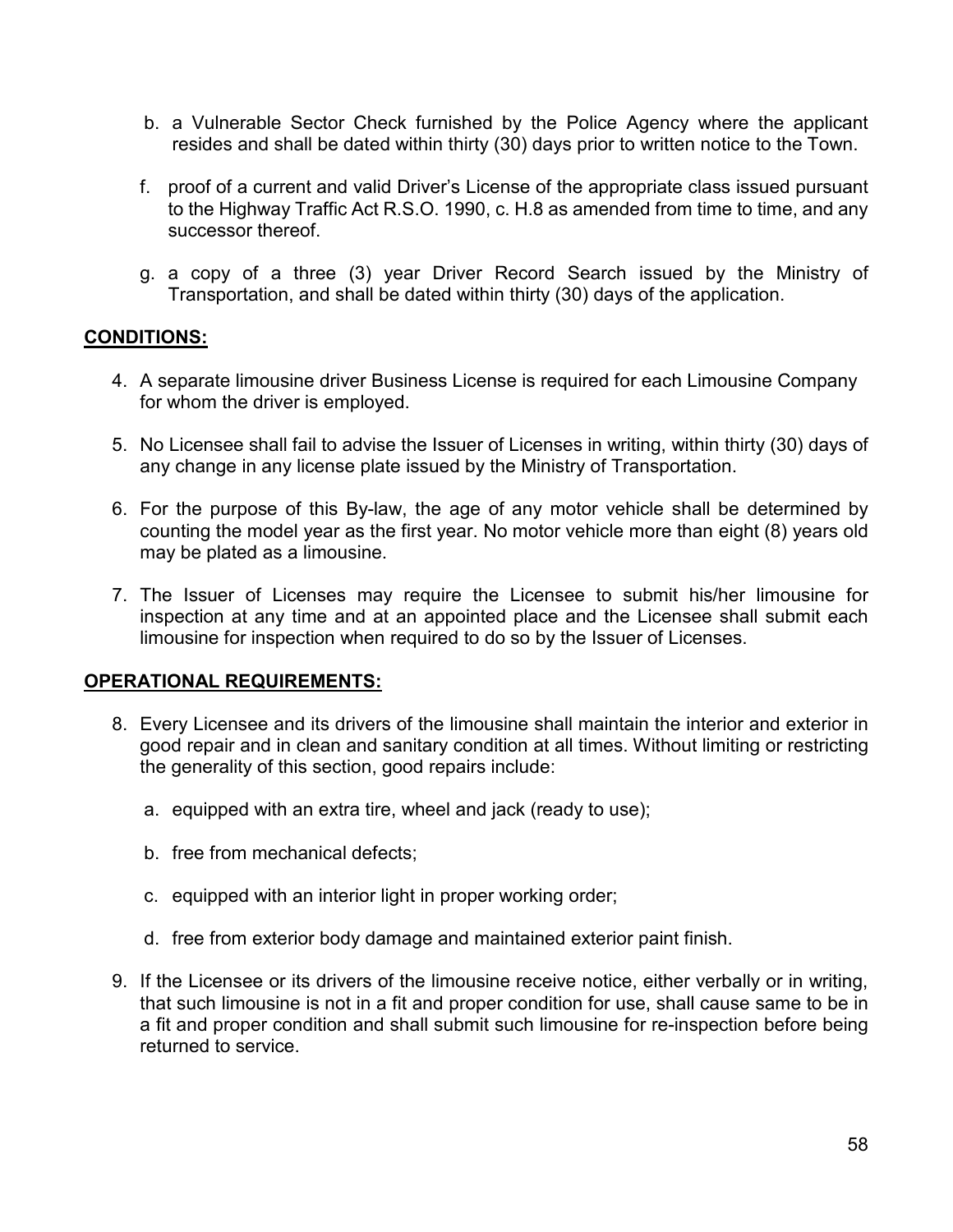- 10.The Licensee and its drivers of the limousine shall ensure that any limousine operated is driven for the transportation exclusively of one (1) person or group of persons in the same party, and that only one (1) fare or charge is collected for each specified trip.
- 11.No Licensee or its drivers of the limousine shall operate any vehicle as a limousine unless such vehicle is approved by the Issuer of Licenses and is equipped with more than two (2) passenger access doors.
- 12.No Licensee or its drivers of the limousine shall fail to ensure that a limousine licensed under this schedule is only used as a limousine and is not used as a taxicab unless otherwise licensed under the provisions of this By-law.
- 13.No limousine driver shall fail to place the limousine driver's identification card, issued by the Town, in such a manner as to be conveniently seen and read by passengers.
- 14.No limousine driver shall fail to travel in the most direct route to the point of destination unless otherwise directed by the passenger.
- 15.While in charge of a limousine for hire, no limousine driver shall carry a greater number of persons than the limousine is intended to seat according to the manufacturer's rating of seating capacity or than specified in the Business License issued by the Town of Wasaga Beach.
- 16.Every Licensee and its drivers shall keep an orderly record of all calls answered, showing the date, time, origin, destination, amount of fare collected for each trip, limousine vehicle number, and the name of the driver. The records shall be retained for a period of eight (8) months from the date of entry.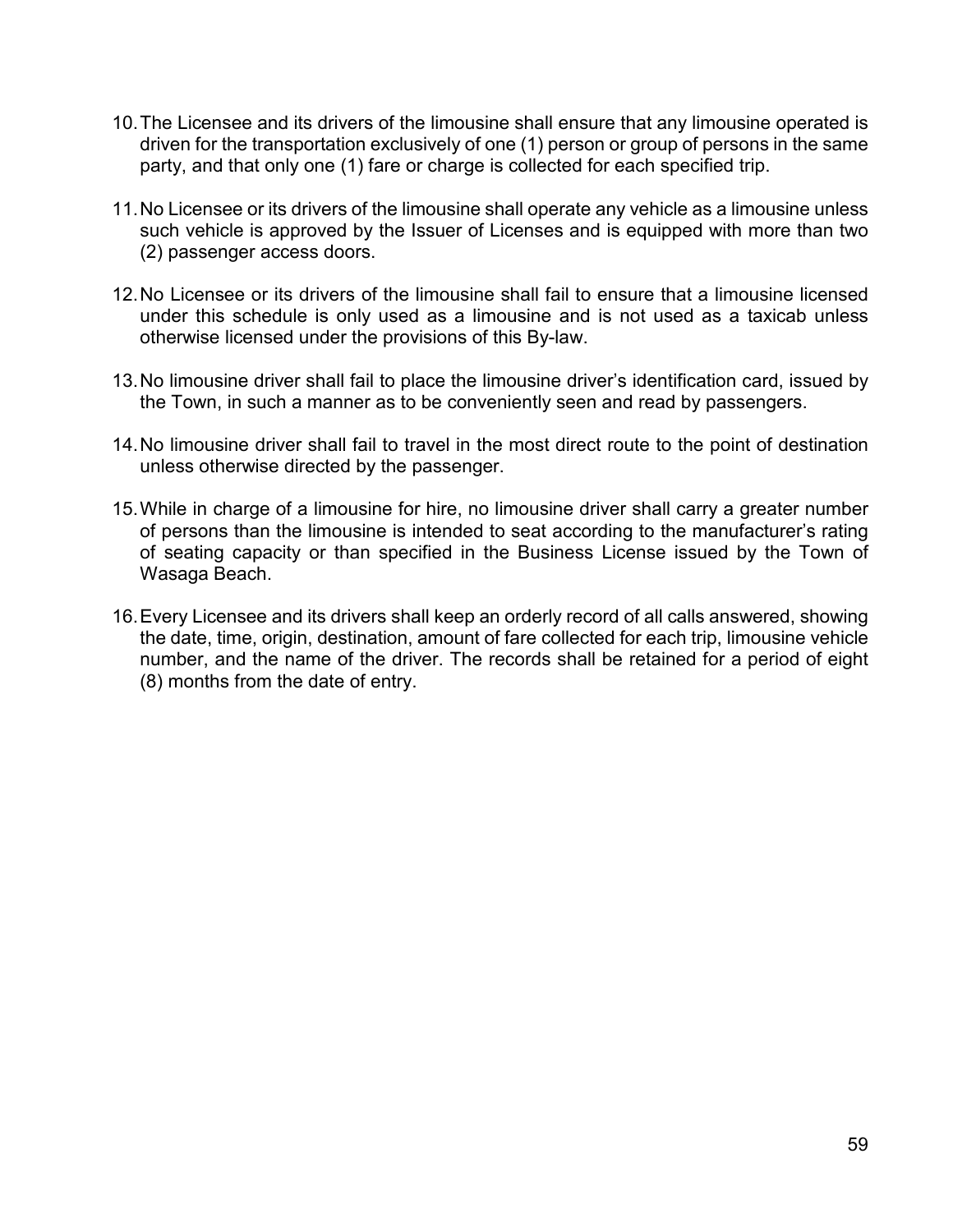#### **SCHEDULE 14 to Town of Wasaga Beach By-law Number 2019-26**

# **PERSONAL SERVICE ESTABLISHMENTS**

The provisions of this Schedule shall apply in respect of Personal Service Establishments.

### **INTERPRETATION:**

- 1. In addition to the terms defined in this By-law, the following terms shall have the corresponding meanings:
	- a. "Aesthetician Salon" means any Premises wherein is provided for hire or gain facials, waxing, manicures, pedicures, electrolysis or tanning;
	- b. "Barbershop" means any Premises wherein is provided for hire or gain the cutting, dressing, shampooing, adorning, or beautifying of hair or the scalp or the shaving and trimming of beards;
	- c. "Electrolysis" means a process by which body hair is removed;
	- d. "Hair Salon" means any Premises or part thereof wherein is provided for hire or gain the cutting, dressing, shampooing, adorning, or beautifying of hair or the scalp and includes a barbershop;
	- e. "Hairstylist/Barber" means any person who performs the Services of cutting, dressing, shampooing, adorning, or beautifying hair or scalps in a Hair Salon;
	- f. "Personal Services Establishment" means any Premises in which is provided services, including, but not limited to activities, facilities, or treatments for the improvement of a person's physical or psychological health or appearance such as, but not limited to Hair Salons, Tattoo Parlors, Tanning Salons, Spas, Electrolysis, Piercing and Aesthetician Salon;
	- g. "Pierce" means the use of needles or other instruments to permanently create a hole in or through the skin, for the purpose of decorating such a hole with jewelry, hoops, studs, or other decorative items and "Piercing" shall have the corresponding meaning;
	- h. "Spa" means the use of natural elements to enhance and manage personal health and improve personal appearance and for the purpose of this By-law "Beauty Spa" and "Health Spa" shall have the same meaning;
	- i. "Tanning" means to provide for use an area where ultra-violet or other light sources are used to radiate the skin in an attempt to produce changes in skin pigmentation, and also includes the application or sale of artificial bronzing or tanning lotions designed to change skin tone or color; and,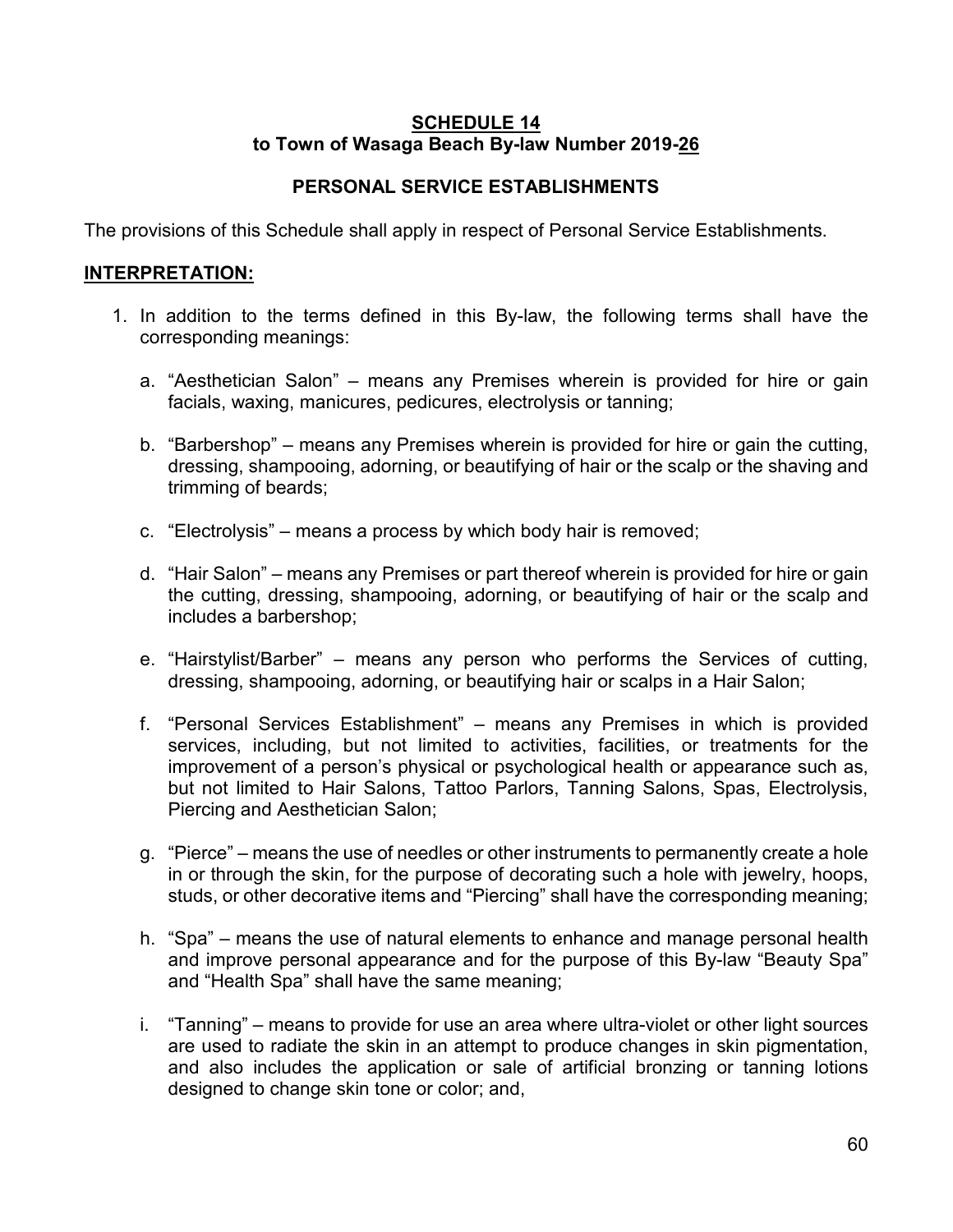j. "Tattoo Parlor" – means any Premises wherein an indelible figure is fixed upon the body by the insertion of pigment under the skin.

# **CONDITIONS:**

- 2. Where a Holistic Services Establishment and a Personal Service Establishment occupy the same Premises, and are under the same ownership, and are operated as one (1) business, both licenses are required and all the conditions in both schedules shall apply. However, only the greater of the two (2) Business License fees shall be required to be submitted to the Town.
- 3. Every Licensee and its employees shall comply with the regulations as set out in the Health Promotion and Protection Act or under the authority of any other Statute, Regulation or By-law by the Medical Officer.
- 4. No Person shall offer for sale or sell food or beverages on the premises.
- 5. No room in any premises licensed hereunder shall be used as living, eating, food preparing, bathing or sleeping quarters.
- 6. No Hair Salon/Barber Shop Licensee shall act as a Hairstylist/Barber unless he or she is the holder of a current certificate of qualification as a barber or hairdresser; and every Hair Salon/Barber Shop Licensee shall ensure that every Hairstylist/Barber operating in the Hair Salon/Barber Shop is the holder of a current certificate of qualification as a barber or hairdresser and an original copy must be submitted to the Issuer of Licenses.
- 7. Every Licensee and its employees shall ensure disposal of any needles, piercing instruments, items or any tools used for any Services under this Schedule are disposed in a safe and clean manner.
- 8. No retail sales are permitted at any Personal Service Establishment; excluding catalogue, mail order or telemarking sales, as ordered by the consumers of the business (similar to Avon, Tupperware, Amway, Arbonne, etc.).

# **DESIGN OF PREMISES:**

- 9. Every Owner Licensee and Operator Licensee shall ensure that:
	- a. every contact surface, equipment, fixture, table, mat and any other surface upon which any person lies, sits or otherwise contacts while being provided any service in the Personal Services Establishment is in good repair and is constructed of impervious material that is able to be readily cleaned and sanitized after each customer's use;
	- b. every contact surface, equipment, fixture, table, mat and any other surface upon which a Person lies, sits or otherwise contacts while being provided any services in the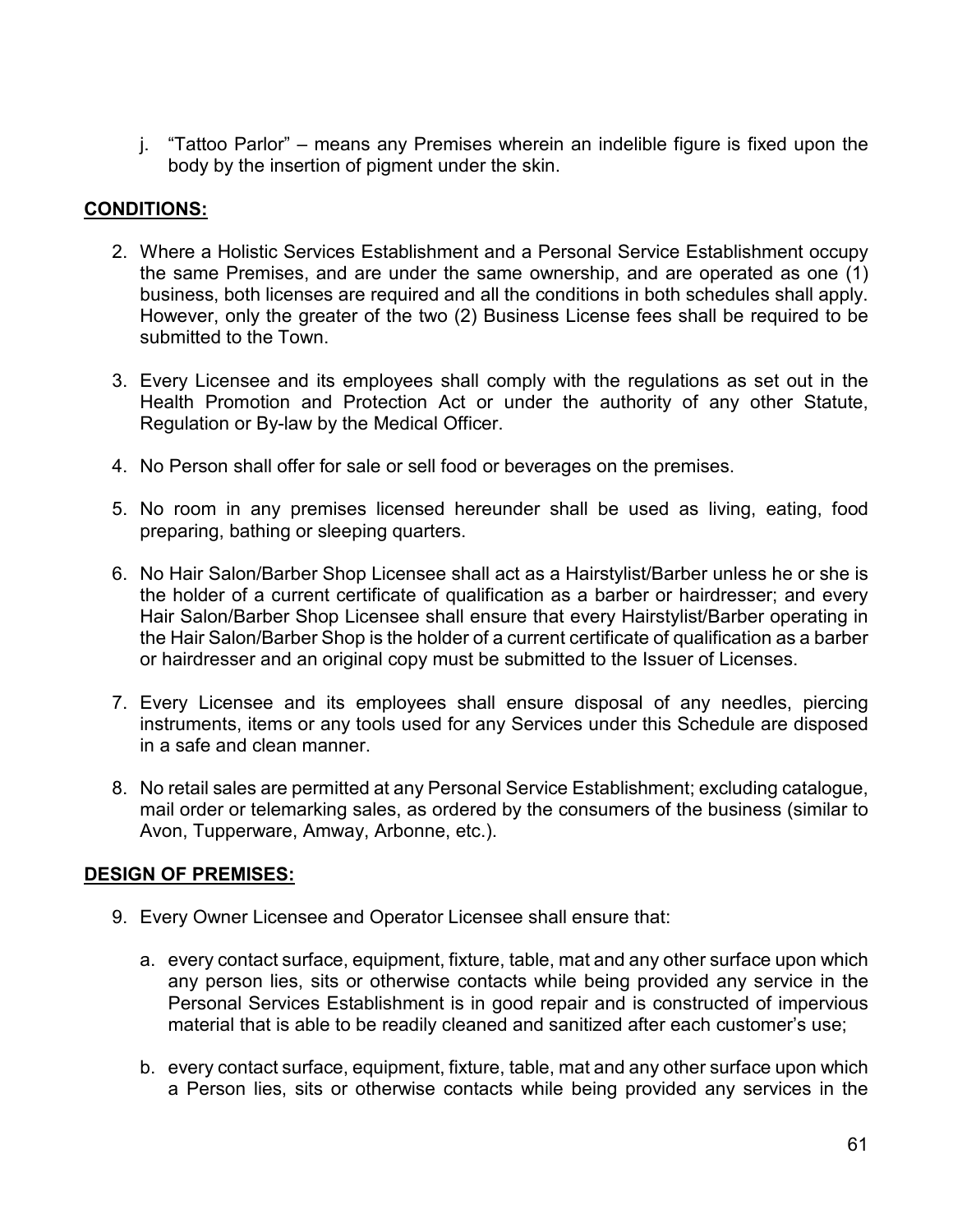Personal Services Establishment is cleaned in accordance with Provincial Infectious Diseases Advisory Committee "Best Practices for Cleaning, Disinfection and Sterilization" dated March 2006 and amended from time to time;

- c. all linens are laundered after each use;
- d. clean and used or soiled linens are kept separate at all times;
- e. the Personal Services Establishment is equipped with adequate toilet and washroom accommodations pursuant to the Ontario Building Code Act, 1992, S.O. 1992, c. 23, and regulations thereto, as amended from time to time, and any successor thereof, and that those facilities are available and accessible to staff and clients at all times;
- f. the facilities set out in section  $9(e)$  of this schedule are equipped at all times with:
	- 1. a hand washing basin that has a supply of hot and cold water;
	- 2. liquid soap in a dispenser;
	- 3. hot air dryers or clean single service towels or disposable paper towels;
	- 4. a receptacle for used towels and waste material; and,
	- 5. the Personal Services Establishment is equipped with a first-aid kit with all items set out in section 10 of this Schedule and that such kit is readily accessible by all staff of the Personal Services Establishment at all times.
- 10.First Aid Kit Requirements:
	- a. one dozen (12) safety pins
	- b. twenty-four (24) adhesive dressings individually wrapped
	- c. twelve (12) sterile gauze pads each seventy-five (75) millimeters square
	- d. four (4) rolls of 50mm gauze bandage
	- e. four (4) rolls of 100mm gauze bandage
	- f. four (4) sterile surgical pads suitable for pressure dressings individually wrapped
	- g. six (6) triangular bandages

#### **REQUIRED SIGNAGE:**

- 11.Every Personal Services Establishment Licensee shall ensure that:
	- a. a list of all services provided by the Personal Services Establishment and a fees list for those services, are posted in a conspicuous location within the Personal Services Establishment and clearly visible to all persons entering any Principal Entrance of the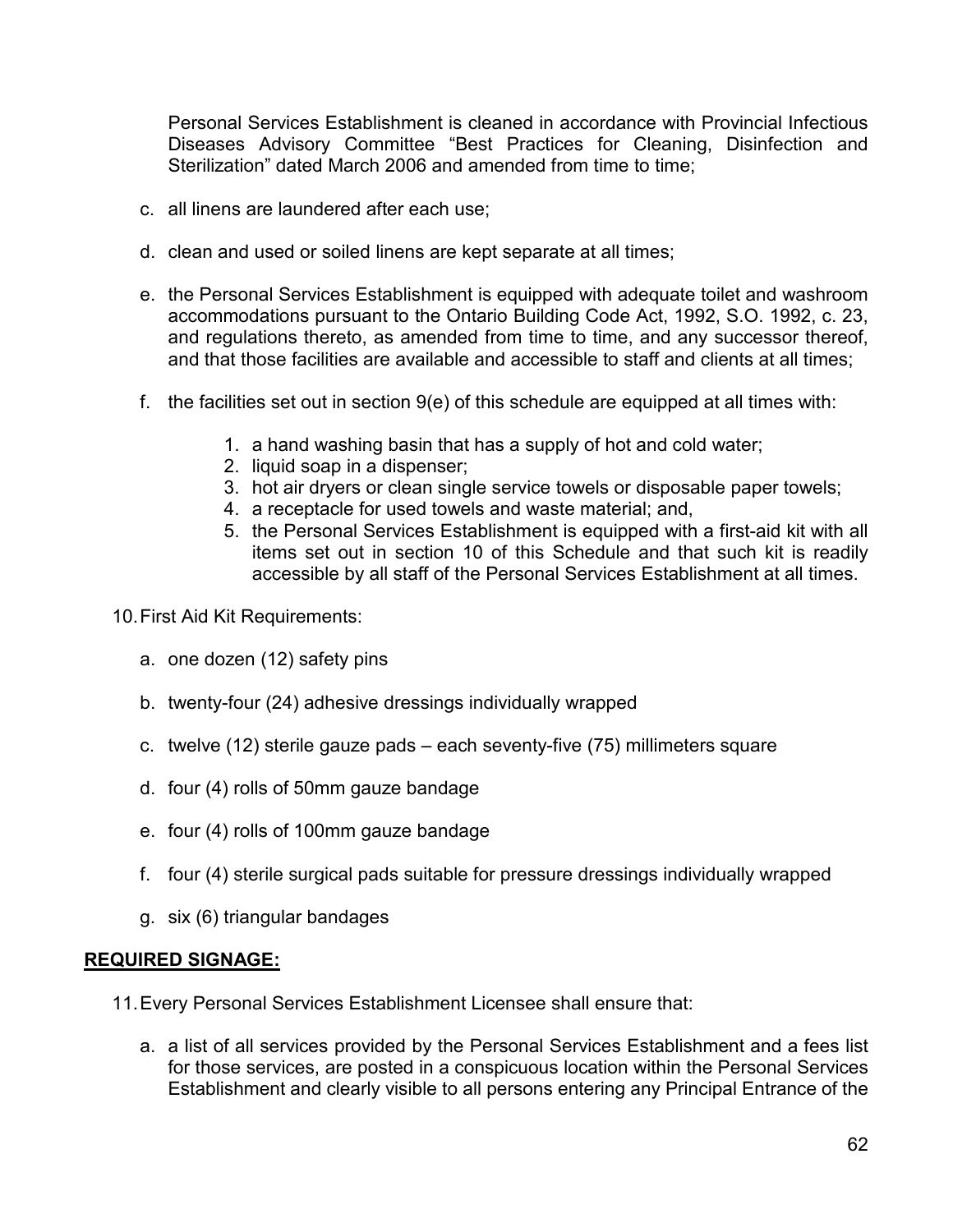Establishment; and,

b. only those services set out in the posted list of services required in section 5(a) of this Schedule, are provided in the Personal Services Establishment, and only the fees set out on the fees list, required in section 5(a) of this Schedule, are charged for the respective services.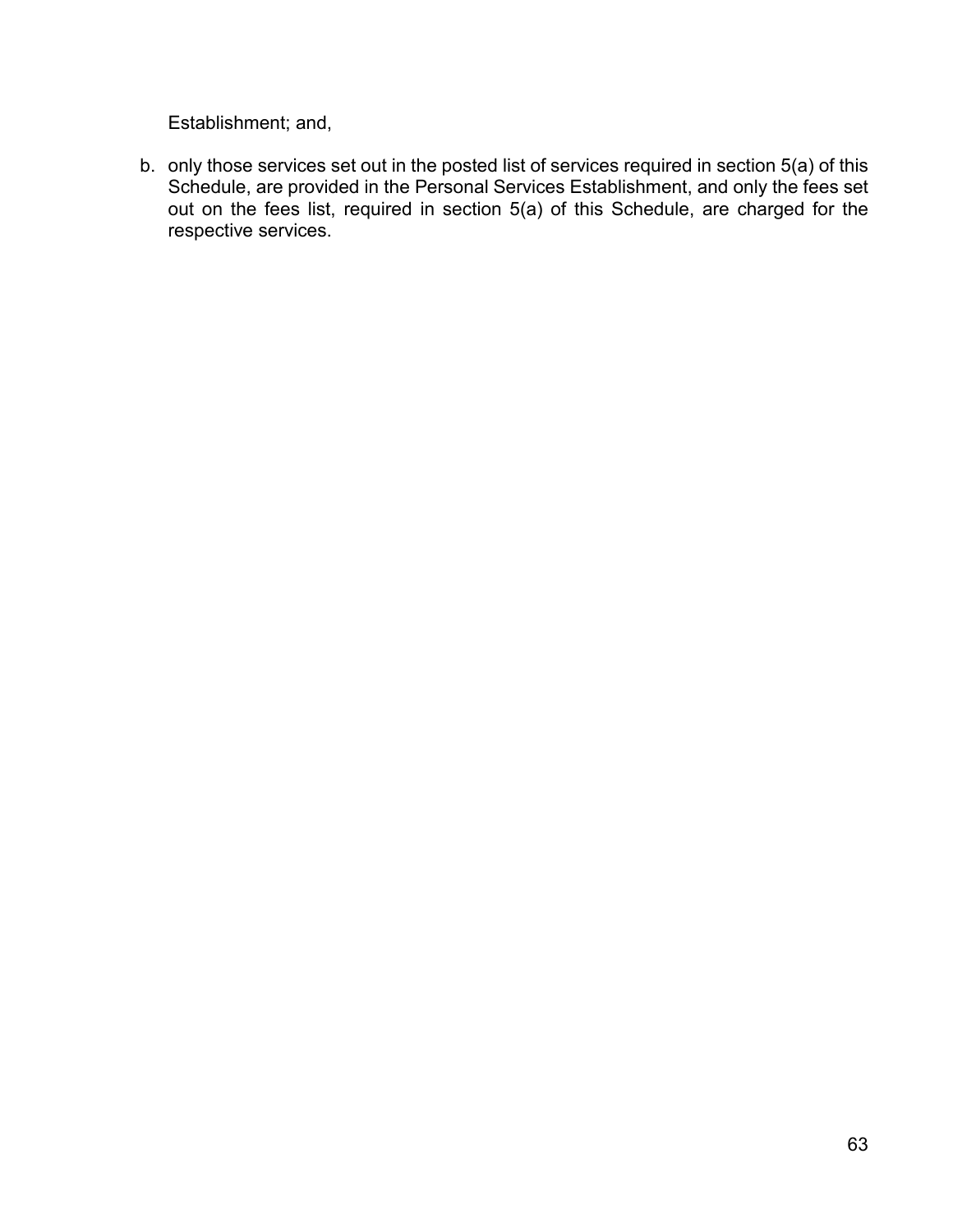#### **SCHEDULE 15 to Town of Wasaga Beach By-law Number 2019-26**

### **PET GROOMER**

The provisions of this Schedule shall apply in respect of Pet Groomers.

### **INTERPRETATION:**

- 1. In addition to the terms defined in this By-law, the following terms shall have the corresponding meanings:
	- a. "Pet Groomer" means a person who grooms, brushes, trims, manicures, or otherwise attends to the cosmetic care of animals.

- 2. No Licensee and its employees shall allow any pet being accommodated in respect of the Pet Groomer services to be kept in any outdoor run, compound, or other area.
- 3. Every Licensee and its employees shall ensure that while such pet is in his/her possession, the pet is kept in a sanitary, well-ventilated and clean location, and in a safe and healthy environment.
- 4. Every Licensee and its employees shall ensure that any cage in which a pet is to be kept is appropriate for the safe harboring of such animal and in no case shall such cage be kept at a height greater than five (5) feet from the ground level.
- 5. Every Licensee and its employees shall not harbor or possess more than four (4) dogs in relation to the pet grooming business, at any one (1) time. This does not include any dogs licensed to the owner of the business.
- 6. No Licensee and its employees shall permit the custody, care or grooming of any customers dog(s) or non-owned dog(s), on the business premises, between 7:00 p.m. of one day and 7:00 a.m. of the following day.
- 7. The entrance of the dwelling that is utilized for the business must open onto a fenced area that is capable of containing any dogs that might inadvertently escape the dwelling unit.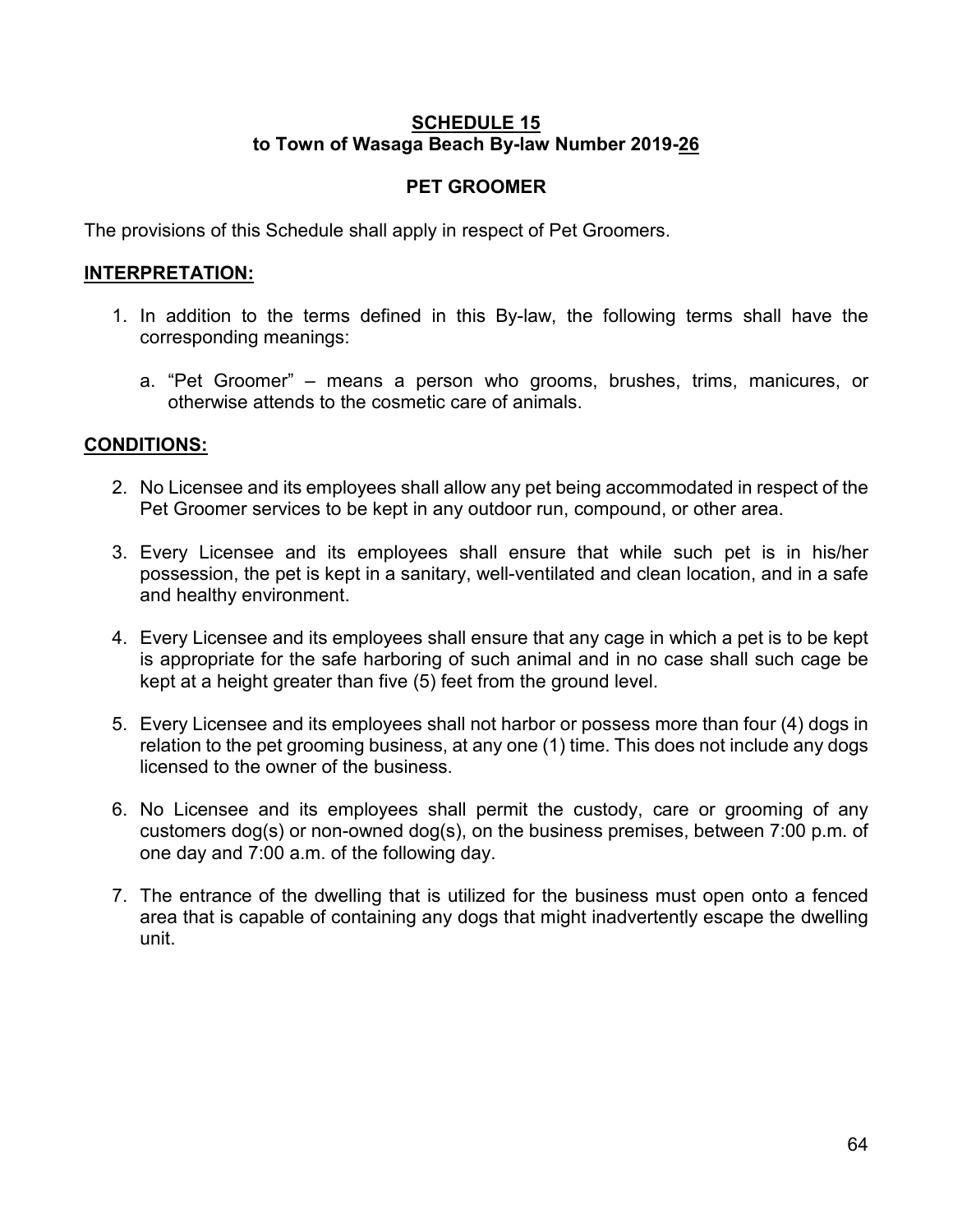#### **SCHEDULE 16 to Town of Wasaga Beach By-law Number 2019-26**

# **PHYSICAL FITNESS ESTABLISHMENT**

The provisions of this Schedule shall apply in respect of Physical Fitness Establishments.

### **INTERPRETATION:**

- 1. In addition to the terms defined in this By-law, the following terms shall have the corresponding meanings:
	- a. "Physical Fitness" means any premise which offers equipment, training, programs, or other facilities or services designed to influence the conditions of a person's body, but does not include, chiropractors, physiotherapists, and/or any medical offices.

- 2. The Applicant shall provide current Certificates of Qualification for those Persons employed as personal trainers and/or fitness instruction specialists.
- 3. Every Licensee and its employees shall ensure that the premises is kept in a clean order and all equipment relating to the business is in good repair and clean. Every premises is to be well ventilated and free from offensive odors.
- 4. Every Licensee and its employees shall ensure that garbage and waste are removed from the premises as often as necessary to maintain the premise in a sanitary condition.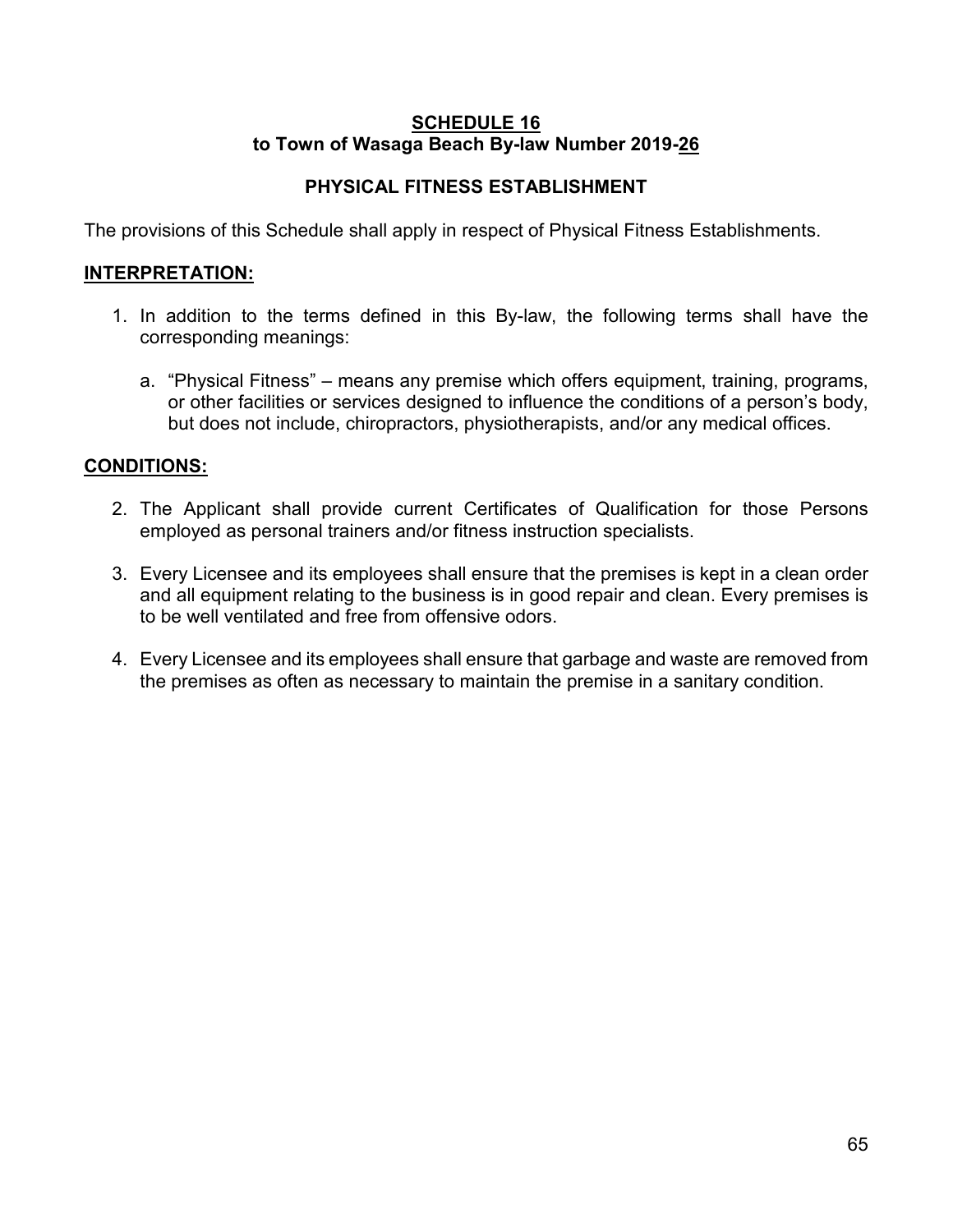### **SCHEDULE 17 to Town of Wasaga Beach By-law Number 2019-26**

# **RETAIL BUSINESS**

The provisions of this Schedule shall apply in respect of Retail Businesses.

### **INTERPRETATION:**

- 1. In addition to the terms defined in this By-law, the following terms shall have the corresponding meanings:
	- a. "Convenience Store" means a business where cigar, cigarette, tobacco, and perishable foodstuffs, which is non-hazardous, pre-packaged, and intended for human consumption are available;
	- b. "Laundromat" means any location or premise where dry cleaning machines, drying machines, washing machines, including coin operated dry cleaning machines, drying machines or washing machines or any combination thereof are operated for use by the public and "Laundry" shall have a corresponding meaning;
	- c. "Motor Vehicle" means a vehicle as defined by the Highway Traffic Act, R.S.O. 1990, c. H 8, trailer, traction engine, farm tractor, road building machine, bicycle and any vehicle drawn, propelled or driven by any kind of power, including muscular power, but does not include a motorized snow vehicle, all-terrain vehicle or streetcar;
	- d. "Parking Lot" means a business or premise where vehicles may be parked or stored for a fee or other valuable consideration, but shall not include land or other premises where a merchant, employer, or property owner provides parking for their customers, employees, or tenants. It shall not include land or other premises where a parking lot is operated for special events only;
	- e. "Pawnbroker" means a person who carries on the business of taking by way of pawn or pledge any article for the repayment of money lent thereon;
	- f. "Pet Shop" means a business where animals, fish, or birds for use as pets are sold or kept for sale;
	- g. "Retail Business" means a Person who provides goods and/or services in the retail industry, including but not limited to, a convenience store, motor vehicle sales, paid parking lots, pawnshops, pet shops, and second hand sales;
	- h. "Second Hand Sales" means a Person who sells or offers for sale antique items or second hand or used goods, materials, merchandise or items of any kind;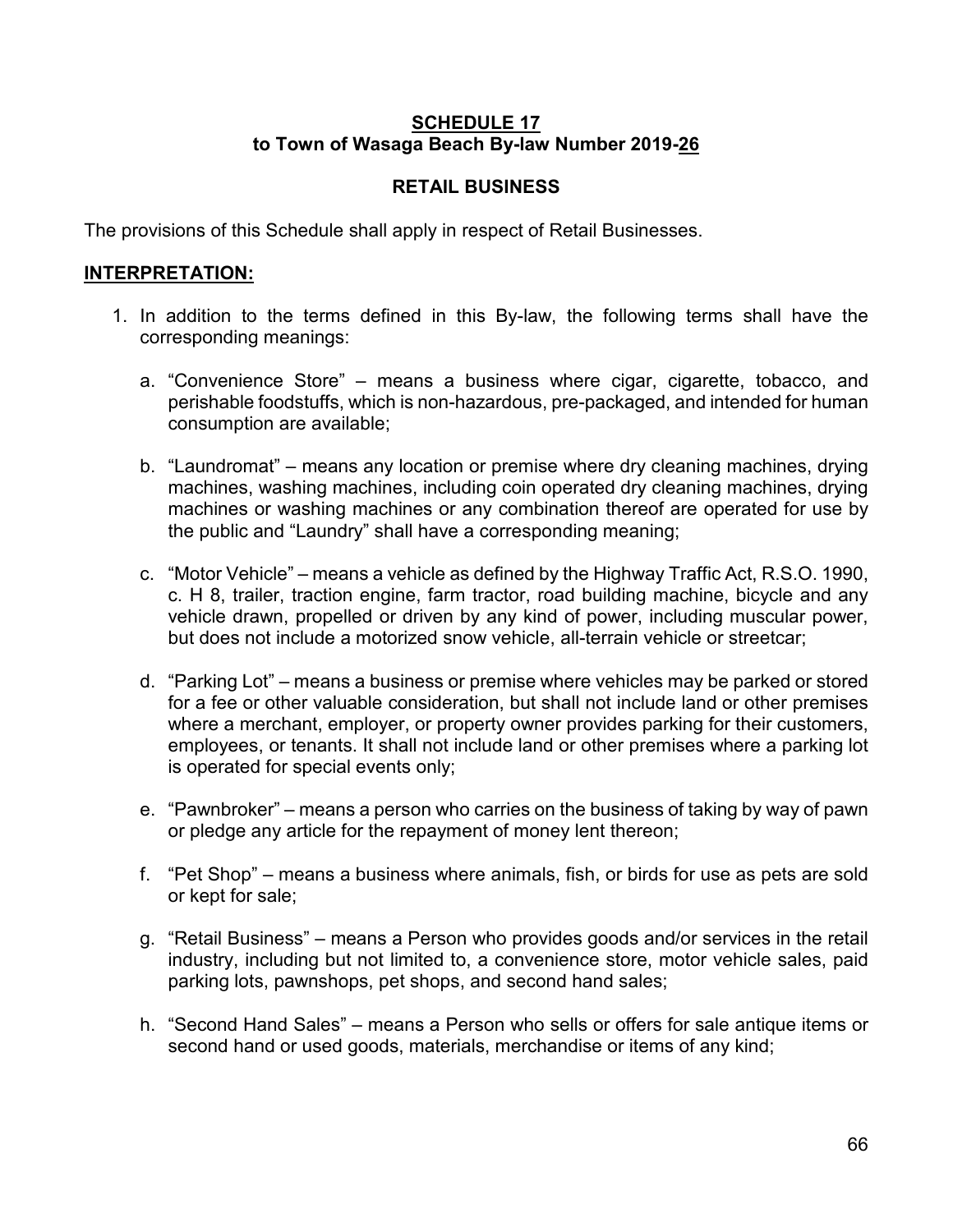i. "Derelict Motor Vehicle" – shall mean a vehicle having missing bodywork, components or parts, including tires or damaged components, parts, bodywork, glass or deteriorated or removed adjuncts, which prevent its mechanical function, and includes a motor vehicle that is not licensed for the current year by the Ministry of Transportation and "Wrecked" shall have a corresponding meaning.

### **APPLICATION REQUIREMENTS:**

- 2. Every Applicant applying for a Parking Lot Retail Business shall include the following with their application:
	- a. location and dimensions of the lands in respect to such license;
	- b. maximum number of motor vehicles proposed to be parked or stored at the premises at any one (1) time;
	- c. hours of operation
	- d. site plan outlining the entrances and exits
	- e. rates and charges for parking each motor vehicle
- 3. Pursuant to the Pawnbrokers Act, every Pawnbroker Licensee shall give to the Town, security to the satisfaction of the Issuer of Licenses in the sum of two thousand dollars (\$2,000.00), for the due observance by the Pawnbroker of The Pawnbrokers Act, R.S.O. 1990, c. P. 6, as amended.
- 4. Applicants operating a Motor Vehicle Retail Business shall provide a valid Motor Vehicle Dealers Certificate issued by the Ministry of Transportation to the Issuer of Licenses.

- 5. No Licensee or its employees shall sell, offer for sale or permit to be sold, cigars cigarettes or tobacco either directly or indirectly to a Person under the age of nineteen (19) years in accordance with the Smoke Free Ontario Act.
- 6. Every Licensee and its employees shall ensure that the premises is kept in a clean order and all equipment relating to the business is in good repair and clean. Every premises is to be well ventilated and free from offensive odors.
- 7. Every Licensee and its employees shall ensure that garbage and waste are removed from the premises as often as necessary to maintain the premise in a sanitary condition.
- 8. Any Motor Vehicle Retail Business Licensees and its employees shall ensure that the premises is not used for the wrecking or storage of wrecked and/or derelict motor vehicle(s).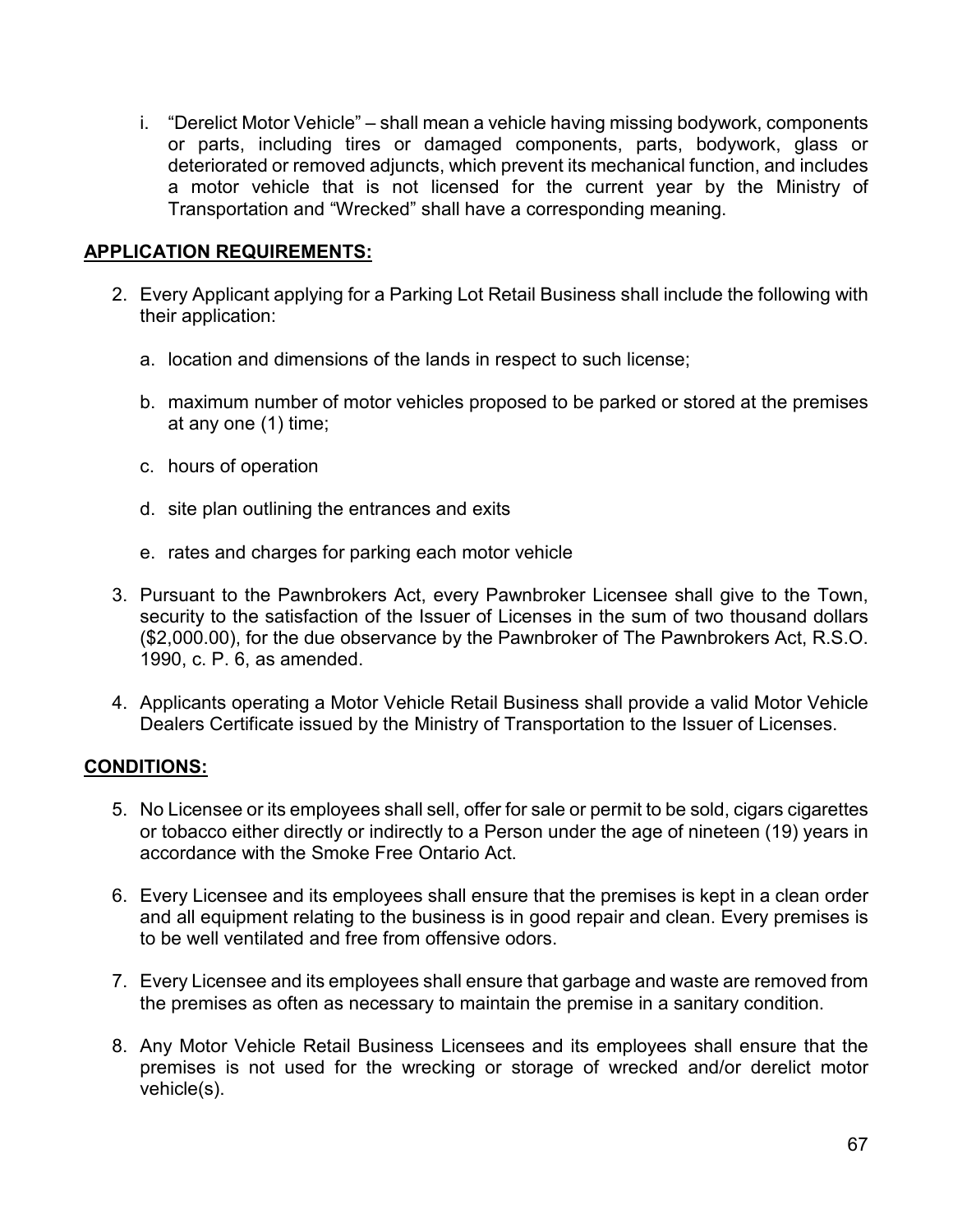- 9. Every Licensee operating a Parking Lot Retail Business shall display in a conspicuous place at the licensed premises, a sign in readily legible letters, the rates or charges for parking motor vehicles, the hours of operation, the business name, business address, and the name and telephone number of an authorized contact person in case of emergencies. The display shall also include a clear statement of the extent of the responsibility accepted by the Licensee in respect to the vehicles parked in the care and custody of the Licensee and its employees.
- 10.No Licensee operating a Parking Lot Retail Business shall store, park, or permit any trailer and/or motor home intended for human habitation while so stored or parked at said parking lot.
- 11.Every Pawnbroker Licensee shall comply with all the Provisions of the Pawnbrokers Act R.S.O. 1990, C. P.6, as amended from time to time or any successor thereof (the "Pawnbrokers Act").
- 12.No Pawnbroker Licensee shall purchase or acquire, from any Person, any article or object on which the serial number has been obliterated or mutilated, without first having given the Ontario Provincial Police (OPP) twenty-four (24) hours prior notice of such intended purchases or acquisitions.
- 13.Every Pawnbroker Licensee who has reasonable cause to suspect that an article offered to the Pawnbroker has been stolen or otherwise unlawfully obtained shall forthwith report the matter to a member of the Ontario Provincial Police (OPP).
- 14.Every Pet Shop Licensee shall not keep or sell exotic pets as prohibited in accordance to the Town's Animal Control By-law, as amended from time to time or any successor thereof, or keep the stock of animals or birds in crowded quarters, and/or sell any diseased animal or bird.
- 15.Any Business License issued to a Pet Shop may be cancelled and/or revoked upon receipt of an unfavorable report from the Ontario Society for the Prevention of Cruelty to Animals (OSPCA) concerning the premises on which the business is located or the condition and treatment of any animal kept in said Pet Shop.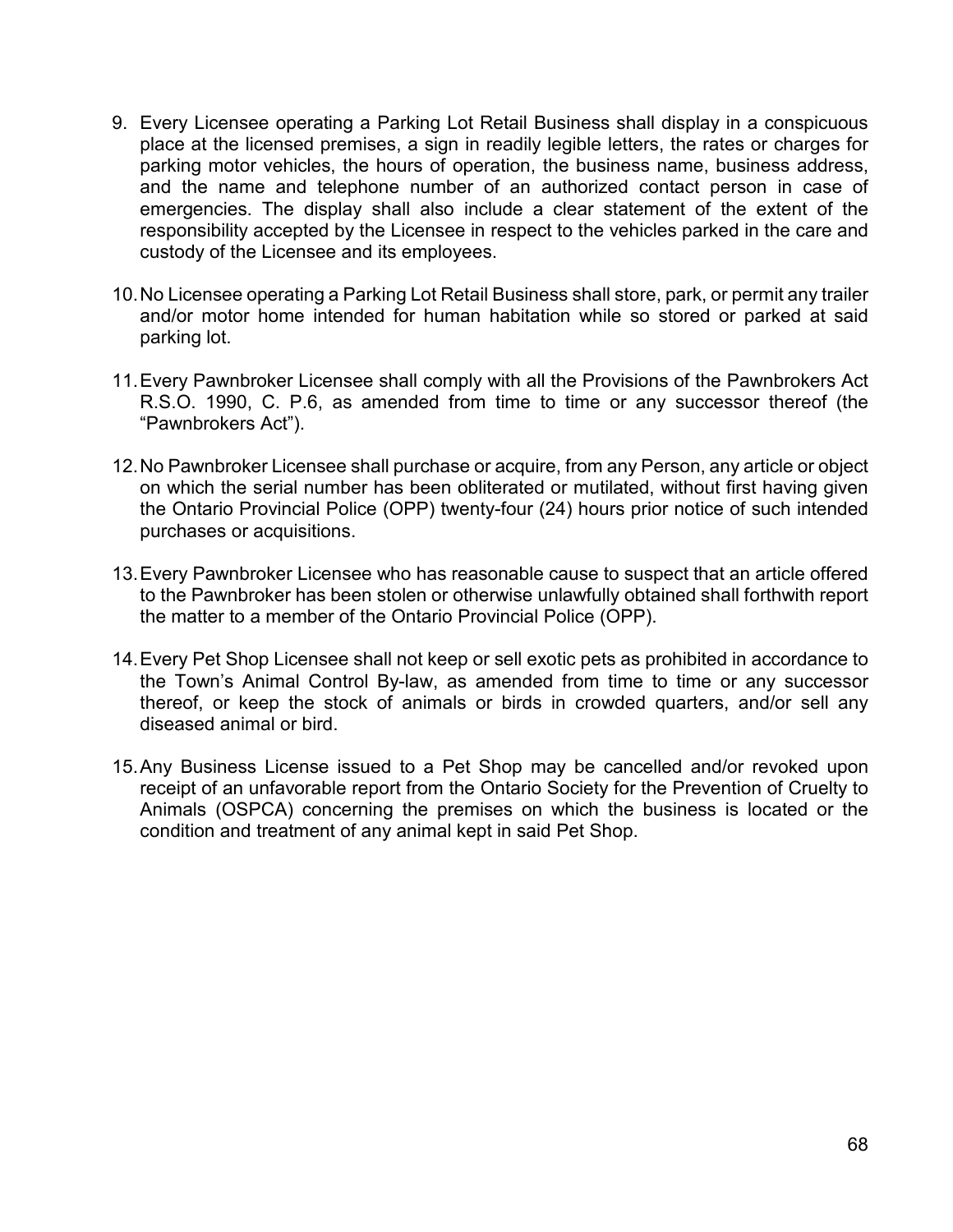### **SCHEDULE 18 to Town of Wasaga Beach By-law Number 2019-26**

# **SPECIAL SALE**

The provisions of this Schedule shall apply in respect of any Special Sales.

### **INTERPRETATION:**

- 1. In addition to the terms defined in this By-law, the following terms shall have the corresponding meanings:
	- a. "Special Sale" means any retail sale or intended retail sale of any goods, wares, or merchandise, including but not limited to, by the use of any of the following words or expressions, or any combination thereof;
		- 1. Bankrupt
		- 2. Estate
		- 3. Garage
		- 4. Liquidation
		- 5. Market
		- 6. Moving Out
		- 7. Water Damage
		- 8. Yard
	- b. "Special Event" means any Town sanctioned event and/or the Farmer's Market.

- 2. Special Sale shall only be conducted between the hours of 8:00 a.m. and 8:00 p.m.
- 3. Every property is entitled to only two (2) Special Sale licenses in any calendar year.
- 4. No goods, wares, or merchandise may be placed or displayed at a distance closer than twenty (20) feet to the roadway or street line.
- 5. In the case of a neighborhood Special Sale, one (1) permit may be issued with one (1) fee being paid (shown in Schedule "B"), subject to a list detailing all participating property owner names, street addresses, and contact information being provided to the Issuer of Licenses.
- 6. The applicable fees shall not apply to a Special Event or charitable event whereby the Licensee is in operation to raise funds for charitable purposes, and that the event is of limited duration.
- 7. A letter stating the intent of the sale as per Section 6 above must be submitted to the Issuer of Licenses before the event.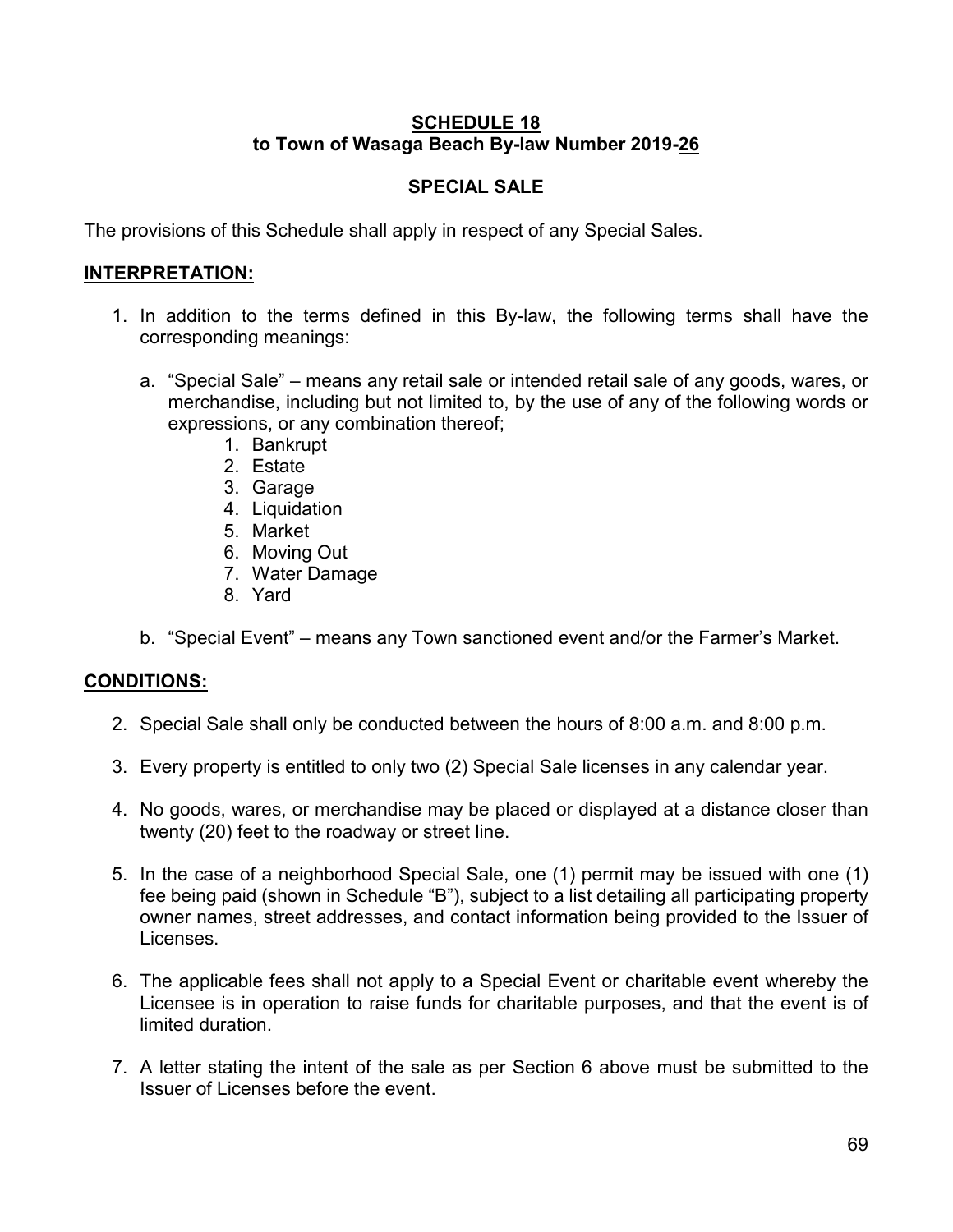### **SIGNAGE REQUIREMENTS:**

- 8. No sign advertising a Special Sale shall be of a size greater than one (1) square meter.
- 9. Every sign advertising a Special Sale shall state the date and time of sale and street address.
- 10.Only one (1) sign may be placed in each direction of travel on the roadway adjoining the location of Special Sale and shall not impede vehicular or pedestrian traffic.
- 11.No signs may be erected until three (3) days before the date of the Special Sale, and all signs shall be removed immediately upon the close of said Special Sale.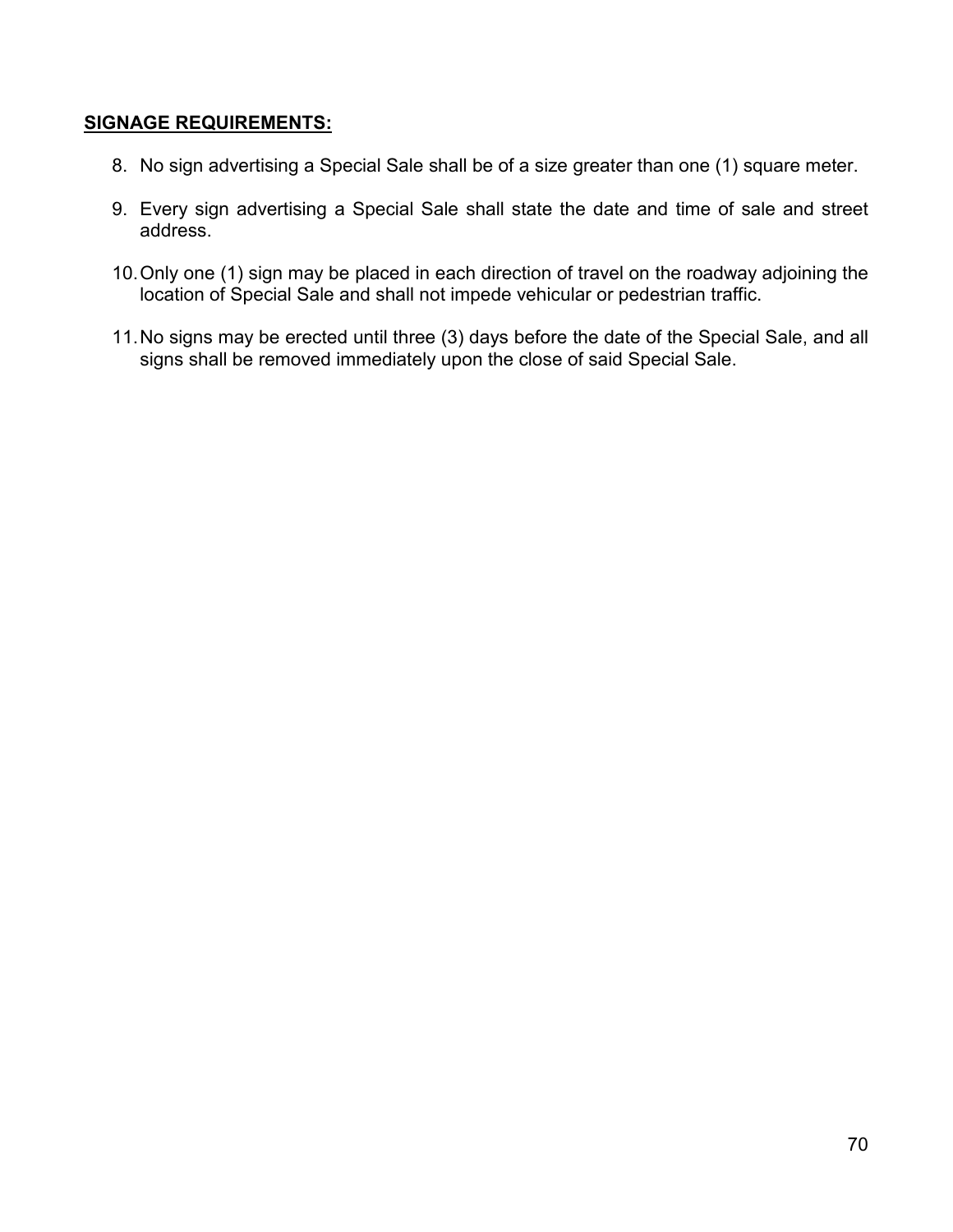#### **SCHEDULE 19 to Town of Wasaga Beach By-law Number 2019-26**

#### **TAXICAB SERVICES: COMPANY or DRIVER And VEHICLE FOR HIRE BUSINESS**

The provisions of this Schedule shall apply in respect of any Taxicab Companies and Taxicab Drivers.

# **INTERPRETATION:**

- 1. In addition to the terms defined in this By-law, the following terms shall have the corresponding meanings:
	- a. "Accessible Taxicab" means a class of Taxicab, which is constructed or modified to permit the loading, transporting, and unloading of an individual in a wheelchair or similar appliance or device used to assist an individual with a Disability;
	- b. "Disability" means any degree of physical disability, infirmity, malformation, or disfigurement that is caused by bodily injury, birth defect, or illness and, without limiting the generality of the foregoing, includes diabetes mellitus, epilepsy, brain injury, any degree of paralysis, amputation, lack of physical co-ordination, blindness or visual impediment, deafness or hearing impediment, muteness or speech impediment, or physical reliance on a guide dog or other animal or on a wheelchair or other remedial appliance or device;
	- c. "Fare" means the amount of money calculated for a trip either displayed on a cab meter or stated on a fee schedule for hourly or group rates;
	- d. "Electronic Platform" includes any electronic-based software, cellphone, or other technological service, which permits passengers to obtain transportation;
	- e. "Regular Taxicab" means a class of Taxicab, which is neither an Accessible Taxicab nor a Vehicle for Hire;
	- f. "Taxicab" means a motor vehicle equipped with a taximeter and hired for one specific trip for the transportation exclusively of one person or group of persons, one fare or charge only being collected or made for the trip, other than a car pool vehicle;
	- g. "Taxicab Company" means a person who owns a taxicab or has possession or control thereof under an installment purchase agreement or by way of a rental and "Taxicab Owner" shall have a corresponding meaning;
	- h. "Taxicab Driver" means an individual who drives a taxicab;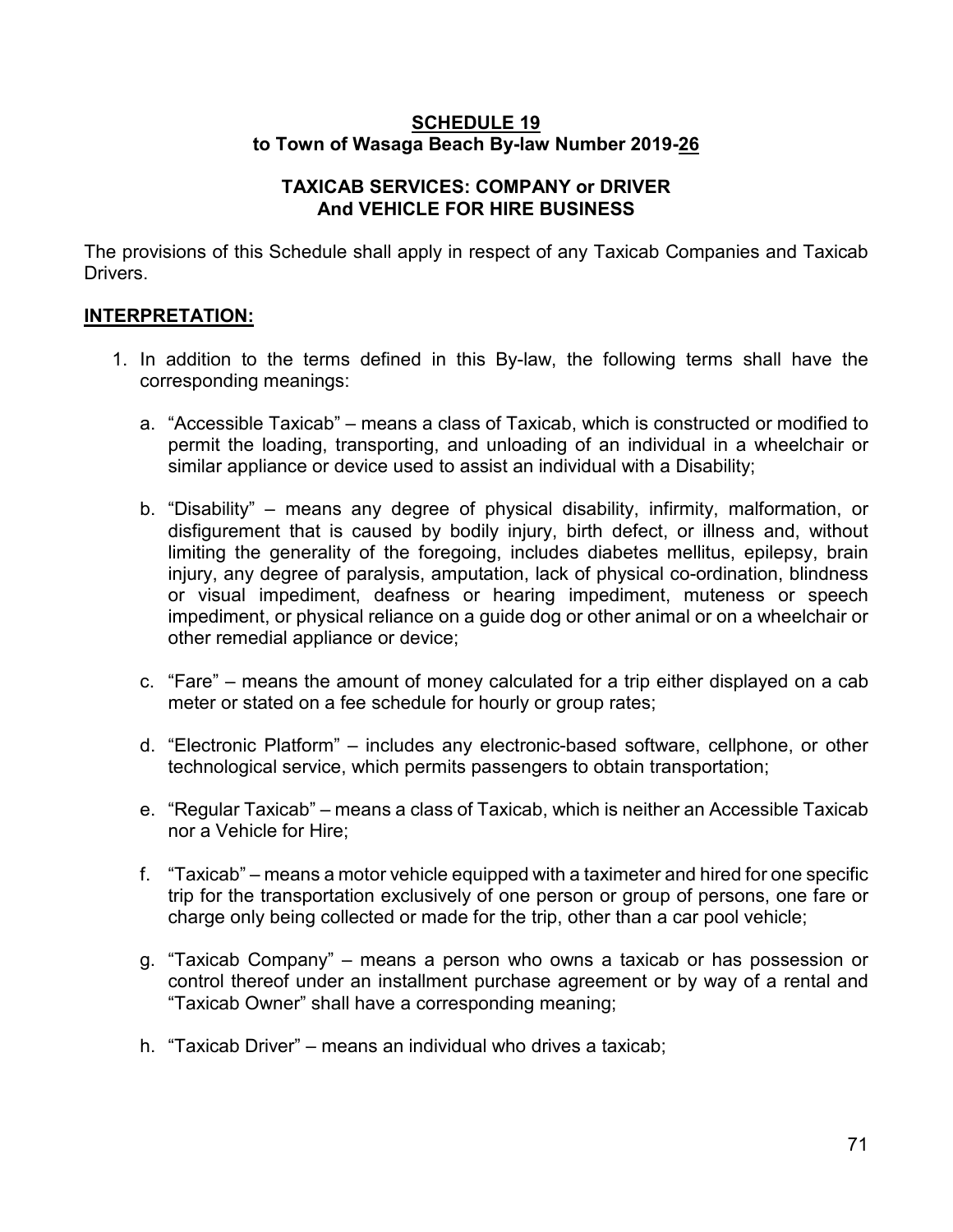- i. Vehicle for Hire" means a vehicle, which provides transportation for a vehicle for hire business;
- j. "Vehicle for Hire Business" means a business, which, through an Electronic Platform, arranges transportation of passengers by drivers in vehicles for hire, within the Town for compensation but does not include: any bus transportation service or business, any carpooling arrangement as defined in the Public Vehicles Act, or any emergency vehicle service.

#### **APPLICATION REQUIREMENTS:**

- 2. Every Taxicab Company and Vehicle for Hire Business shall provide the Issuer of Licenses:
	- a. a copy of the Ownership Certificate for each vehicle to be licensed as a Taxicab or Vehicle for Hire.
	- b. a copy of the current certificate of liability insurance for each vehicle to be licensed as a Taxicab or Vehicle for Hire.
	- c. submit a valid and current Safety Standards Certificate issued under the Highway Traffic Act R.S.O. 1990, c. H.8 as amended from time to time, and any successor thereof, for each vehicle intended to be used for a Vehicle for Hire business or as a Taxicab, which is issued within sixty (60) days of the application.
- 3. Every Driver shall provide the Issuer of Licenses:
	- a. one (1) passport sized photograph to be used by the Town in providing the Applicant with a Town issued photo identification card, upon issuance of the Business License
	- b. a Vulnerable Sector Check furnished by the Police Agency where the applicant resides and shall be dated within thirty (30) days prior to written notice to the Town.
	- c. proof of a current and valid driver's license of the appropriate class issued pursuant to the Highway Traffic Act R.S.O. 1990, c. H.8 as amended from time to time, and any successor thereof.
	- d. a copy of the retainer contract from the Taxicab Company or Vehicle for Hire Business that the driver is employed by.
	- e. a copy of a three (3) year Driver Record Search issued by the Ministry of Transportation, and shall be dated within thirty (30) days of the application.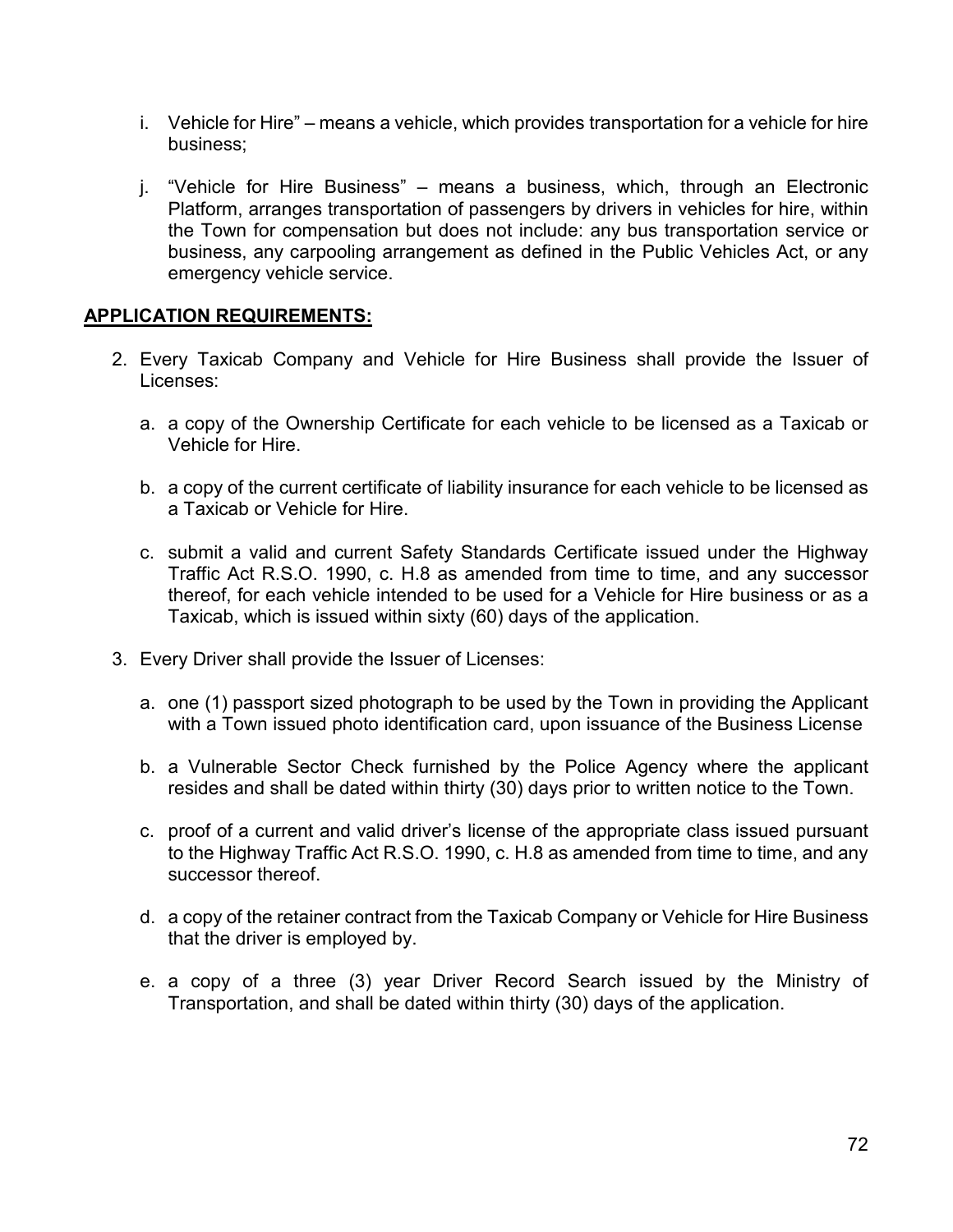### **CONDITIONS:**

- 4. A separate Taxicab Driver Business License and Vehicle for Hire Business License is required for each Taxicab Company and Vehicle for Hire Business for whom the driver is employed.
- 5. Every Taxicab Company shall ensure that they have sufficient staff in numbers to enable service in transporting passengers at all times of the day and night.
- 6. No Licensee or its drivers of a Taxicab or Vehicle for Hire shall fail to ensure that such vehicle is used only as a Taxicab or Vehicle for Hire and is not used as a limousine unless otherwise licensed under the provisions of this By-law.
- 7. Every Taxicab Company Licensee shall submit a current copy of the tariff of fares and must also display the tariff of fares in such a manner as to be conveniently seen and read by passengers.
- 8. No Licensee shall fail to advise the Issuer of Licenses in writing, within thirty (30) days of any change in any license plate issued by the Ministry of Transportation.
- 9. Every Licensee shall ensure every licensed taxicab is equipped with an emergency amber light system that can be activated by a driver in emergencies and shall be installed at the front and the rear of the Taxicab.
- 10.The Issuer of Licenses may require the Licensee to submit his/her Taxicab or Vehicle for Hire for inspection at any time and at an appointed place and the Licensee shall submit each Taxicab or Vehicle for Hire for inspection when required to do so by the Issuer of Licenses.

#### **OPERATIONAL REQUIREMENTS:**

- 11.For the purpose of this By-law, the age of any motor vehicle shall be determined by counting the model year as the first year. No motor vehicle more than eight (8) years old may be plated as a Taxicab or Vehicle for Hire.
- 12.Every Licensee and its drivers of the Taxicab or Vehicle for Hire shall maintain the interior and exterior in good repair and in a fit and proper clean and sanitary condition at all times. Without limiting or restricting the generality of this section, good repairs and fit and proper sanitary conditions include, but are not limited to:
	- a. equipped with an extra tire, wheel and jack (ready to use), or current roadside assistance membership;
	- b. free from mechanical defects;
	- c. equipped with an interior light in proper working order;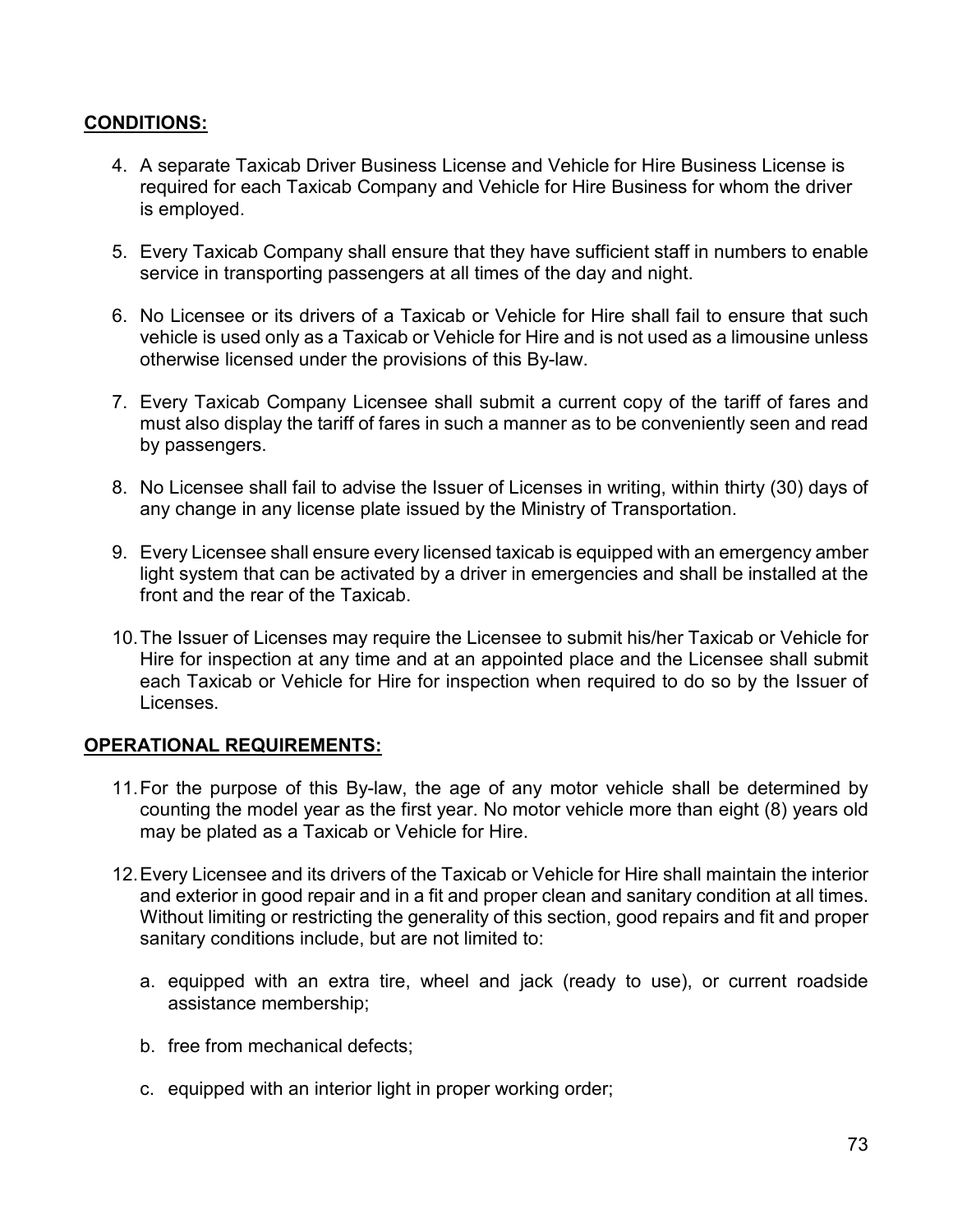- d. free from exterior body damage and maintained exterior paint finish;
- e. free from waste, debris, excess dirt etc;
- f. free from excessive wear in upholstery;

g.

- 13.If the Licensee or its drivers of the Taxicab or Vehicle for Hire receive notice, either verbally or in writing, that such taxicab or vehicle for hire is not in a fit and proper condition for use, shall cause same to be in a fit and proper condition and shall submit said vehicle for re-inspection before returning it to service.
- 14.No Licensee or its drivers of the Taxicab or Vehicle for Hire shall operate any vehicle as a Taxicab or Vehicle for Hire unless such vehicle is approved by the Issuer of Licenses and is equipped with more than two (2) passenger access doors.
- 15.No driver shall fail to place the driver's identification card, issued by the Town, in such a manner as to be conveniently seen and read by passengers.
- 16.No driver shall fail to travel in the most direct route to the point of destination unless otherwise directed by the passenger.
- 17.While in charge of a Taxicab or Vehicle for Hire, no driver shall carry a greater number of persons than the vehicle is intended to seat according to the manufacturer's rating of seating capacity or than specified in the Business License issued by the Town of Wasaga Beach.
- 18.Every driver shall use his/her vehicle for one (1) specific trip for the transportation of one (1) or more persons, charging only one (1) fare, unless such person or persons exclusively consent to ride the vehicle collectively and are charged separate fares for each specific destination.
- 19.Every Licensee and its drivers shall keep an orderly record of all calls answered, showing the date, time, origin, destination, amount of fare collected for each trip, Taxicab or Vehicle for Hire vehicle number, and the name of the driver. The records shall be retained for a period of eight (8) months from the date of entry.

## **SIGNAGE REQUIREMENTS:**

- 20.Each vehicle used for hire must bear a valid Province of Ontario License plate.
- 21.Each vehicle used for hire must bear a valid Town of Wasaga Beach license decal and/or plate.
- 22.All Taxicabs must display signs, clearly visible to other motorists from all angles, identifying the motor vehicle as a Taxicab;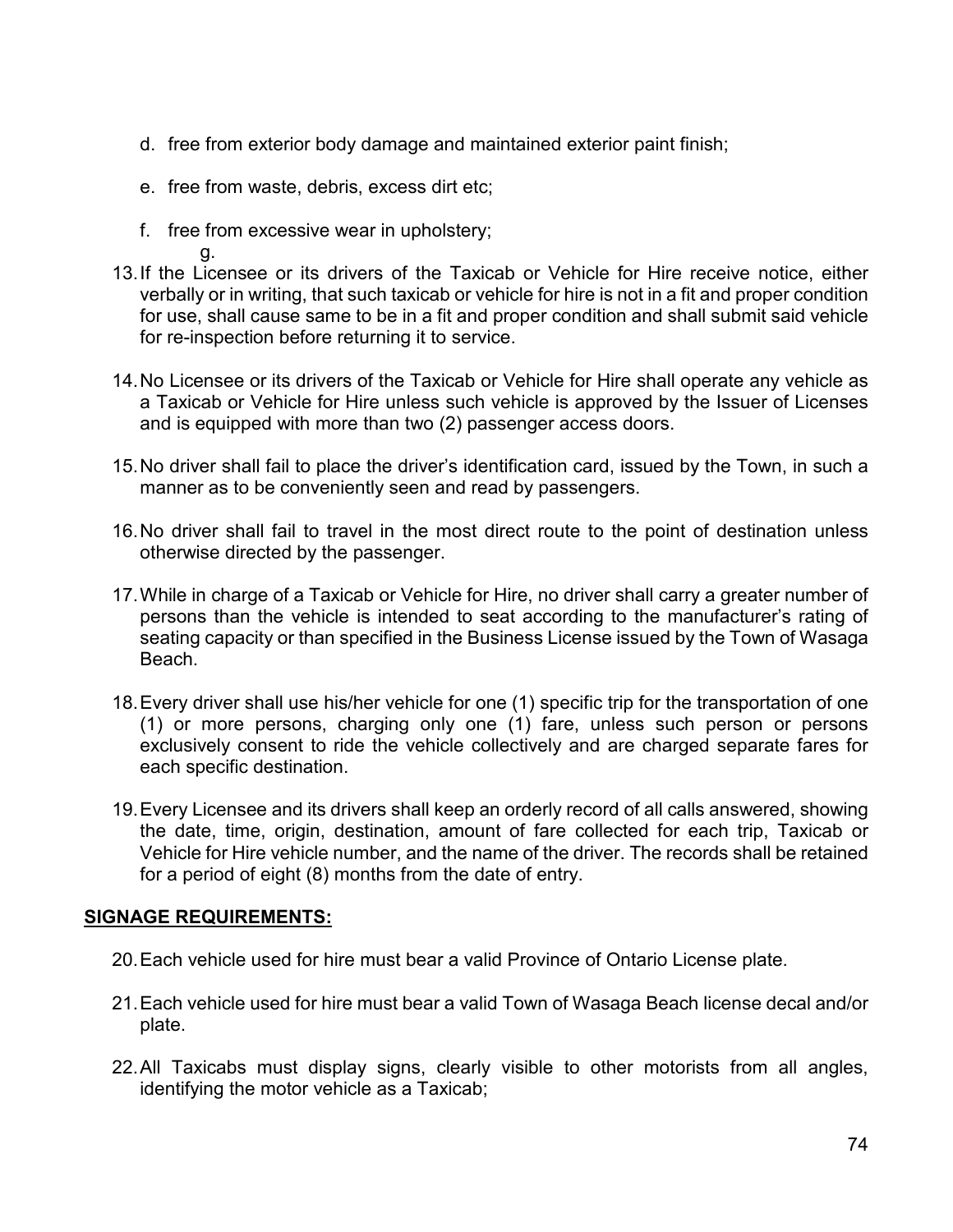- 23.All Taxicabs must display signs, clearly visible to other motorists from all angles, identifying the name and telephone number of the holder of the Taxicab Business License.
- 24.No holder of a Taxicab Business License shall make use of a motor vehicle that displays any sign identifying any holder of a Taxicab Business License other than the holder of the Taxicab Business License himself/herself; or
- 25.No holder of a Taxicab Business License shall make use of a motor vehicle that displays any sign identifying as any Taxicab Company other than the Taxicab Company, which is a party to the Retainer Contact under which the Taxicab Driver is employed.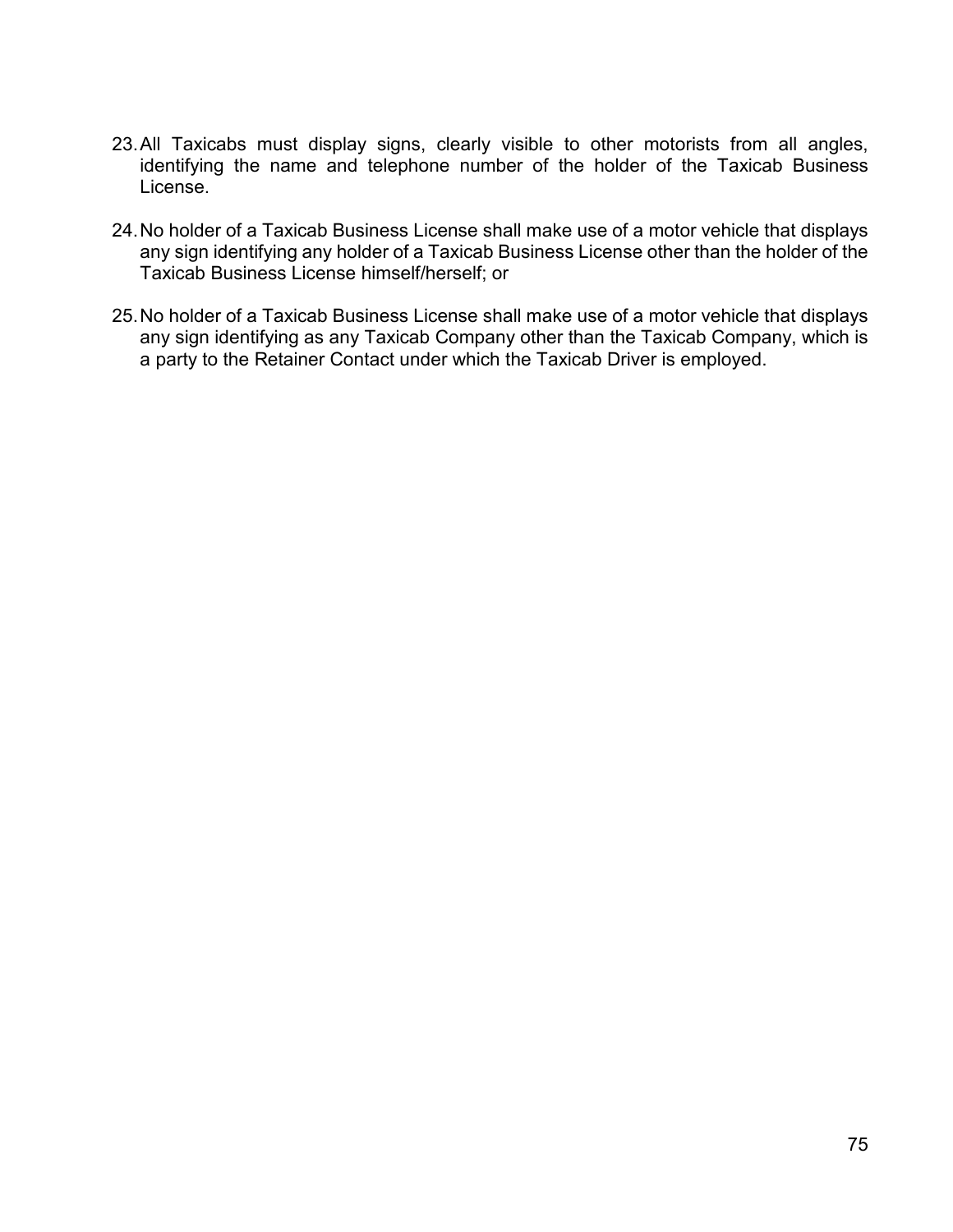#### **SCHEDULE 20 to Town of Wasaga Beach By-law Number 2019-26**

## **TOURIST ESTABLISHMENT/SHORT-TERM ACCOMMODATION**

The provisions of this Schedule shall apply in respect of any Tourist Establishment/ Short-Term Accommodation.

## **INTERPRETATION:**

- 1. In addition to the terms defined in this By-law, the following terms shall have the corresponding meanings:
	- a. "Bed and Breakfast" means a private residential dwelling unit permitted only in zones indicated in the Town of Wasaga Beach Zoning By-law, in which the owner or a longterm leasee resides, and within which guest rooms, that may have separate sanitary facilities but shall not have separate culinary facilities, are offered to the traveling public and meals may or may not be offered to the guests;
	- b. "Hotel" shall mean but not limited to a building or structure or any part thereof, containing three or more guest rooms served by a common entrance, where guest rooms may include culinary facilities and may have a separate entrance directly from outside the building but must include individual sanitary facilities. Accessory uses may include accommodations for permanent staff and one or more beverage rooms, dining rooms, meeting rooms, or similar uses. "Motel" shall have corresponding meaning as indicated in the Town of Wasaga Beach Zoning By-law;
	- c. "Lodging House" means a building or structure or any part thereof, containing three or more guest rooms served by a common entrance where the occupant may not have the exclusive use of both a kitchen and a bathroom, but shall not include a hospital, children's home, nursing home, home for the aged, bed and breakfast or similarly operated establishments;
	- d. "Recreational Trailer" means any vehicle so constructed that it is suitable for being attached to a motor vehicle for the purpose of being propelled by the motor vehicle and capable of being used for the living, sleeping, eating or accommodation of persons, notwithstanding that such vehicle is jacked up or that its running gear is removed;
	- e. "Rental Cabins" means a detached building containing one rental unit or two rental units in a building that has a common wall between the units which may have individual culinary and sanitary facilities together and having a minimum of two (2) rental cabins on a lot;
	- f. "Rental Cottages" means a detached building on an individual lot which has culinary and sanitary facilities and comprises only one (1) rental unit;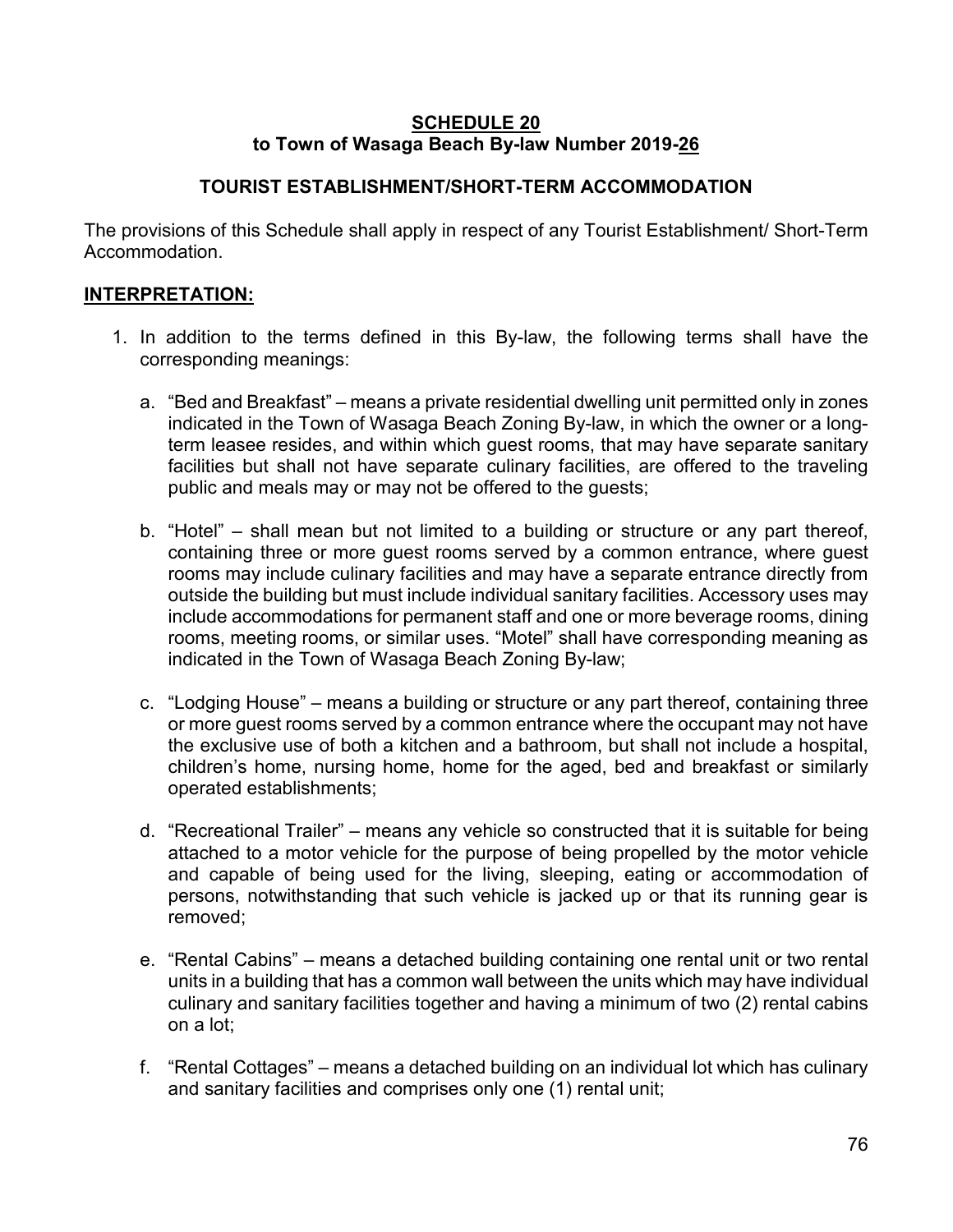- g. "Short-Term Accommodation" means a building or structure or any part thereof that operates or offers a place of temporary residence, lodging, or occupancy by way of concession, permit, lease, rental agreement, or similar commercial arrangement for any period less than thirty-one (31) consecutive calendar days;
- h. "Tourist Establishment" means a building or structure or any part thereof that is designed for the accommodation of the traveling or vacationing public wherein the same guest shall occupy no room within the establishment for any period of time exceeding thirty-one (31) consecutive calendar days;
- i. "Trailer Park or Tent Park" shall mean any land on or upon which any tent, house trailer, park model trailer, motor home, or any vehicle so constructed that is suitable for being attached to a motor vehicle for the purpose of being propelled by the motor vehicle, used or intended to be used for the temporary living, sleeping or eating accommodation, but does not include permanent or year round occupancy by anyone other than the owner or operator of the Trailer Park.

## **CONDITIONS:**

- 2. Any student residence, owned and operated by a College or University, which is a dwelling unit within an apartment building where two (2) or fewer persons are harbored, received, or lodged for hire shall be exempt from this Schedule.
- 3. Every Licensee shall ensure that occupancy loads, as defined by the Ontario Building Code and Fire Code, are strictly adhered to. A maximum of two (2) persons per sleeping room or sleeping area shall be permitted in each dwelling unit or suite. Sleeping rooms and areas shall not be used for other purposes and all exits shall remain unobstructed at all times. Licensee shall not operate with occupancy loads greater than ten (10) persons without the specific approval from the Town of Wasaga Beach Fire Department.
- 4. Every Licensee shall ensure compliance with all aspects of the Ontario Fire Code. Particular attention shall be given to the installation of smoke and carbon monoxide alarms, fire separations, and means of egress, fire suppression, fire hazards and fire safety planning.
- 5. Every Licensee shall ensure that each guest room is provided with clean linens, including towels and any other customary toilet supplies for each registered individual on a daily basis.
- 6. Every Licensee shall keep a register of all guests, showing their name, address, contact information, motor vehicle make and model, license plate number, date of admission and departure, and identification number of the campsite, cabin, cottage, etc. The register shall be provided to the Issuer of Licenses upon request.
- 7. Every Licensee shall ensure that guest motor vehicles are provided with adequate parking and is not contrary to the provisions of any municipal By-laws.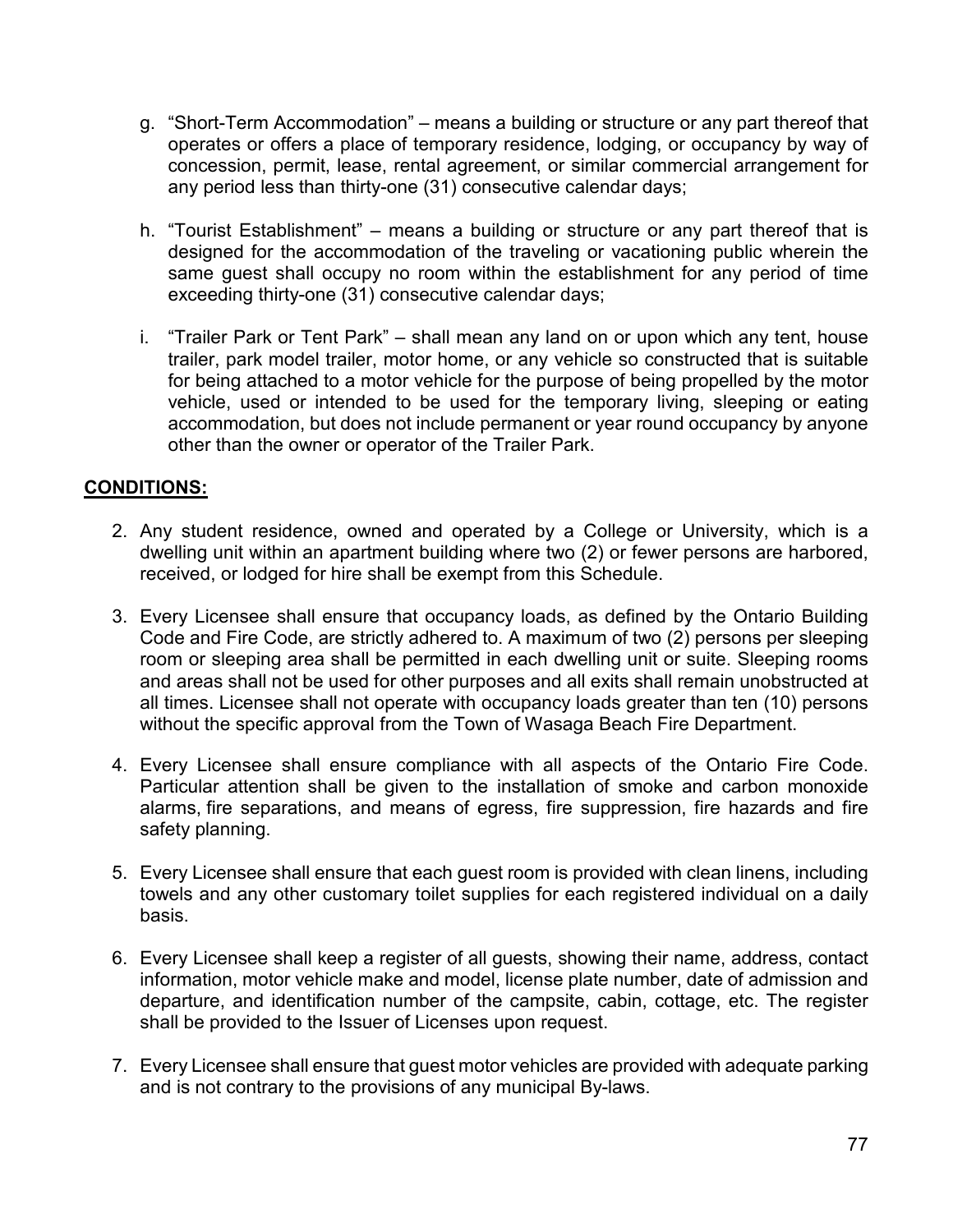- 8. Every Licensee shall ensure that receptacles, equipped with fly tight covers and lids, are at each site, cabin, and cottage to be used for the temporary storage of garbage and cans. The Licensee shall ensure that such receptacles are made of a material, which cannot be penetrated by rodents, are non-porous, non-absorbent, and cable of being washed and disinfected
- 9. The Licensee of all Trailer Parks shall ensure that sewage disposal facilities meet the requirements of the Ministry of Environment and/or the municipal by-laws and/or policies.
- 10.Every Trailer Park Licensee shall provide every trailer site with an electrical outlet supplying at least 110 volts.
- 11.Every Tourist Accommodation, Trailer Park, and Short-term Accommodation shall ensure that an owner or operator of the business is readily available at all times when the business is in operation.
- 12.Every Licensee shall be responsible for periods of quiet hours that will serve the majority of occupants on the property, with a notice of such quiet hours being posted in a conspicuous place within the office. The quiet hours shall be established to include at a minimum, the hours between 11:00 a.m. to 7:00 a.m. of every day or as per the Town of Wasaga Beach Noise By-law.
- 13.Every Licensee shall ensure their occupants in charge of any dog, cat, or other pet shall not permit it to run at large, create any nuisance within the limits of the property, or neighbouring properties and such person shall ensure that any excrement left by any animal in his/her control is immediately removed and disposed of in a sanitary manner.
- 14.Every Licensee shall ensure that garbage and waste are removed from the premises as often as is necessary to maintain the premise in a sanitary condition.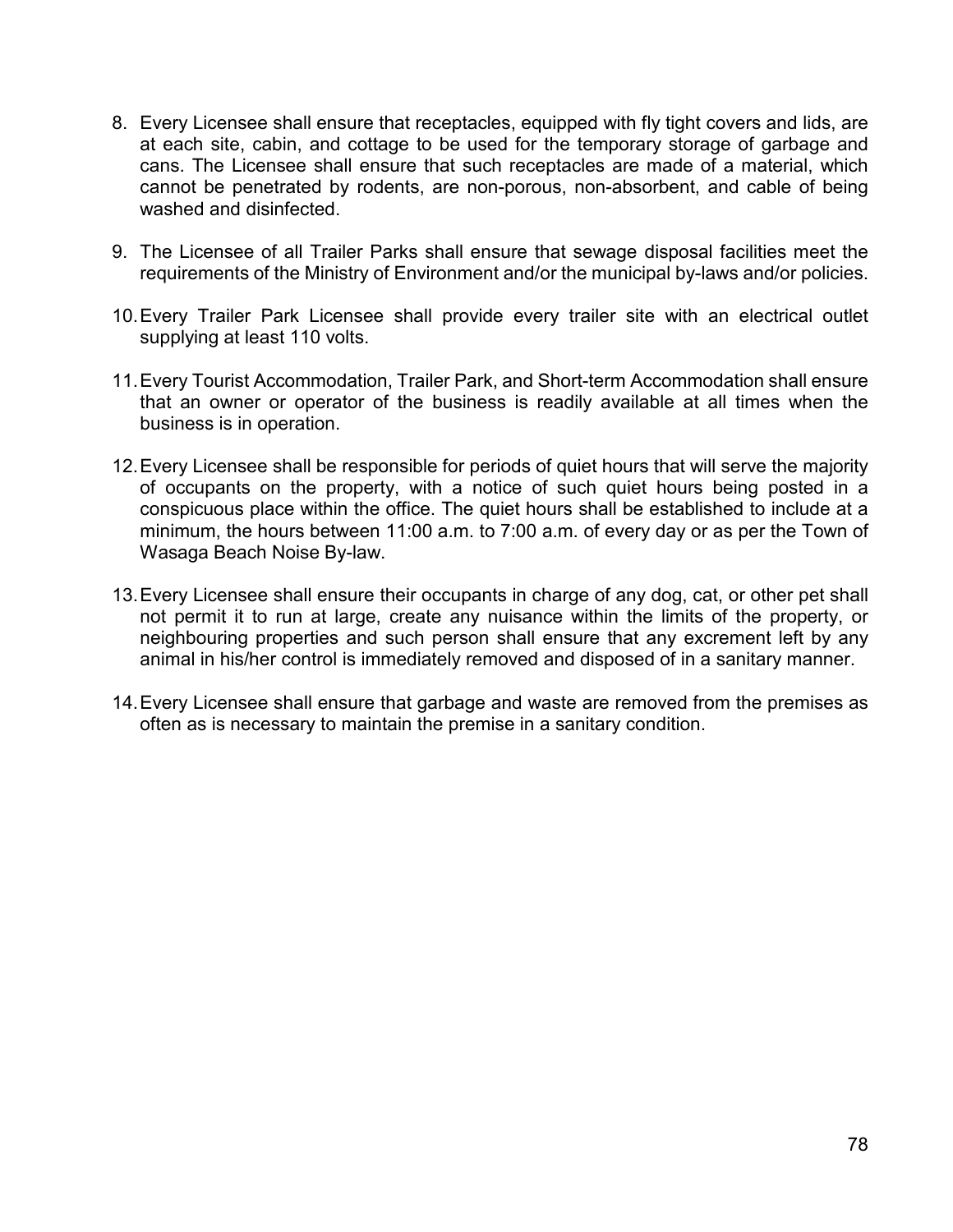#### **SCHEDULE 21 to Town of Wasaga Beach By-law Number 2019-26**

# **TOW SERVICES: COMPANY or DRIVER**

The provisions of this Schedule shall apply in respect of any Tow Companies and Tow Drivers.

## **INTERPRETATION:**

- 1. In addition to the terms defined in this By-law, the following terms shall have the corresponding meanings:
	- a. "Collision Scene" means the general location or place where a collision occurred;
	- b. "Hirer" means the registered owner of a vehicle, to be towed or being towed, his/her agent or any Person lawfully in possession of the vehicle to be towed or being towed;
	- c. "Tow Company" means a person who owns a tow truck or has possession or control of a tow truck under an installment purchase agreement, a rental agreement, or other agreement and operates a tow business;
	- d. "Tow Truck" means a motor vehicle used for hire for towing or otherwise conveying vehicles, whether or not such towed or conveyed vehicle is intact or is in an inoperable condition;
	- e. "Tow Truck Driver" means any Person who drives or operates a tow truck.

## **APPLICATION REQUIREMENTS:**

- 2. Every Tow Company shall provide the Issuer of Licenses:
	- a. a copy of the ownership certificate for each vehicle to be licensed as a Tow Truck.
	- b. a copy of the certificate of liability insurance for each vehicle to be licensed as a Tow **Truck**
	- c. a copy of the CVOR certificate for each vehicle to be licensed as a Tow Truck.
	- d. submit a valid and current Safety Standards Certificate issued under the Highway Traffic Act R.S.O. 1990, c. H.8 as amended from time to time, and any successor thereof, for each Tow Truck intended to be licensed, which is issued within sixty (60) days of the application.
	- e. submit a list of current rates and charges for all services provided by the Tow Truck Company.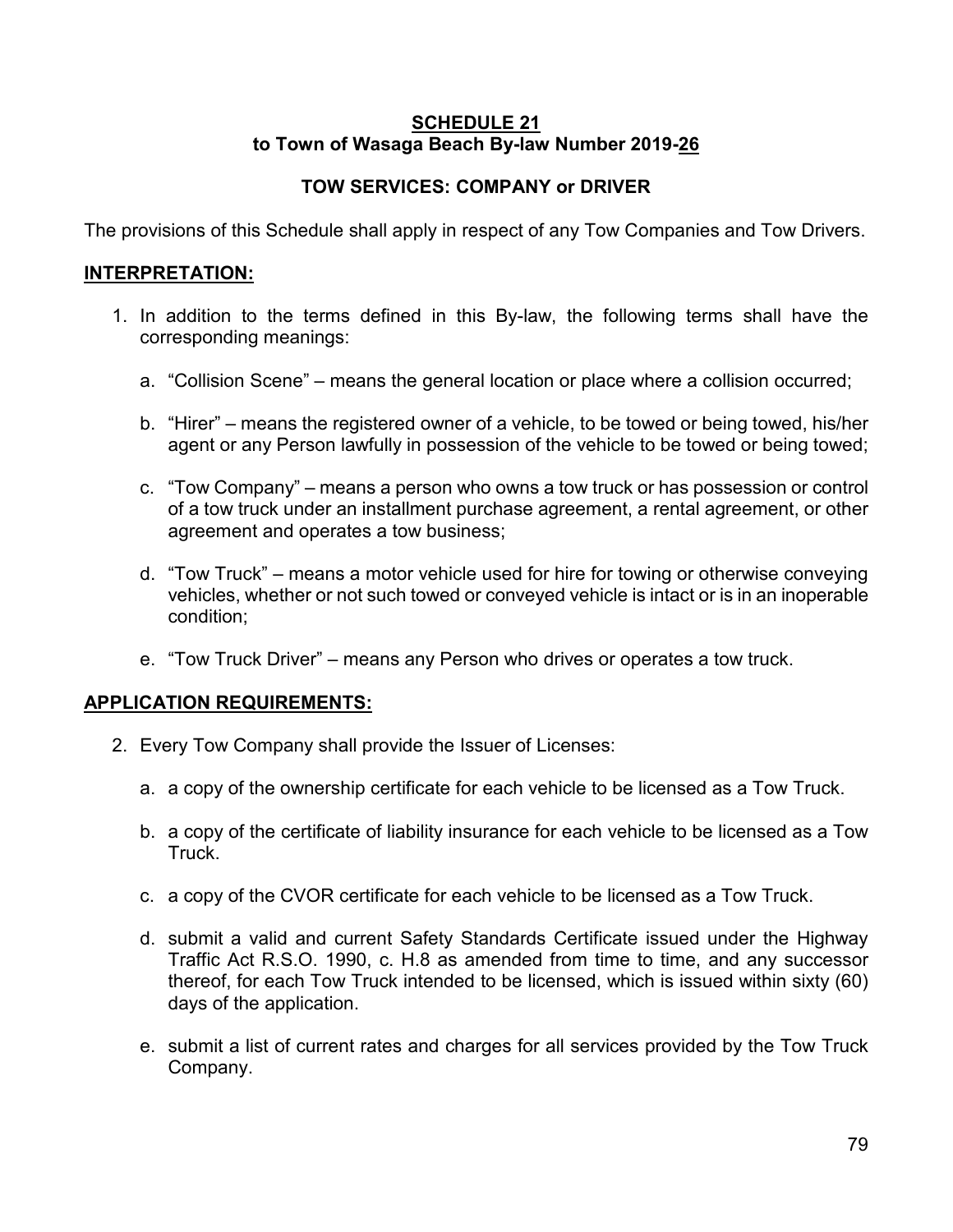- 3. Every Tow Truck Driver shall provide the Issuer of Licenses:
	- a. one (1) passport sized photograph to be used by the Town in providing the Application with a Town issued photo identification card, upon issuance of the Business License
	- b. a Vulnerable Sector Check furnished by the Police Agency where the applicant resides and shall be dated within thirty (30) days prior to written notice to the Town.
	- f. proof of a current and valid driver's license of the appropriate class issued pursuant to the Highway Traffic Act R.S.O. 1990, c. H.8 as amended from time to time, and any successor thereof.
	- g. a copy of the retainer contract from the Tow Company that the driver is employed.
	- h. a copy of a three (3) year Driver Record Search issued by the Ministry of Transportation, and shall be dated within thirty (30) days of the application.

### **CONDITIONS:**

- 4. A separate Tow Truck Driver Business License is required for each Tow Company for whom the driver is employed.
- 5. Every Tow Company shall ensure that he and/or she has sufficient staff in numbers to enable service in transporting vehicles at all times of the day and night.
- 6. Every Tow Truck Driver shall only operate in association with the Tow Company it is employed with and will accept calls only from a licensed Tow Company.
- 7. No Licensee or its drivers of a Tow Truck shall fail to ensure that such vehicle is used only as a Tow Truck and is not used as a taxi service or vehicle for hire unless otherwise licensed under the provisions of this By-law.
- 8. Every Licensee shall provide the current tow rates and charges in such a manner as to be conveniently seen and read by passengers.
- 9. No Licensee shall fail to advise the Issuer of Licenses in writing, within fifteen (15) days of any change in any license plate issued by the Ministry of Transportation.
- 10.The Issuer of Licenses may require the Licensee to submit his/her Tow Truck for inspection at any time and at an appointed place and the Licensee shall submit each Tow Truck for inspection when required to do so by the Issuer of Licenses.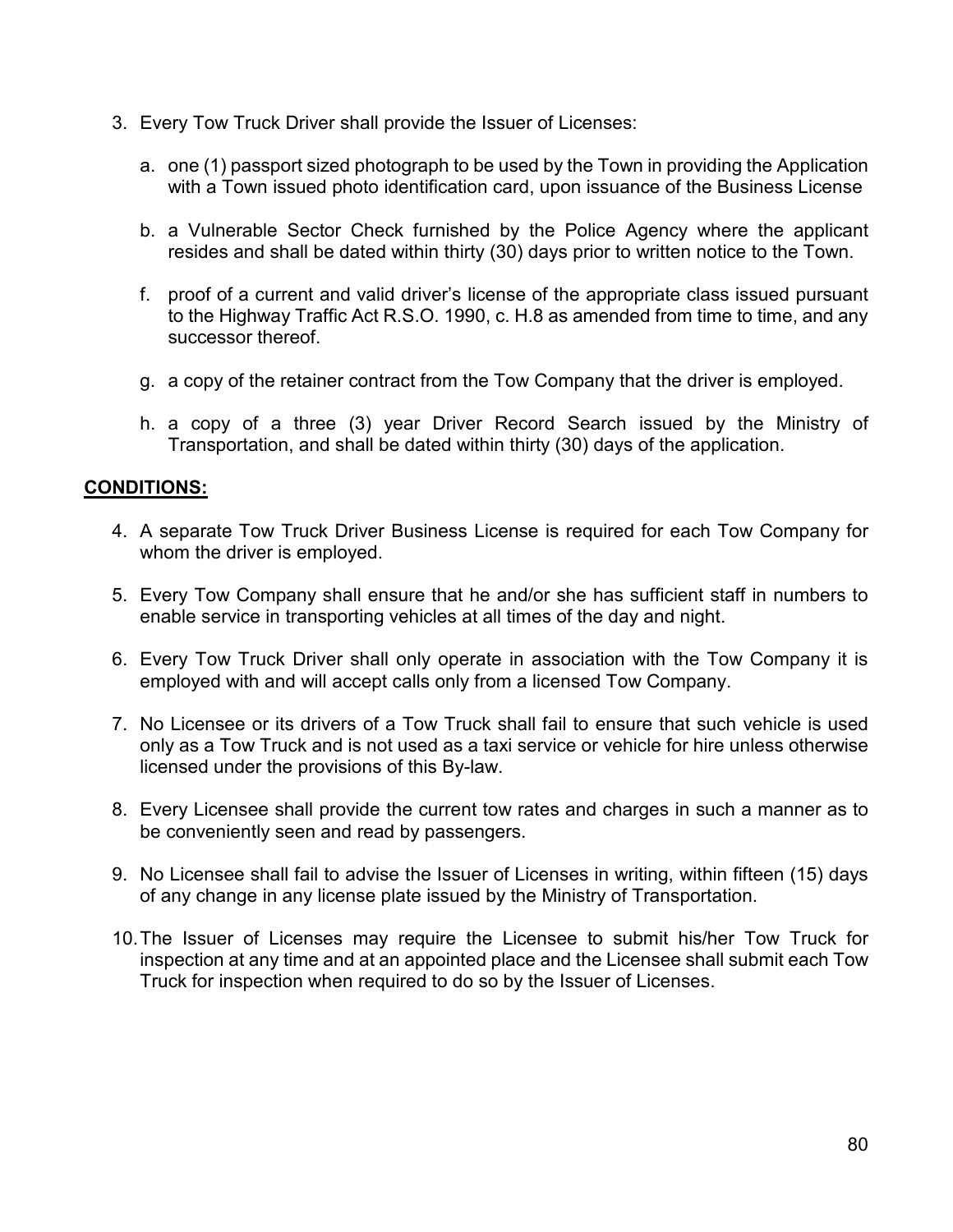#### **OPERATIONAL REQUIREMENTS:**

- 11.For the purpose of this By-law, the age of any motor vehicle shall be determined by counting the model year as the first year. No motor vehicle more than eight (8) years old may be plated as a Tow Truck.
- 12.Every Licensee and its drivers of the Tow Truck shall maintain the interior and exterior in good repair and in clean and sanitary condition at all times. Without limiting or restricting the generality of this section, good repairs include:
	- a. equipped with an extra tire, wheel and jack (ready to use);
	- b. free from mechanical affects;
	- c. equipped with an interior light in proper working order;
	- d. free from exterior body damage and maintained exterior paint finish.
- 13.If the Licensee or its drivers of the Tow Truck receive notice, either verbally or in writing, that such Tow Truck is not in a fit and proper condition for use, shall cause same to be in a fit and proper condition and shall submit the vehicle for re-inspection before being returned to service.
- 14.No Licensee or its drivers of the Tow Truck shall operate any vehicle as a Tow Truck unless such vehicle is approved by the Issuer of Licenses and is equipped with more than two (2) or more access doors.
- 15.No Tow Truck Driver shall fail to place the Tow Truck driver's identification card, issued by the Town, in such a manner as to be conveniently seen and read by passengers.
- 16.Tow Truck Drivers shall ensure permission is given either verbally or written before towing a vehicle and this information must be recorded.
- 17.No Tow Truck Driver shall fail to travel by the most direct route to the point of destination unless otherwise directed by the person engaging the service of the Tow Truck.
- 18.Every Tow Truck Driver shall use his/her vehicle for one (1) specific trip for the transportation of a motor vehicle, charging only the fees as set out in the approved list of rates and charges.
- 19.Every Tow Truck Driver shall notify the hirer where the vehicle is being towed and shall provide access to the vehicle between the hours of 8:00a.m. to 5:00p.m. on any business day, free of charge.